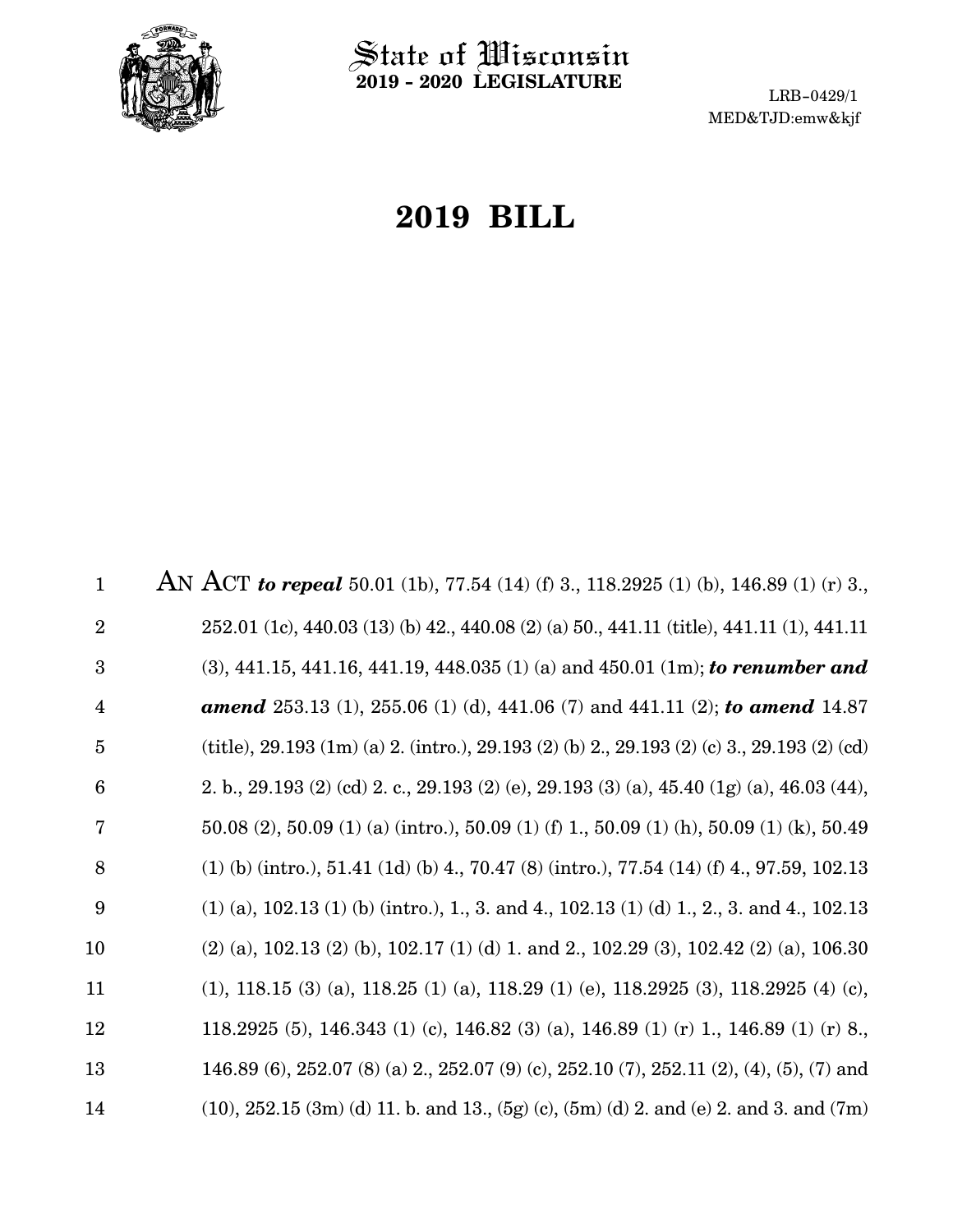#### **BILL**

| $\mathbf{1}$    | (intro.) and (b), $252.16$ (3) (c) (intro.), $252.17$ (3) (c) (intro.), $253.07$ (4) (d),                  |
|-----------------|------------------------------------------------------------------------------------------------------------|
| $\overline{2}$  | $253.115$ (4), $253.115$ (7) (a) (intro.), $253.15$ (2), $255.06$ (2) (d), $255.07$ (1) (d),               |
| 3               | $257.01(5)$ (a) and (b), 341.14 (1a), (1e) (a), (1m) and (1q), 343.16 (5) (a), 343.51                      |
| $\overline{4}$  | $(1), 343.62 (4) (a) 4, 440.03 (13) (b) 3, 440.08 (2) (a) 4m, 440.981 (1), 440.982$                        |
| $\overline{5}$  | $(1)$ , 440.987 $(2)$ , 441.01 $(3)$ , 441.01 $(4)$ , 441.01 $(7)$ $(a)$ $(intro.)$ , 441.01 $(7)$ $(b)$ , |
| $6\phantom{1}6$ | 441.06 (3), 441.06 (4), 441.07 (1g) (intro.), (a), (c) and (e), 441.10 (7), 441.18 (2)                     |
| $\overline{7}$  | (a) (intro.), 441.18 (2) (b), 441.18 (3), subchapter II (title) of chapter 441                             |
| 8               | [precedes 441.51], 441.51 (title), 448.03 (2) (a), 448.035 (2), (3) and (4), 448.56                        |
| 9               | (1) and (1m) (b), $448.62$ (2m), $448.67$ (2), $448.956$ (1m), $450.01$ (16) (h) 2, $450.01$               |
| 10              | $(16)$ (hr) 2, 450.03 (1) (e), 450.11 (1i) (a) 1, 450.11 (1i) (b) 2, b., 450.11 (7) (b),                   |
| 11              | 450.11 (8) (e), 450.13 (5) (b), 450.135 (7) (b), 462.04, 655.001 (7t), 655.001 (9),                        |
| 12              | 655.005 (2) (a), 961.01 (19) (a) and 961.395; to repeal and recreate 441.06                                |
| 13              | (title); and <b>to create</b> 253.115 (1) (f), 253.13 (1) (a), 253.15 (1) (em), 255.06 (1)                 |
| 14              | (f) 2, 440.03 (13) (b) 39m, 440.08 (2) (a) 47, 441.001 (1c), 441.001 (1m), 441.001                         |
| 15              | $(5)$ , 441.01 $(7)$ (c) and 441.09 of the statutes; <b>relating to:</b> advanced practice                 |
| 16              | registered nurses, extending the time limit for emergency rule procedures,                                 |
| 17              | providing an exemption from emergency rule procedures, and granting                                        |
| 18              | rule-making authority.                                                                                     |

## *Analysis by the Legislative Reference Bureau* **NURSING PRACTICE AND LICENSURE**

This bill makes various changes to practice, licensure, and certification requirements for nurses, which are administered by the Board of Nursing.

#### *Licensure of advanced practice registered nurses*

Under current law, a person who wishes to practice professional nursing must be licensed by the Board of Nursing as a registered nurse (RN). This bill creates an additional system of licensure for advanced practice registered nurses (APRNs), to be administered by the board. Under the bill, in order to apply for an APRN license, a person must 1) hold, or concurrently apply for, an RN license; 2) have completed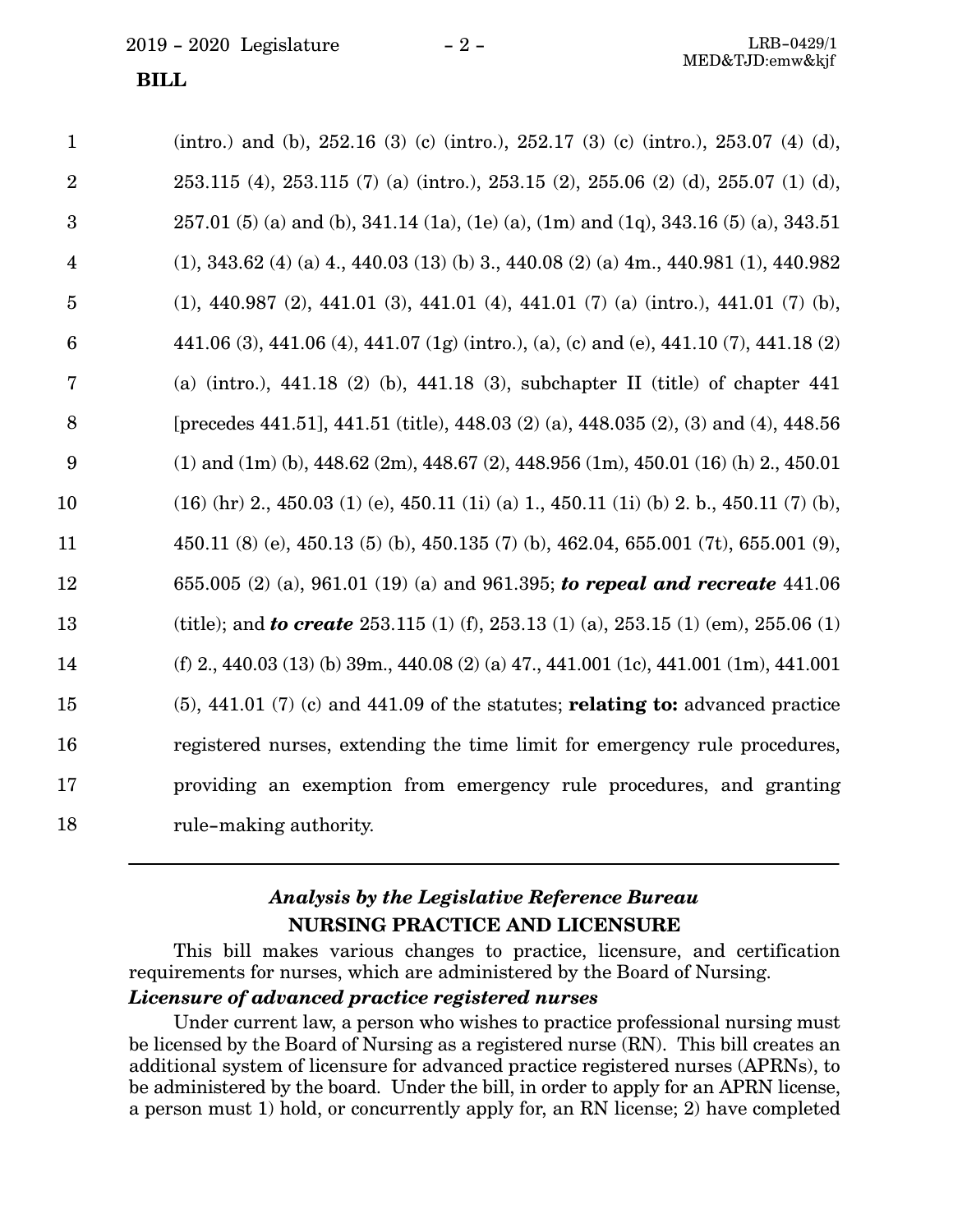#### **BILL**

an accredited graduate-level or postgraduate-level education program preparing the person to practice as an APRN in one of four recognized roles and hold a current national certification approved by the board; 3) possess malpractice liability insurance in an amount determined as provided in the bill; 4) pay a fee determined by the Department of Safety and Professional Services; and 5) satisfy certain other criteria specified in the bill. The bill also allows a person who has not completed an accredited education program described above to receive an APRN license if the person 1) on January 1, 2017, was both licensed as an RN in Wisconsin and practicing in one of the four recognized roles; and 2) satisfies additional practice or education criteria established by the board. The four recognized roles, as defined in the bill, are 1) certified nurse-midwife; 2) certified registered nurse anesthetist; 3) clinical nurse specialist; and 4) nurse practitioner. The bill also requires the board, upon granting a person an APRN license, to also grant the person one or more specialty designations corresponding to the recognized role or roles for which the person qualifies.

The holder of an APRN license may append the title "A.P.R.N." to his or her name, as well as a title corresponding to whichever specialty designations that the person possesses. The bill prohibits any person from using the title "A.P.R.N.," and from otherwise indicating that he or she is an APRN, unless the person is licensed by the board as an APRN. The bill also prohibits the use of titles and abbreviations corresponding to a recognized role unless the person has a specialty designation for that role. However, the bill allows an APRN to delegate a task or order to another clinically trained health care worker if the task or order is within the scope of the APRN's practice, the APRN is competent to perform the task or issue the order, and the APRN has reasonable evidence that the health care worker is minimally competent to perform the task or issue the order under the circumstances. The bill requires an APRN to adhere to professional standards when managing situations that are beyond the advanced practice nurse's expertise.

Under the bill, when an APRN renews his or her APRN license, the board must grant the person the renewal of both the person's RN license and the person's APRN license. The bill requires all APRNs to complete continuing education requirements each biennium in clinical pharmacology or therapeutics relevant to the APRN's area of practice and to satisfy certain other requirements when renewing a license.

### *Practice of nurse-midwifery*

This bill repeals licensure and practice requirements specific to nurse-midwives and the practice of nurse-midwifery, including specific requirements to practice with an obstetrician. Under the bill, "certified nurse-midwife" is one of the four recognized roles for APRNs, and a person who practices nurse-midwifery under current law who satisfies the APRN licensure requirements may apply for and receive an APRN license and a certified nurse-midwife specialty designation, except that the bill also requires that a person applying for a certified nurse-midwife specialty designation be certified by a national certifying body approved by the board.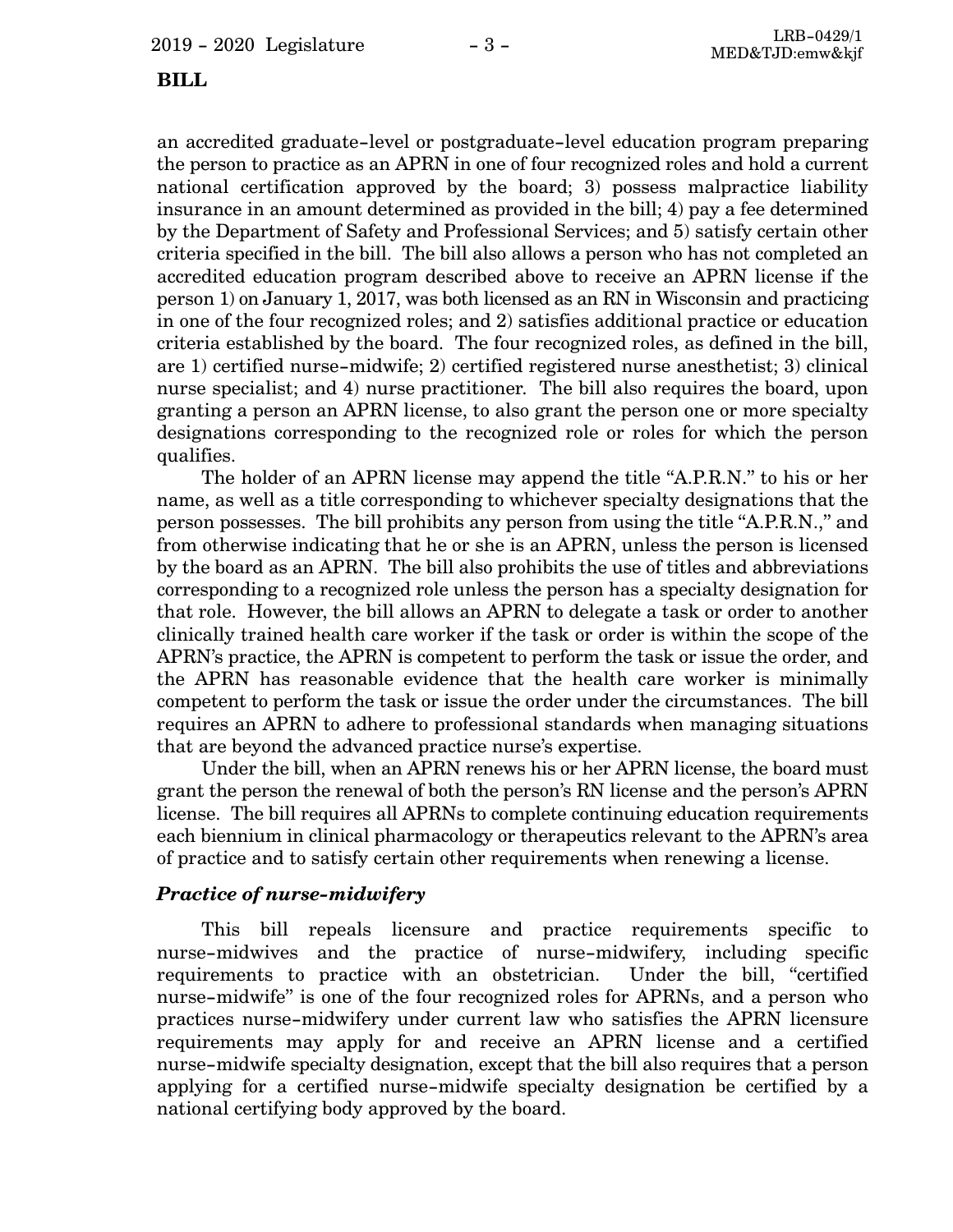### **BILL**

#### *Advanced practice registered nurse prescribers*

Under current law, a person licensed as an RN may apply to the board for a certificate to issue prescription orders if the person meets certain requirements established by the board. An RN holding a certificate is subject to various practice requirements and limitations established by the board and must possess malpractice liability insurance in an amount determined by the board.

The bill eliminates certificates to issue prescription orders and replaces them with permits to issue prescription orders. The bill allows the holder of an APRN license to apply for a permit or for an applicant for an APRN license to apply for a permit concurrently with his or her APRN license application. The bill requires the board to establish the appropriate education, training, or experience requirements that a registered nurse must satisfy to be granted a permit to issue prescription orders. As under current law, an APRN holding a permit is subject to various practice requirements and limitations established by the board.

The bill repeals a provision concerning the ability of advanced practice nurses who are certified to issue prescription orders and who are required to work in collaboration with or under the supervision of a physician to obtain and practice under a federal waiver to dispense narcotic drugs to individuals for addiction treatment.

#### **OTHER CHANGES**

The bill makes numerous other changes throughout the statutes relating to APRNs and APRN prescribers, including various terminology changes and technical changes relating to the Nurse Licensure Compact.

For further information see the *state* fiscal estimate, which will be printed as an appendix to this bill.

### *The people of the state of Wisconsin, represented in senate and assembly, do enact as follows:*

**SECTION 1.** 14.87 (title) of the statutes is amended to read: 1

- **14.87** (title) **Enhanced nurse Nurse licensure compact.** 2
- **SECTION 2.**  $29.193 \text{ (1m)}$  (a) 2. (intro.) of the statutes is amended to read: 3
- 29.193 **(1m)** (a) 2. (intro.) Has a permanent substantial loss of function in one 4
- or both arms or one or both hands and fails to meet the minimum standards of any 5
- one of the following standard tests, administered under the direction of a licensed 6
- physician, a licensed physician assistant, a licensed chiropractor, or a certified 7
- licensed advanced practice registered nurse prescriber: 8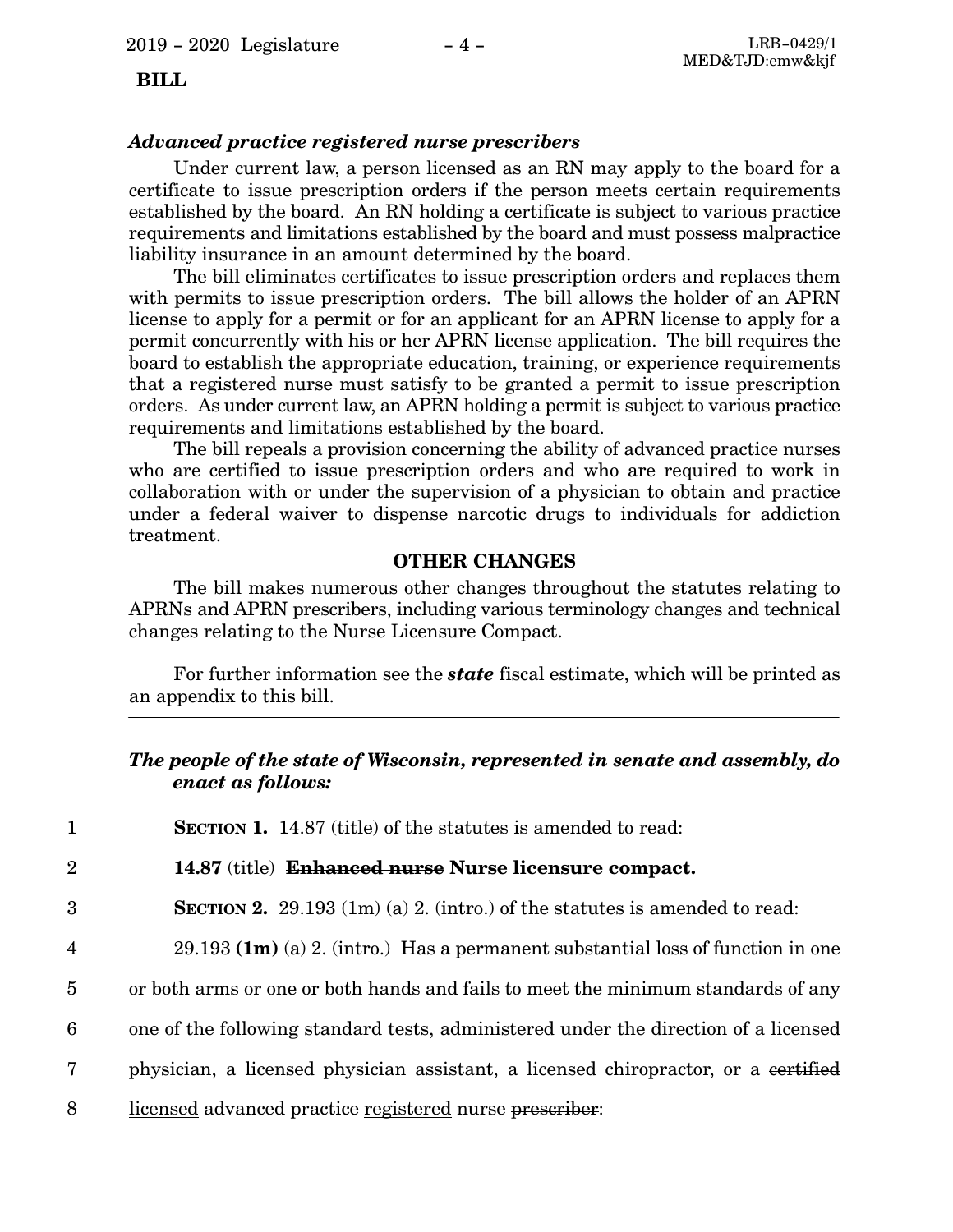**SECTION** 3

**SECTION 3.** 29.193 (2) (b) 2. of the statutes is amended to read: 29.193 **(2)** (b) 2. An applicant shall submit an application on a form prepared and furnished by the department, which shall include a written statement or report prepared and signed by a licensed physician, a licensed physician assistant, a licensed chiropractor, a licensed podiatrist, or a certified licensed advanced practice registered nurse prescriber prepared no more than 6 months preceding the application and verifying that the applicant is physically disabled. **SECTION 4.** 29.193 (2) (c) 3. of the statutes is amended to read: 29.193 **(2)** (c) 3. The department may issue a Class B permit to an applicant who is ineligible for a permit under subd. 1., 2. or 2m. or who is denied a permit under subd. 1., 2. or 2m. if, upon review and after considering the physical condition of the applicant and the recommendation of a licensed physician, a licensed physician assistant, a licensed chiropractor, a licensed podiatrist, or a certified licensed advanced practice registered nurse prescriber selected by the applicant from a list of licensed physicians, licensed physician assistants, licensed chiropractors, licensed podiatrists, and certified licensed advanced practice nurse prescribers registered nurses compiled by the department, the department finds that issuance of a permit complies with the intent of this subsection. The use of this review procedure is discretionary with the department and all costs of the review procedure shall be paid 1 2 3 4 5 6 7 8 9 10 11 12 13 14 15 16 17 18 19

21

20

by the applicant.

**SECTION 5.** 29.193 (2) (cd) 2. b. of the statutes is amended to read:

29.193 **(2)** (cd) 2. b. The person has a permanent substantial loss of function in one or both arms and fails to meet the minimum standards of the standard upper extremity pinch test, the standard grip test, or the standard nine-hole peg test, administered under the direction of a licensed physician, a licensed physician 22 23 24 25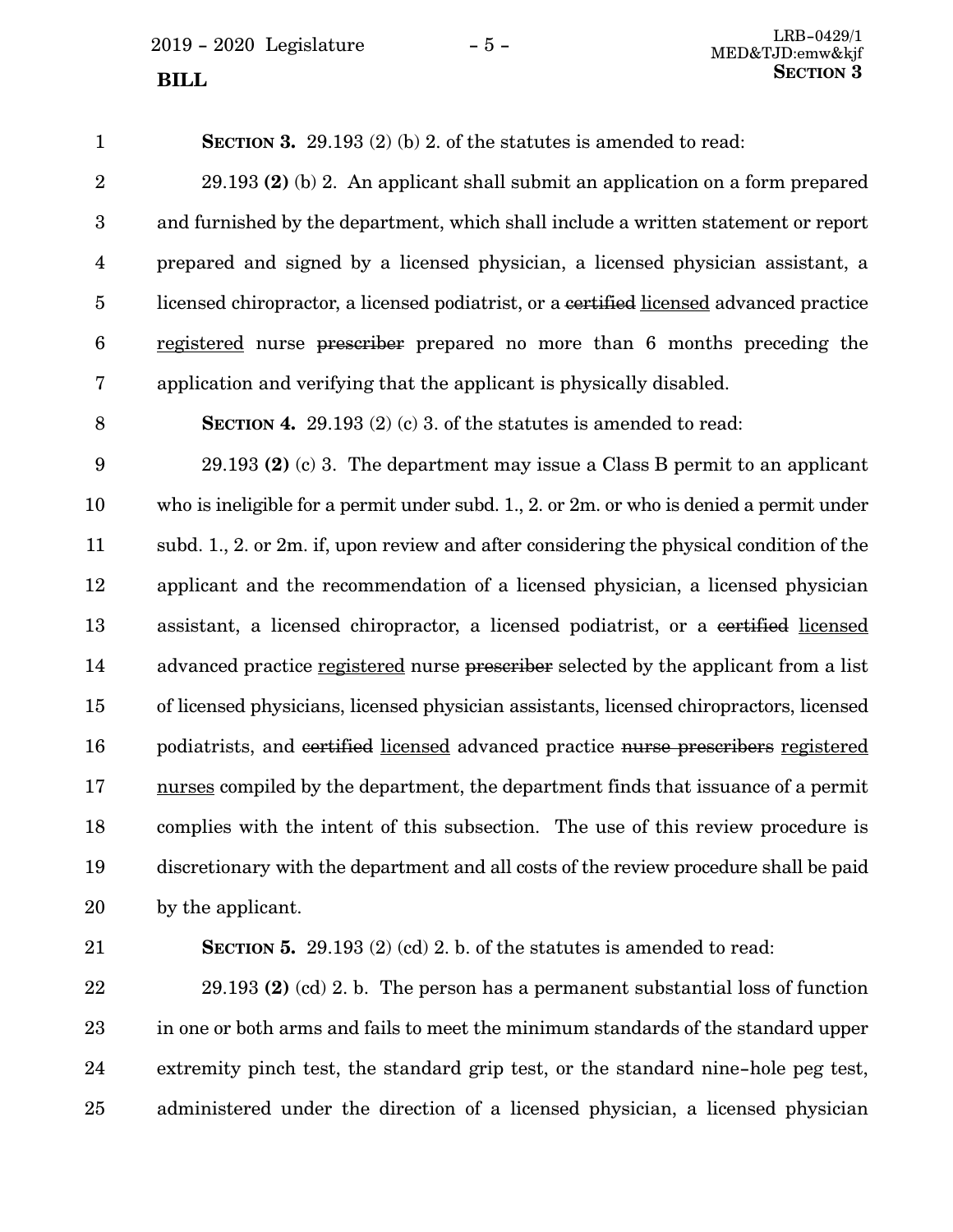2019 - 2020 Legislature - 6 - LRB-0429/1

assistant, a licensed chiropractor, or a certified licensed advanced practice registered nurse prescriber. 1 2

**SECTION 6.** 29.193 (2) (cd) 2. c. of the statutes is amended to read:

29.193 **(2)** (cd) 2. c. The person has a permanent substantial loss of function in one or both shoulders and fails to meet the minimum standards of the standard shoulder strength test, administered under the direction of a licensed physician, a licensed physician assistant, a licensed chiropractor, or a certified licensed advanced practice registered nurse prescriber. 4 5 6 7 8

9

3

**SECTION 7.** 29.193 (2) (e) of the statutes is amended to read:

29.193 **(2)** (e) *Review of decisions.* An applicant denied a permit under this subsection, except a permit under par. (c) 3., may obtain a review of that decision by a licensed physician, a licensed physician assistant, a licensed chiropractor, a licensed podiatrist, or a certified licensed advanced practice registered nurse prescriber designated by the department and with an office located in the department district in which the applicant resides. The department shall pay for the cost of a review under this paragraph unless the denied application on its face fails to meet the standards set forth in par. (c) 1. or 2. A review under this paragraph is the only method of review of a decision to deny a permit under this subsection and is not subject to further review under ch. 227. 10 11 12 13 14 15 16 17 18 19

20

**SECTION 8.** 29.193 (3) (a) of the statutes is amended to read:

29.193 **(3)** (a) Produces a certificate from a licensed physician, a licensed physician assistant, a licensed optometrist, or a certified licensed advanced practice registered nurse prescriber stating that his or her sight is impaired to the degree that he or she cannot read ordinary newspaper print with or without corrective glasses. **SECTION 9.** 45.40 (1g) (a) of the statutes is amended to read: 21 22 23 24 25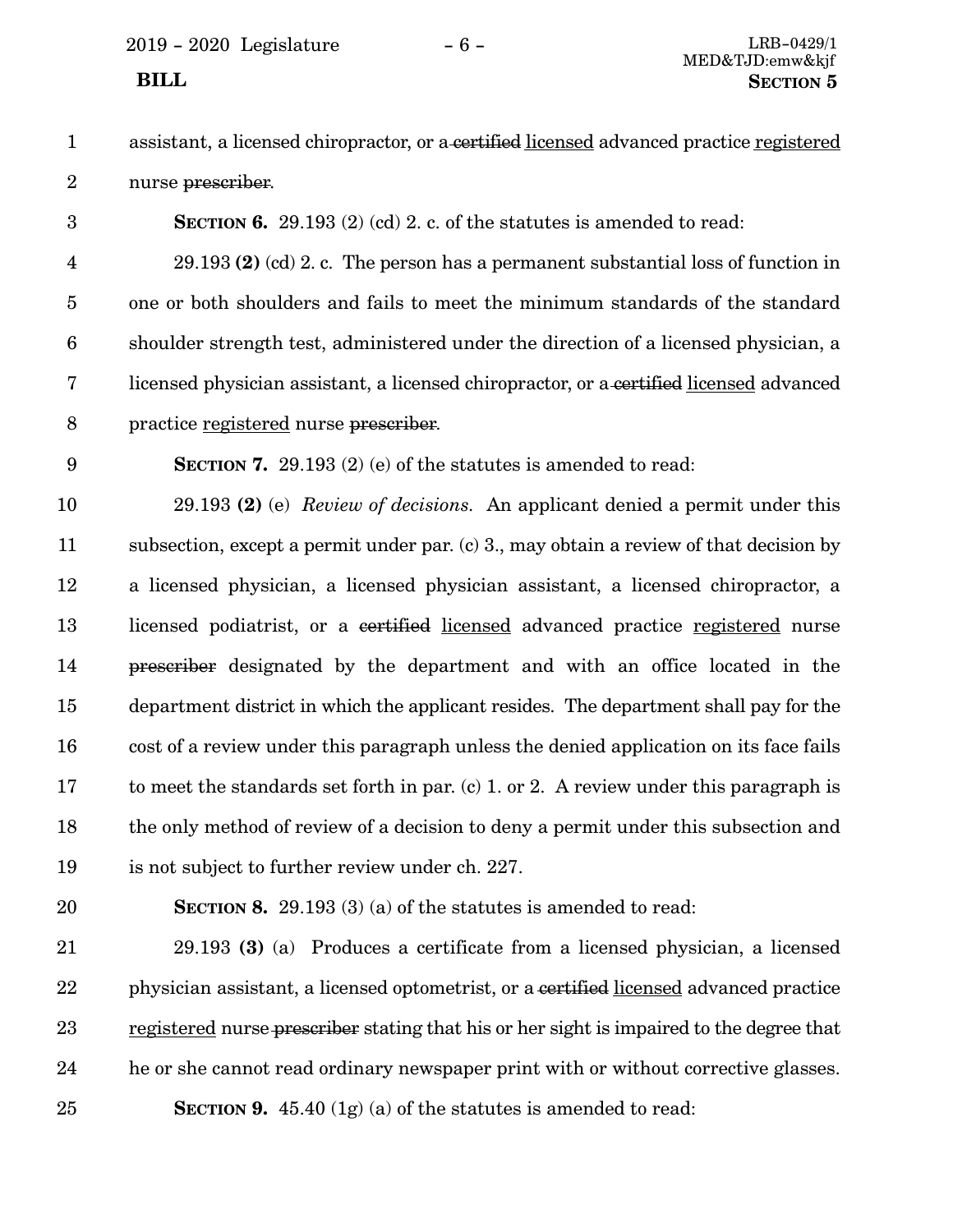$2019 - 2020$  Legislature  $-7 -$  LRB-0429/1 **SECTION** 9

45.40 **(1g)** (a) "Health care provider" means an advanced practice registered nurse prescriber certified who holds a permit to issue prescription orders under s. 441.16 441.09 (2), an audiologist licensed under ch. 459, a dentist licensed under ch. 447, an optometrist licensed under ch. 449, a physician licensed under s. 448.02, or a podiatrist licensed under s. 448.63. **SECTION 10.** 46.03 (44) of the statutes is amended to read: 46.03 **(44)** SEXUALLY TRANSMITTED DISEASE TREATMENT INFORMATION. Prepare and keep current an information sheet to be distributed to a patient by a physician, a physician assistant, or certified an advanced practice registered nurse prescriber who holds a permit to issue prescription orders under s. 441.09 (2) providing expedited partner therapy to that patient under s. 448.035. The information sheet shall include information about sexually transmitted diseases and their treatment and about the risk of drug allergies. The information sheet shall also include a statement advising a person with questions about the information to contact his or her physician, pharmacist, or local health department, as defined in s. 250.01 (4). **SECTION 11.** 50.01 (1b) of the statutes is repealed. **SECTION 12.** 50.08 (2) of the statutes is amended to read: 50.08 **(2)** A physician, an advanced practice registered nurse prescriber certified who holds a permit to issue prescription orders under s. 441.16 441.09 (2), or a physician assistant licensed under ch. 448, who prescribes a psychotropic medication to a nursing home resident who has degenerative brain disorder shall 1 2 3 4 5 6 7 8 9 10 11 12 13 14 15 16 17 18 19 20 21

notify the nursing home if the prescribed medication has a boxed warning under 21 CFR 201.57. 22 23

**SECTION 13.** 50.09 (1) (a) (intro.) of the statutes is amended to read: 24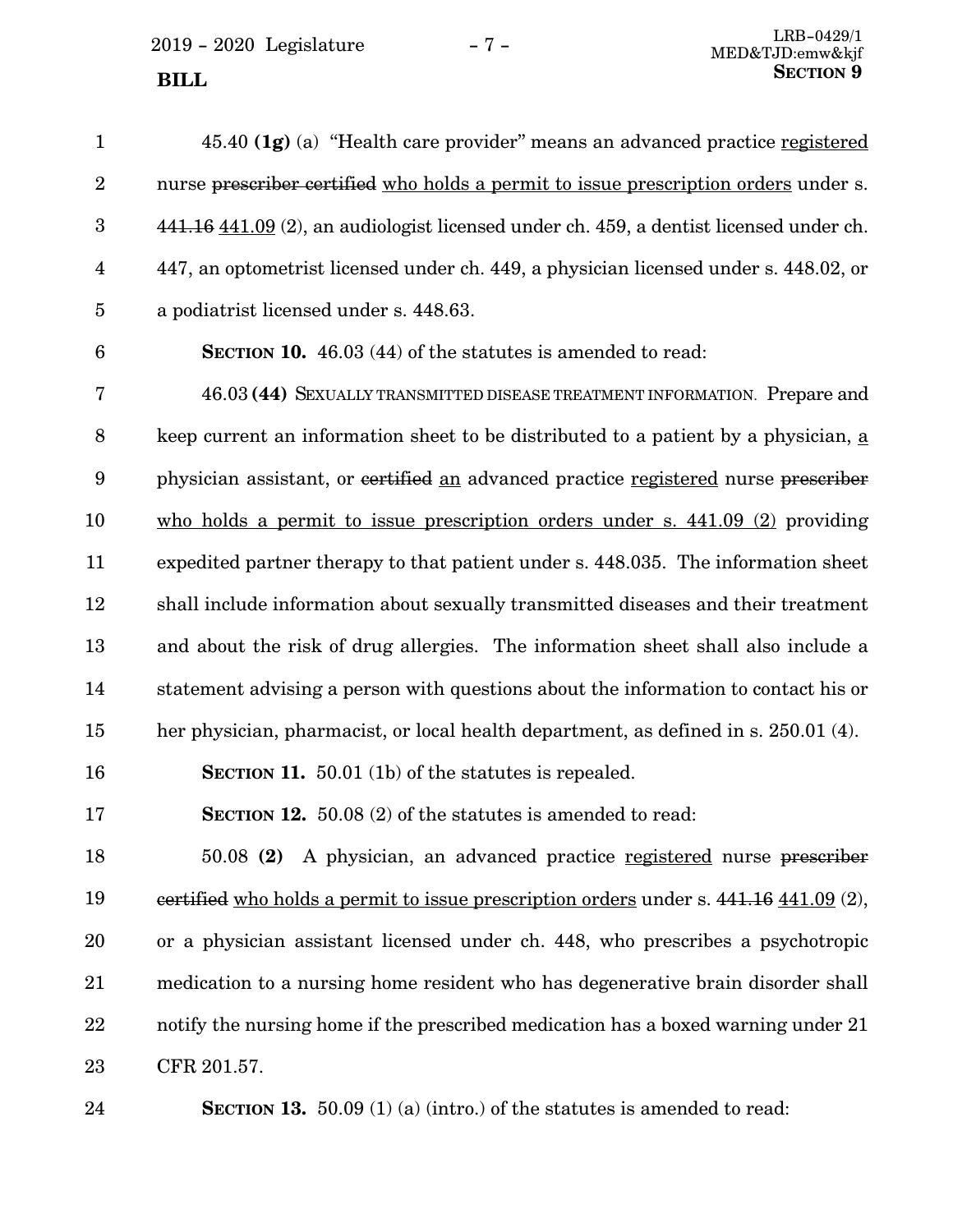2019 - 2020 Legislature - 8 - LRB-0429/1

50.09 **(1)** (a) (intro.) Private and unrestricted communications with the resident's family, physician, physician assistant, advanced practice registered nurse prescriber, attorney, and any other person, unless medically contraindicated as documented by the resident's physician, physician assistant, or advanced practice registered nurse prescriber in the resident's medical record, except that communications with public officials or with the resident's attorney shall not be restricted in any event. The right to private and unrestricted communications shall include, but is not limited to, the right to: **SECTION 14.** 50.09 (1) (f) 1. of the statutes is amended to read: 50.09 **(1)** (f) 1. Privacy for visits by spouse or domestic partner. If both spouses or both domestic partners under ch. 770 are residents of the same facility, the spouses or domestic partners shall be permitted to share a room unless medically contraindicated as documented by the resident's physician, physician assistant, or advanced practice registered nurse prescriber in the resident's medical record. **SECTION 15.** 50.09 (1) (h) of the statutes is amended to read: 50.09 **(1)** (h) Meet with, and participate in activities of social, religious, and community groups at the resident's discretion, unless medically contraindicated as documented by the resident's physician, physician assistant, or advanced practice registered nurse prescriber in the resident's medical record. **SECTION 16.** 50.09 (1) (k) of the statutes is amended to read: 50.09 **(1)** (k) Be free from mental and physical abuse, and be free from chemical and physical restraints except as authorized in writing by a physician, physician assistant, or advanced practice registered nurse prescriber for a specified and limited period of time and documented in the resident's medical record. Physical restraints may be used in an emergency when necessary to protect the resident from 1 2 3 4 5 6 7 8 9 10 11 12 13 14 15 16 17 18 19 20 21 22 23 24 25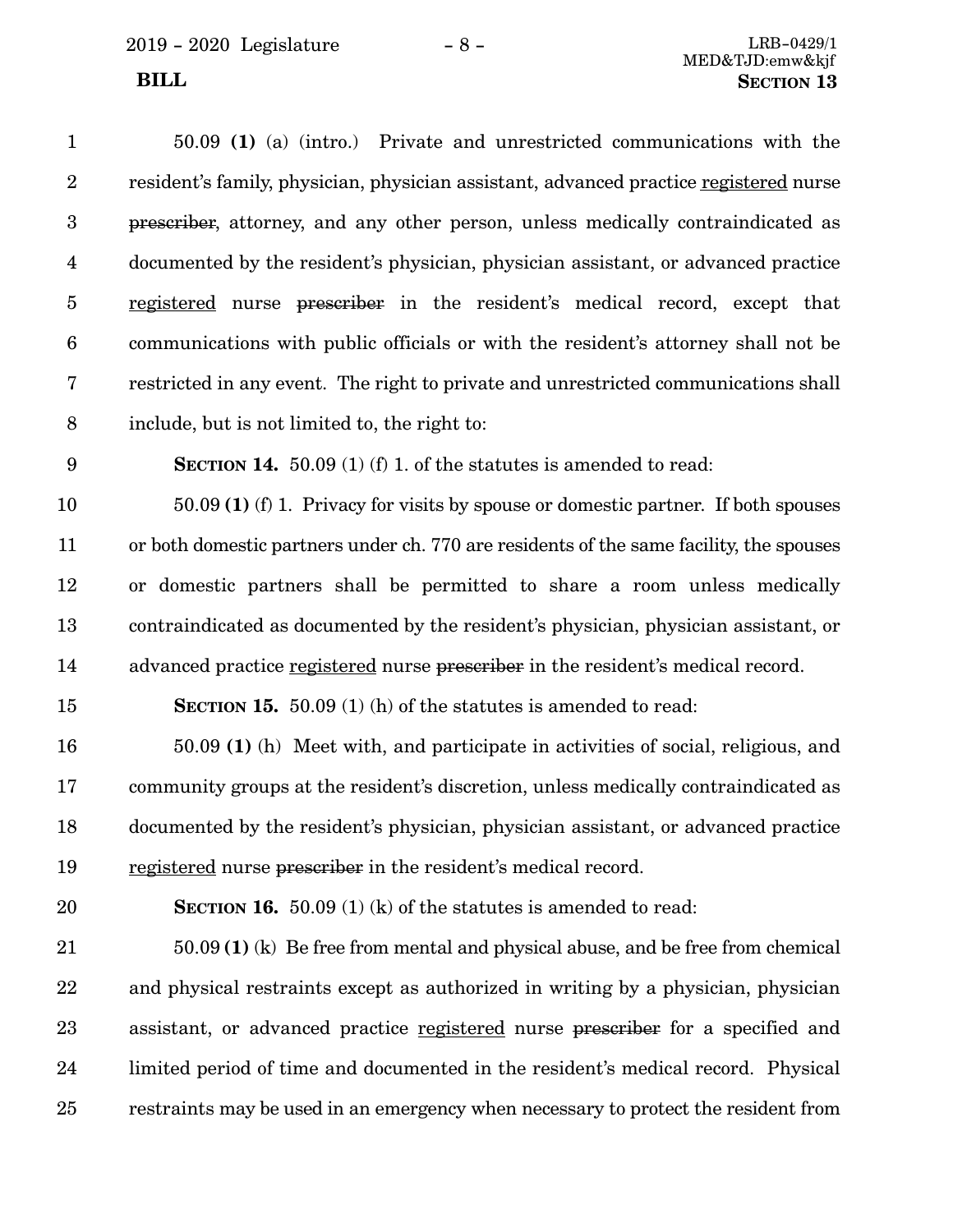injury to himself or herself or others or to property. However, authorization for continuing use of the physical restraints shall be secured from a physician, physician assistant, or advanced practice registered nurse prescriber within 12 hours. Any use of physical restraints shall be noted in the resident's medical records. "Physical restraints" includes, but is not limited to, any article, device, or garment that interferes with the free movement of the resident and that the resident is unable to remove easily, and confinement in a locked room. 1 2 3 4 5 6 7

8

**SECTION 17.** 50.49 (1) (b) (intro.) of the statutes is amended to read:

50.49 **(1)** (b) (intro.) "Home health services" means the following items and services that are furnished to an individual, who is under the care of a physician, physician assistant, or advanced practice registered nurse prescriber, by a home health agency, or by others under arrangements made by the home health agency, that are under a plan for furnishing those items and services to the individual that is established and periodically reviewed by a physician, physician assistant, or advanced practice registered nurse prescriber and that are, except as provided in subd. 6., provided on a visiting basis in a place of residence used as the individual's home: 9 10 11 12 13 14 15 16 17

18

**SECTION 18.** 51.41 (1d) (b) 4. of the statutes is amended to read:

51.41 **(1d)** (b) 4. A psychiatric mental health advanced practice registered nurse who is suggested by the Milwaukee County board of supervisors. The Milwaukee County board of supervisors shall solicit suggestions from organizations including the Wisconsin Nurses Association for individuals who specialize in a full continuum of behavioral health and medical services including emergency detention, inpatient, residential, transitional, partial hospitalization, intensive outpatient, and wraparound community-based services. The Milwaukee County 19 20 21 22 23 24 25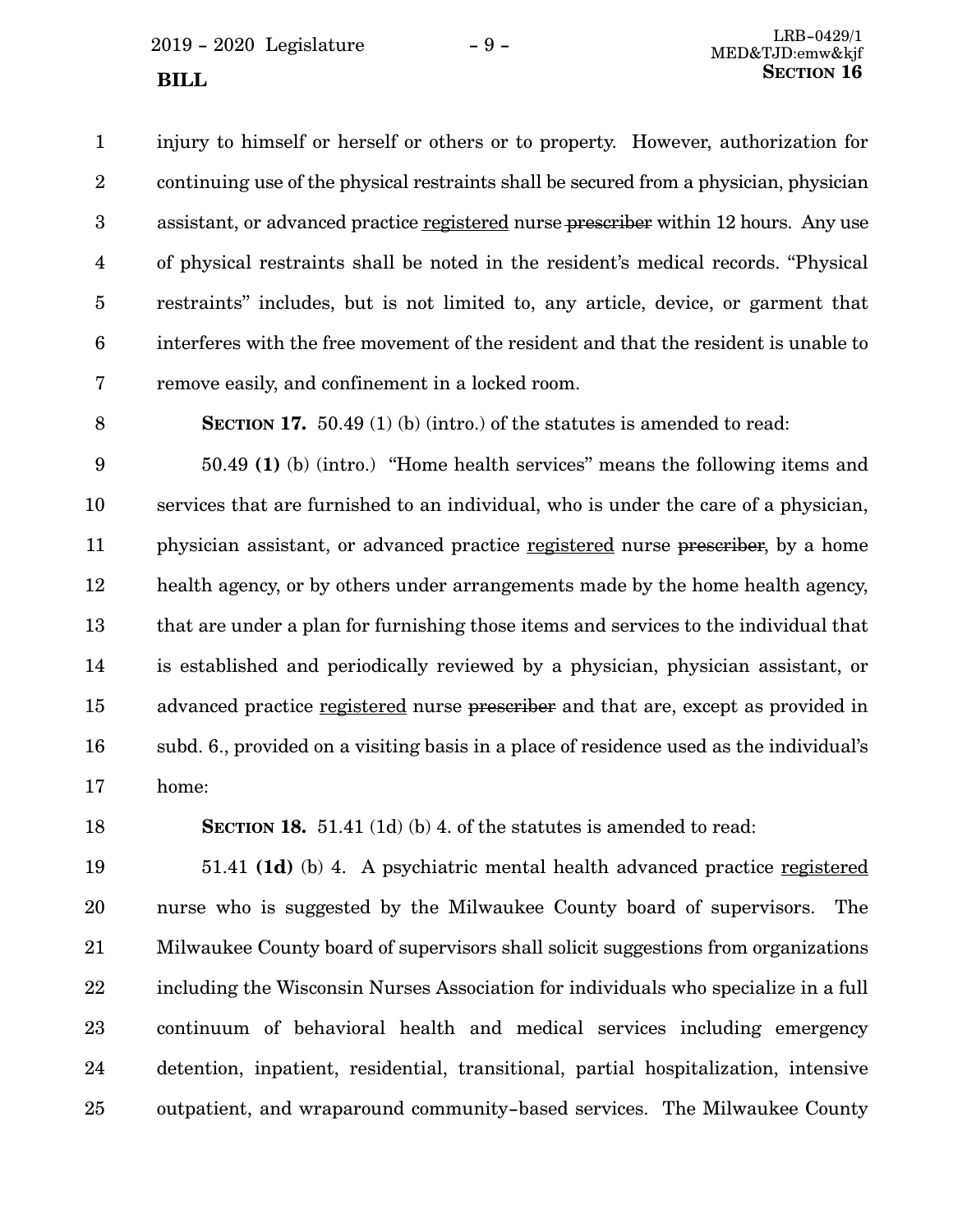2019 - 2020 Legislature - 10 - LRB-0429/1

4

board of supervisors shall suggest to the Milwaukee County executive 4 psychiatric mental health advanced practice registered nurses for this board membership position. 1 2 3

**SECTION 19.** 70.47 (8) (intro.) of the statutes is amended to read:

70.47 **(8)** HEARING. (intro.) The board shall hear upon oath all persons who appear before it in relation to the assessment. Instead of appearing in person at the hearing, the board may allow the property owner, or the property owner's representative, at the request of either person, to appear before the board, under oath, by telephone or to submit written statements, under oath, to the board. The board shall hear upon oath, by telephone, all ill or disabled persons who present to the board a letter from a physician, osteopath, physician assistant, as defined in s. 448.01 (6), or advanced practice registered nurse prescriber certified under s. 441.16 (2) licensed under ch. 441 that confirms their illness or disability. At the request of the property owner or the property owner's representative, the board may postpone and reschedule a hearing under this subsection, but may not postpone and reschedule a hearing more than once during the same session for the same property. The board at such hearing shall proceed as follows: 5 6 7 8 9 10 11 12 13 14 15 16 17

**SECTION 20.** 77.54 (14) (f) 3. of the statutes is repealed. 18

**SECTION 21.** 77.54 (14) (f) 4. of the statutes is amended to read: 19

77.54 **(14)** (f) 4. An advanced practice registered nurse who holds a permit to issue prescription orders under s. 441.09 (2). 20 21

**SECTION 22.** 97.59 of the statutes is amended to read: 22

**97.59 Handling foods.** No person in charge of any public eating place or other establishment where food products to be consumed by others are handled may knowingly employ any person handling food products who has a disease in a form 23 24 25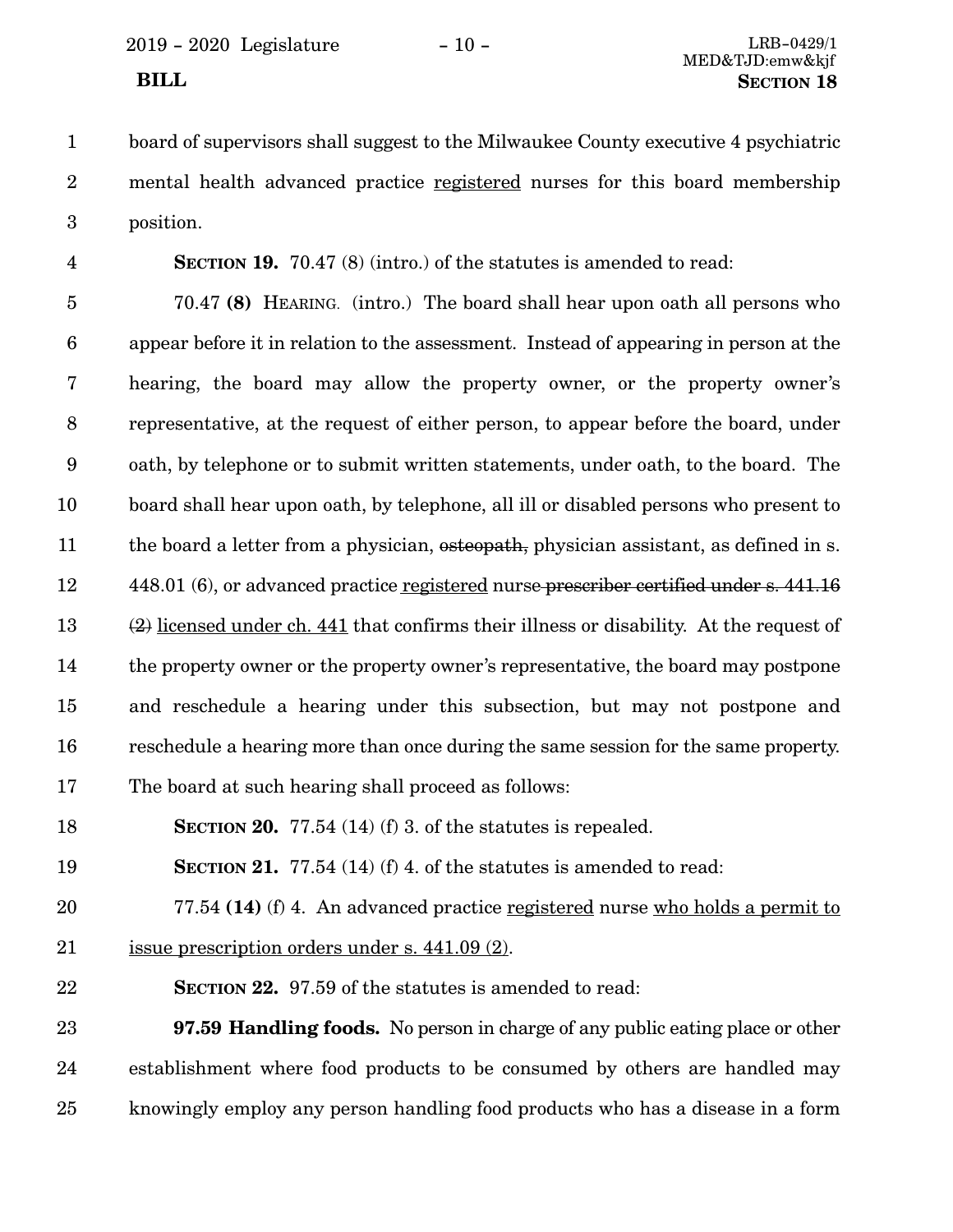$2019 - 2020$  Legislature  $-11 -$  LRB-0429/1 **SECTION** 22

that is communicable by food handling. If required by the local health officer or any officer of the department for the purposes of an investigation, any person who is employed in the handling of foods or is suspected of having a disease in a form that is communicable by food handling shall submit to an examination by the officer or by a physician, physician assistant, or advanced practice registered nurse prescriber designated by the officer. The expense of the examination, if any, shall be paid by the person examined. Any person knowingly infected with a disease in a form that is communicable by food handling who handles food products to be consumed by others and any persons knowingly employing or permitting such a person to handle food products to be consumed by others shall be punished as provided by s. 97.72. 1 2 3 4 5 6 7 8 9 10

11

**SECTION 23.** 102.13 (1) (a) of the statutes is amended to read:

102.13 **(1)** (a) Except as provided in sub. (4), whenever compensation is claimed by an employee, the employee shall, upon the written request of the employee's employer or worker's compensation insurer, submit to reasonable examinations by physicians, chiropractors, psychologists, dentists, physician assistants, advanced practice nurse prescribers registered nurses, or podiatrists provided and paid for by the employer or insurer. No employee who submits to an examination under this paragraph is a patient of the examining physician, chiropractor, psychologist, dentist, physician assistant, advanced practice registered nurse prescriber, or podiatrist for any purpose other than for the purpose of bringing an action under ch. 655, unless the employee specifically requests treatment from that physician, chiropractor, psychologist, dentist, physician assistant, advanced practice registered nurse prescriber, or podiatrist. 12 13 14 15 16 17 18 19 20 21 22 23

**SECTION 24.** 102.13 (1) (b) (intro.), 1, 3, and 4, of the statutes are amended to read: 24 25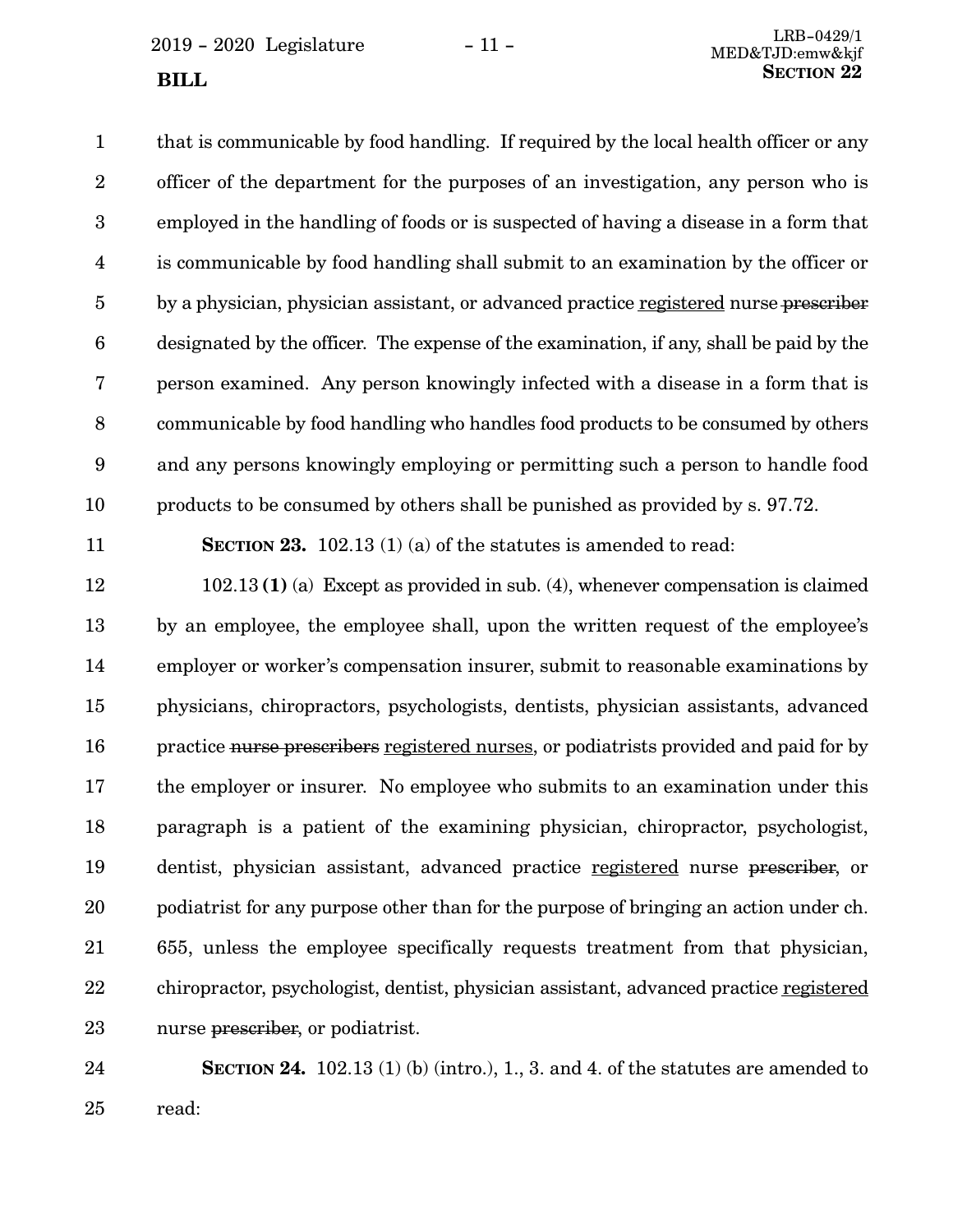102.13 **(1)** (b) (intro.) An employer or insurer who requests that an employee submit to reasonable examination under par. (a) or (am) shall tender to the employee, before the examination, all necessary expenses including transportation expenses. The employee is entitled to have a physician, chiropractor, psychologist, dentist, physician assistant, advanced practice registered nurse prescriber, or podiatrist provided by himself or herself present at the examination and to receive a copy of all reports of the examination that are prepared by the examining physician, chiropractor, psychologist, podiatrist, dentist, physician assistant, advanced practice registered nurse prescriber, or vocational expert immediately upon receipt of those reports by the employer or worker's compensation insurer. The employee is also entitled to have a translator provided by himself or herself present at the examination if the employee has difficulty speaking or understanding the English language. The employer's or insurer's written request for examination shall notify the employee of all of the following: 1 2 3 4 5 6 7 8 9 10 11 12 13 14

1. The proposed date, time, and place of the examination and the identity and area of specialization of the examining physician, chiropractor, psychologist, dentist, podiatrist, physician assistant, advanced practice registered nurse prescriber, or vocational expert. 15 16 17 18

3. The employee's right to have his or her physician, chiropractor, psychologist, dentist, physician assistant, advanced practice registered nurse prescriber, or podiatrist present at the examination. 19 20 21

4. The employee's right to receive a copy of all reports of the examination that are prepared by the examining physician, chiropractor, psychologist, dentist, podiatrist, physician assistant, advanced practice registered nurse prescriber, or 22 23 24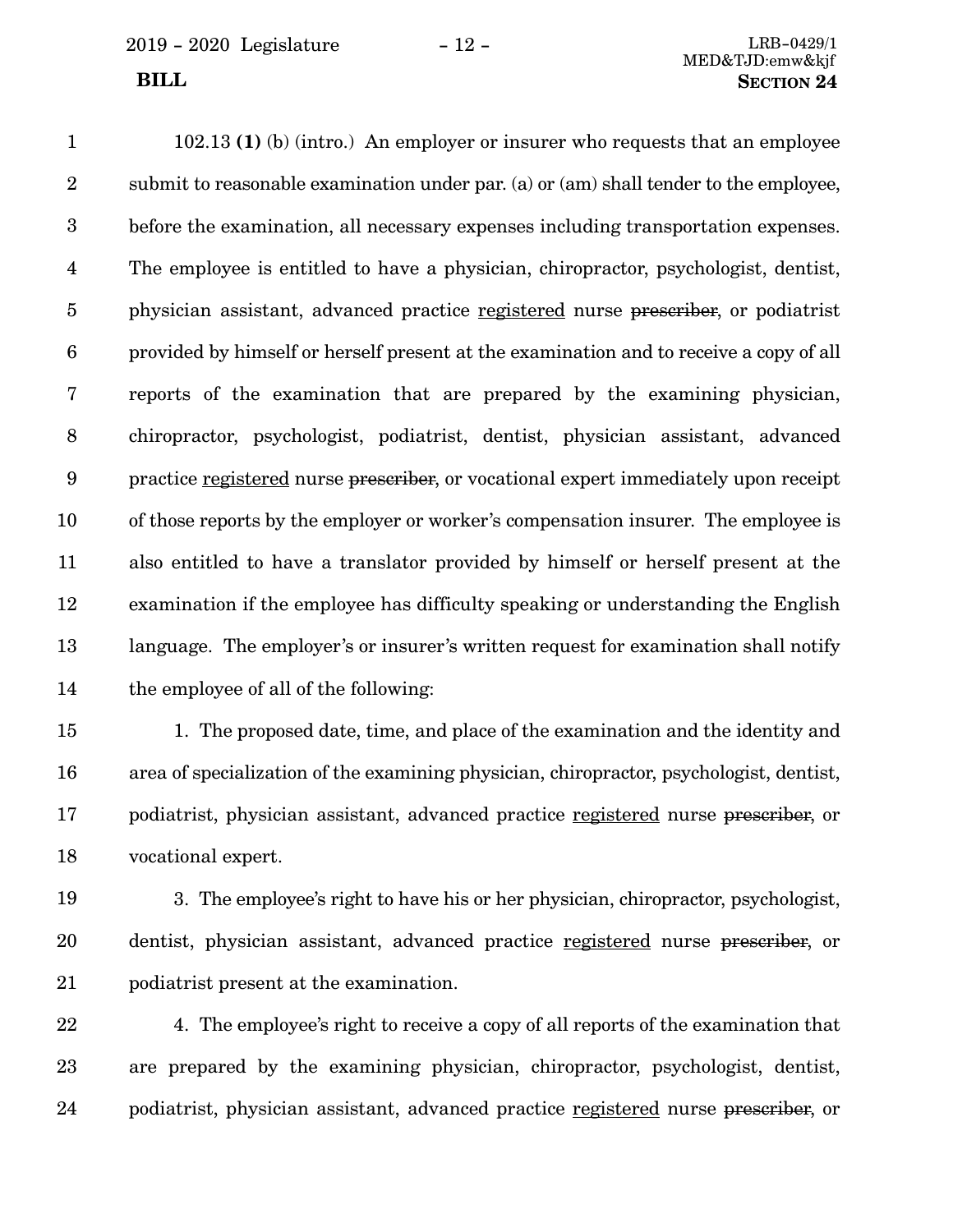$2019 - 2020$  Legislature  $-13 -$ 

vocational expert immediately upon receipt of these reports by the employer or worker's compensation insurer. 1 2

**SECTION 25.** 102.13 (1) (d) 1, 2, 3, and 4, of the statutes are amended to read: 102.13 **(1)** (d) 1. Any physician, chiropractor, psychologist, dentist, podiatrist, physician assistant, advanced practice registered nurse prescriber, or vocational expert who is present at any examination under par. (a) or (am) may be required to testify as to the results of the examination. 3 4 5 6 7

2. Any physician, chiropractor, psychologist, dentist, physician assistant, advanced practice registered nurse prescriber, or podiatrist who attended a worker's compensation claimant for any condition or complaint reasonably related to the condition for which the claimant claims compensation may be required to testify before the division when the division so directs. 8 9 10 11 12

3. Notwithstanding any statutory provisions except par. (e), any physician, chiropractor, psychologist, dentist, physician assistant, advanced practice registered nurse prescriber, or podiatrist attending a worker's compensation claimant for any condition or complaint reasonably related to the condition for which the claimant claims compensation may furnish to the employee, employer, worker's compensation insurer, department, or division information and reports relative to a compensation claim. 13 14 15 16 17 18 19

4. The testimony of any physician, chiropractor, psychologist, dentist, physician assistant, advanced practice registered nurse prescriber, or podiatrist who is licensed to practice where he or she resides or practices in any state and the testimony of any vocational expert may be received in evidence in compensation proceedings. 20 21 22 23 24

25

**SECTION 26.** 102.13 (2) (a) of the statutes is amended to read: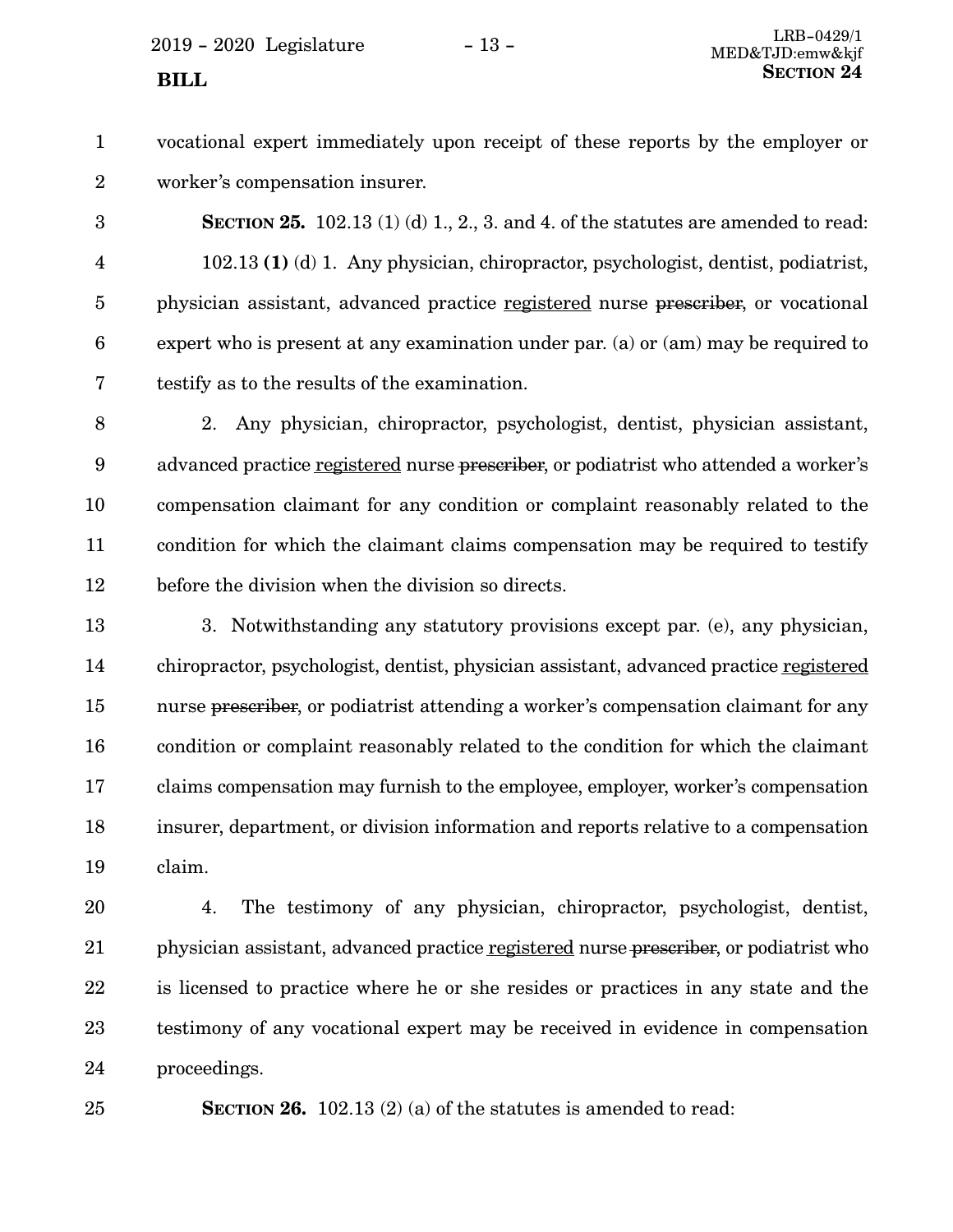2019 - 2020 Legislature - 14 - LRB-0429/1

## MED&TJD:emw&kjf **BILL** SECTION 26

102.13 **(2)** (a) An employee who reports an injury alleged to be work-related or files an application for hearing waives any physician-patient, psychologist-patient, or chiropractor-patient privilege with respect to any condition or complaint reasonably related to the condition for which the employee claims compensation. Notwithstanding ss. 51.30 and 146.82 and any other law, any physician, chiropractor, psychologist, dentist, podiatrist, physician assistant, advanced practice registered nurse prescriber, hospital, or health care provider shall, within a reasonable time after written request by the employee, employer, worker's compensation insurer, department, or division, or its representative, provide that person with any information or written material reasonably related to any injury for which the employee claims compensation. 1 2 3 4 5 6 7 8 9 10 11

12

**SECTION 27.** 102.13 (2) (b) of the statutes is amended to read:

102.13 **(2)** (b) A physician, chiropractor, podiatrist, psychologist, dentist, physician assistant, advanced practice registered nurse prescriber, hospital, or health service provider shall furnish a legible, certified duplicate of the written material requested under par. (a) in paper format upon payment of the actual costs of preparing the certified duplicate, not to exceed the greater of 45 cents per page or \$7.50 per request, plus the actual costs of postage, or shall furnish a legible, certified duplicate of that material in electronic format upon payment of \$26 per request. Any person who refuses to provide certified duplicates of written material in the person's custody that is requested under par. (a) shall be liable for reasonable and necessary costs and, notwithstanding s. 814.04 (1), reasonable attorney fees incurred in enforcing the requester's right to the duplicates under par. (a). 13 14 15 16 17 18 19 20 21 22 23

24

**SECTION 28.** 102.17 (1) (d) 1. and 2. of the statutes are amended to read: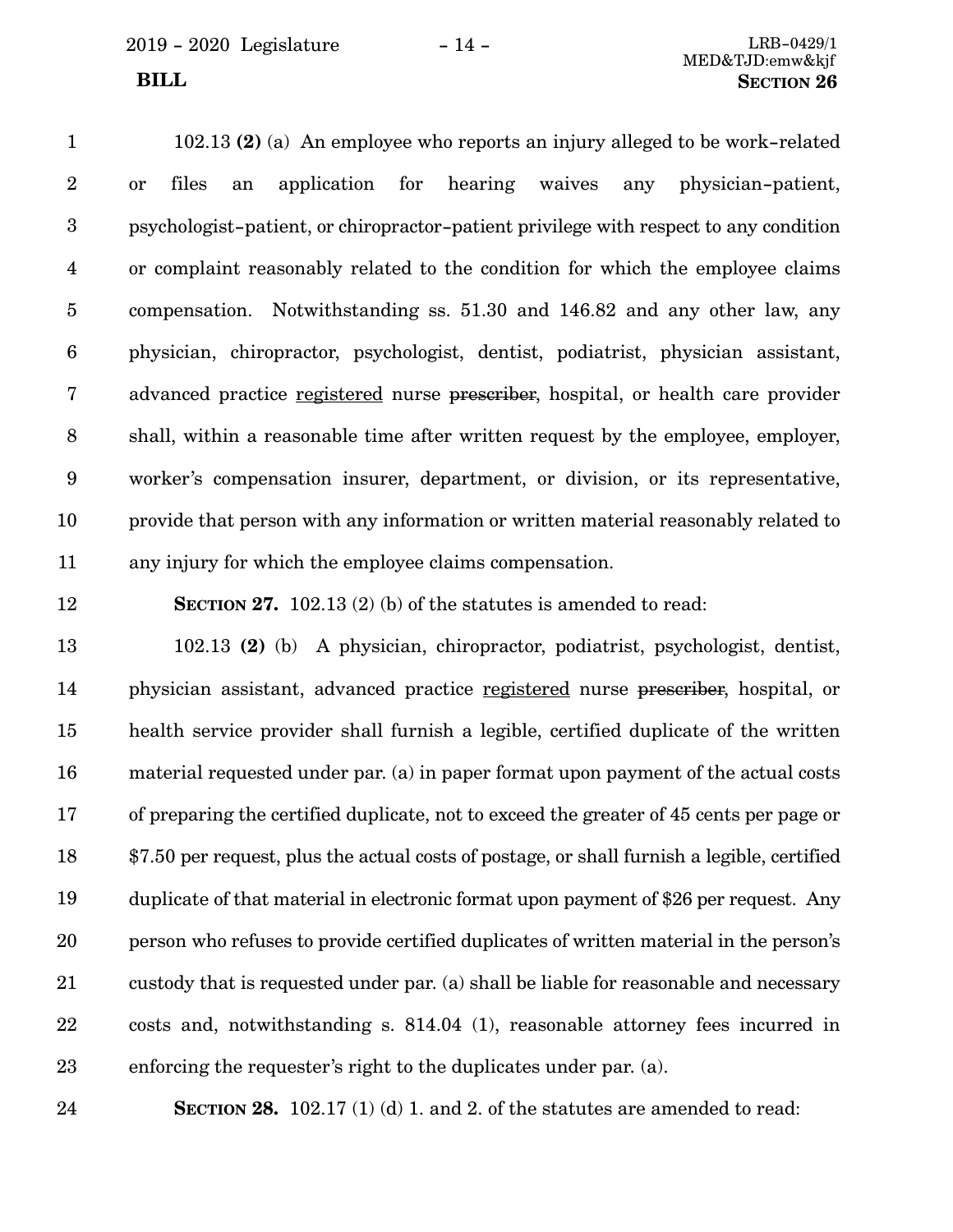102.17 **(1)** (d) 1. The contents of certified medical and surgical reports by physicians, podiatrists, surgeons, dentists, psychologists, physician assistants, advanced practice nurse prescribers registered nurses, and chiropractors licensed in and practicing in this state, and of certified reports by experts concerning loss of earning capacity under s. 102.44 (2) and (3), presented by a party for compensation constitute prima facie evidence as to the matter contained in those reports, subject to any rules and limitations the division prescribes. Certified reports of physicians, podiatrists, surgeons, dentists, psychologists, physician assistants, advanced practice nurse prescribers registered nurses, and chiropractors, wherever licensed and practicing, who have examined or treated the claimant, and of experts, if the practitioner or expert consents to being subjected to cross-examination, also constitute prima facie evidence as to the matter contained in those reports. Certified reports of physicians, podiatrists, surgeons, psychologists, and chiropractors are admissible as evidence of the diagnosis, necessity of the treatment, and cause and extent of the disability. Certified reports by doctors of dentistry, physician assistants, and advanced practice nurse prescribers registered nurses are admissible as evidence of the diagnosis and necessity of treatment but not of the cause and extent of disability. Any physician, podiatrist, surgeon, dentist, psychologist, chiropractor, physician assistant, advanced practice registered nurse prescriber, or expert who knowingly makes a false statement of fact or opinion in a certified report may be fined or imprisoned, or both, under s. 943.395. 1 2 3 4 5 6 7 8 9 10 11 12 13 14 15 16 17 18 19 20 21

2. The record of a hospital or sanatorium in this state that is satisfactory to the division, established by certificate, affidavit, or testimony of the supervising officer of the hospital or sanatorium, any other person having charge of the record, or a physician, podiatrist, surgeon, dentist, psychologist, physician assistant, advanced 22 23 24 25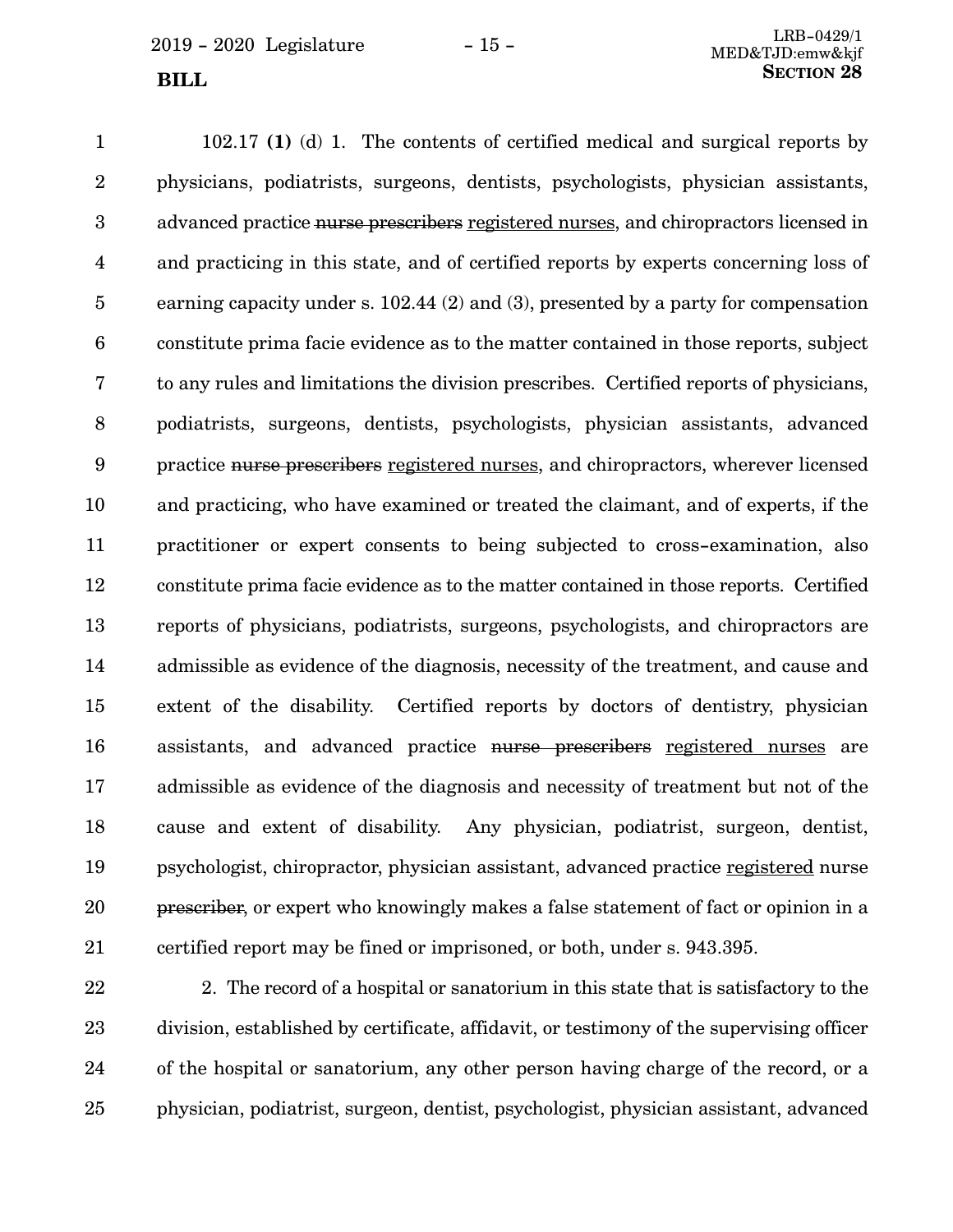2019 - 2020 Legislature - 16 - LRB-0429/1

practice registered nurse prescriber, or chiropractor to be the record of the patient in question, and made in the regular course of examination or treatment of the patient, constitutes prima facie evidence as to the matter contained in the record, to the extent that the record is otherwise competent and relevant. 1 2 3 4

**SECTION 29.** 102.29 (3) of the statutes is amended to read: 5

102.29 **(3)** Nothing in this chapter shall prevent an employee from taking the compensation that the employee may be entitled to under this chapter and also maintaining a civil action against any physician, chiropractor, psychologist, dentist, physician assistant, advanced practice registered nurse prescriber, or podiatrist for malpractice. 6 7 8 9 10

11

**SECTION 30.** 102.42 (2) (a) of the statutes is amended to read:

102.42 **(2)** (a) When the employer has notice of an injury and its relationship to the employment, the employer shall offer to the injured employee his or her choice of any physician, chiropractor, psychologist, dentist, physician assistant, advanced practice registered nurse prescriber, or podiatrist licensed to practice and practicing in this state for treatment of the injury. By mutual agreement, the employee may have the choice of any qualified practitioner not licensed in this state. In case of emergency, the employer may arrange for treatment without tendering a choice. After the emergency has passed the employee shall be given his or her choice of attending practitioner at the earliest opportunity. The employee has the right to a 2nd choice of attending practitioner on notice to the employer or its insurance carrier. Any further choice shall be by mutual agreement. Partners and clinics are considered to be one practitioner. Treatment by a practitioner on referral from another practitioner is considered to be treatment by one practitioner. 12 13 14 15 16 17 18 19 20 21 22 23 24

25

**SECTION 31.** 106.30 (1) of the statutes is amended to read: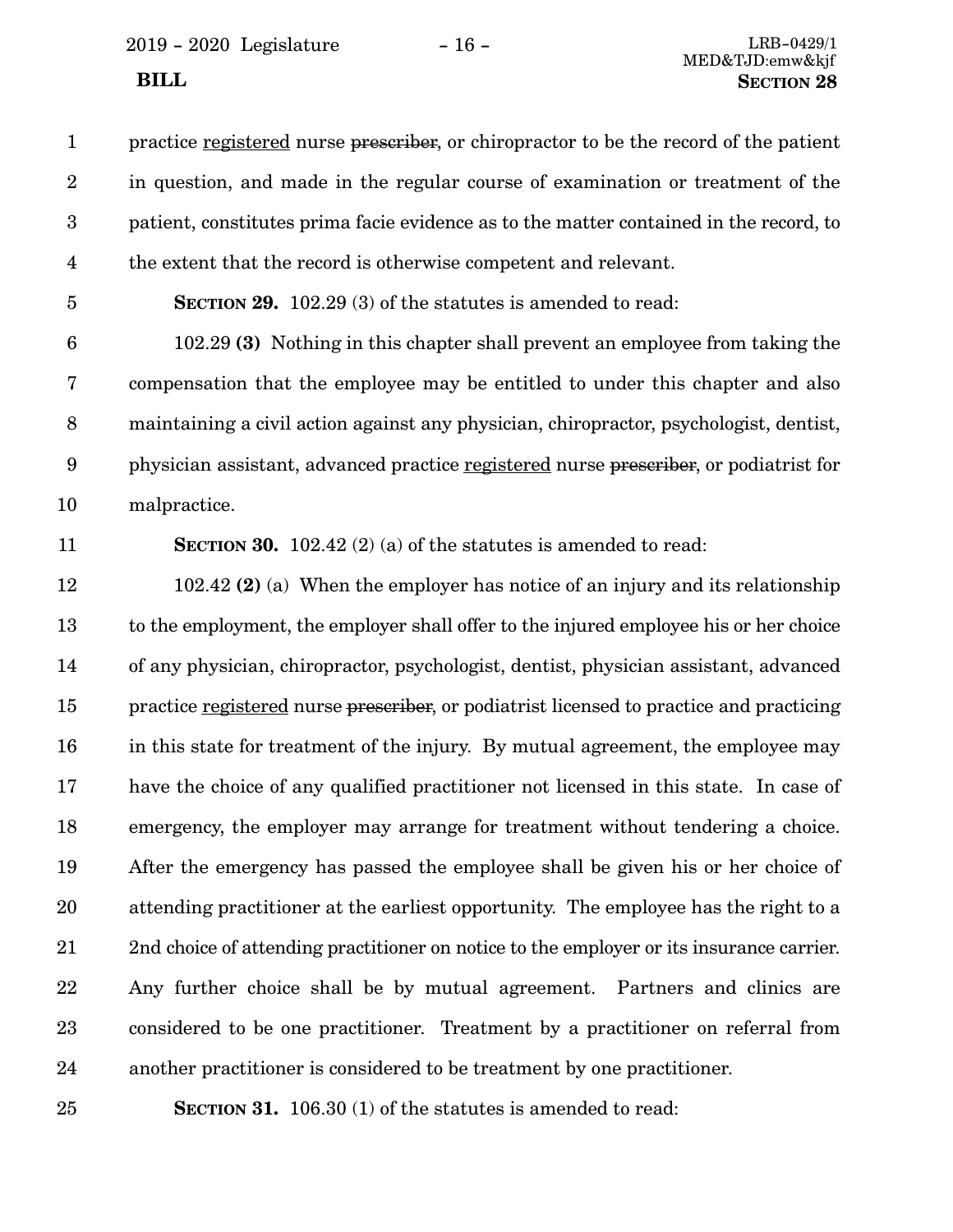$2019 - 2020$  Legislature  $-17 -$ **SECTION** 31

106.30 **(1)** DEFINITION. In this section, "nurse" means a registered nurse licensed under s. 441.06 or permitted under s. 441.08, a licensed practical nurse licensed or permitted under s. 441.10, or an advanced practice registered nurse prescriber certified under s. 441.16 (2), or a nurse-midwife licensed under s. 441.15 441.09. 1 2 3 4 5

6

**SECTION 32.** 118.15 (3) (a) of the statutes is amended to read:

118.15 **(3)** (a) Any child who is excused by the school board because the child is temporarily not in proper physical or mental condition to attend a school program but who can be expected to return to a school program upon termination or abatement of the illness or condition. The school attendance officer may request the parent or guardian of the child to obtain a written statement from a licensed physician, dentist, chiropractor, optometrist, psychologist, physician assistant, or nurse practitioner, as defined in s. 255.06 (1) (d), or certified advanced practice registered nurse prescriber or Christian Science practitioner living and residing in this state, who is listed in the Christian Science Journal, as sufficient proof of the physical or mental condition of the child. An excuse under this paragraph shall be in writing and shall state the time period for which it is valid, not to exceed 30 days. **SECTION 33.** 118.25 (1) (a) of the statutes is amended to read: 7 8 9 10 11 12 13 14 15 16 17 18

118.25 **(1)** (a) "Practitioner" means a person licensed as a physician or as a physician assistant in any state or licensed as an advanced practice registered nurse or certified as an advanced practice registered nurse prescriber in any state. In this paragraph, "physician" has the meaning given in s. 448.01 (5). 19 20 21 22

**SECTION 34.** 118.29 (1) (e) of the statutes is amended to read: 23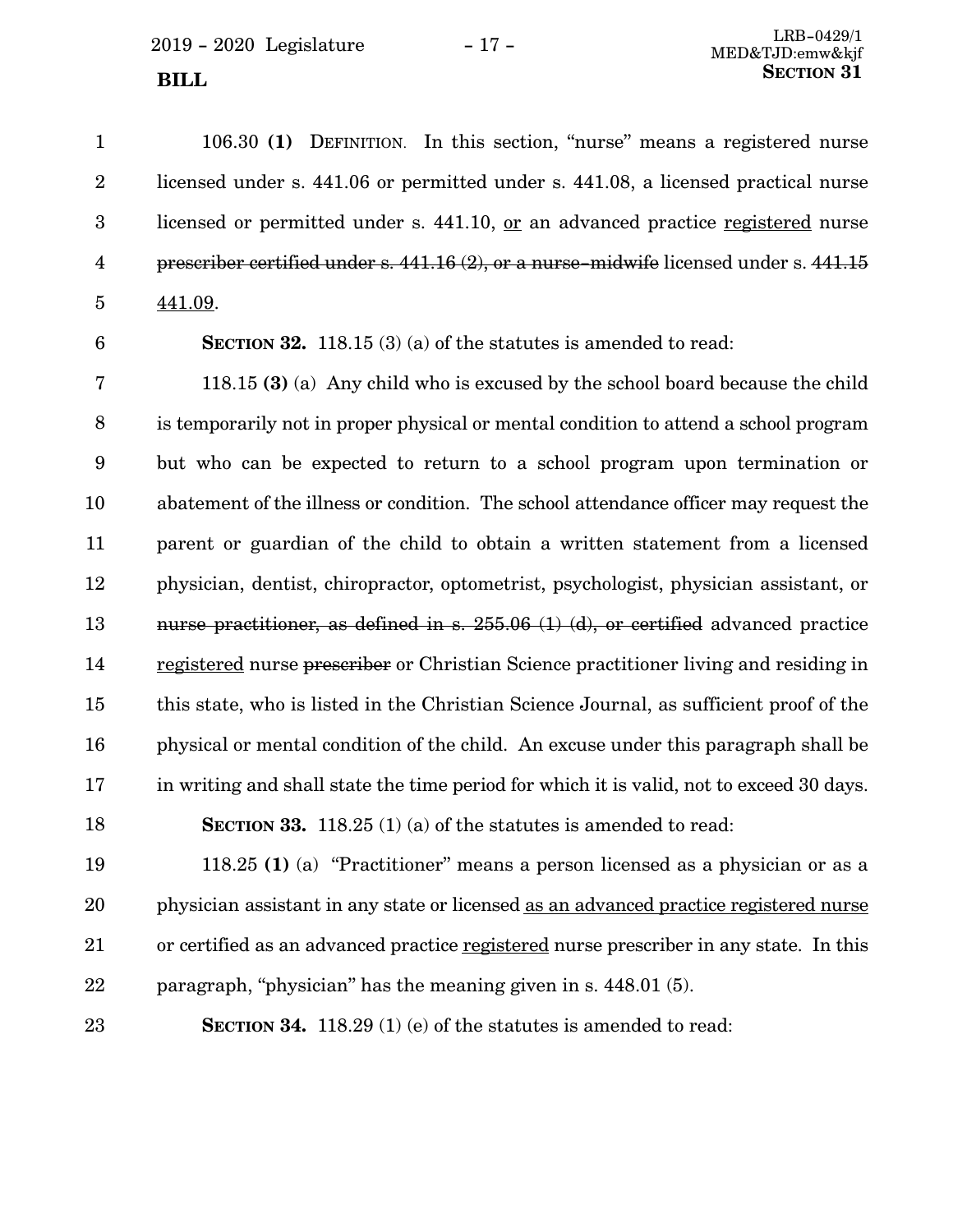| $\mathbf{1}$            | 118.29 (1) (e) "Practitioner" means any physician, dentist, optometrist,                           |
|-------------------------|----------------------------------------------------------------------------------------------------|
| $\boldsymbol{2}$        | physician assistant, advanced practice registered nurse prescriber with prescribing                |
| $\boldsymbol{3}$        | authority, or podiatrist licensed in any state.                                                    |
| $\overline{\mathbf{4}}$ | SECTION 35. 118.2925 $(1)$ (b) of the statutes is repealed.                                        |
| $\overline{5}$          | SECTION 36. 118.2925 (3) of the statutes is amended to read:                                       |
| $\boldsymbol{6}$        | 118.2925 (3) PRESCRIPTIONS FOR SCHOOLS. A physician, an advanced practice                          |
| 7                       | <u>registered</u> nurse prescriber who holds a permit to issue prescription orders under s.        |
| $8\,$                   | $\underline{441.09}$ (2), or a physician assistant may prescribe epinephrine auto-injectors in the |
| $\boldsymbol{9}$        | name of a school that has adopted a plan under sub. $(2)$ (a), to be maintained by the             |
| 10                      | school for use under sub. (4).                                                                     |
| 11                      | SECTION 37. 118.2925 $(4)$ (c) of the statutes is amended to read:                                 |
| 12                      | 118.2925 (4) (c) Administer an epinephrine auto-injector to a pupil or other                       |
| 13                      | person who the school nurse or designated school personnel in good faith believes is               |
| 14                      | experiencing anaphylaxis in accordance with a standing protocol from a physician,                  |
| 15                      | an advanced practice registered nurse prescriber who holds a permit to issue                       |
| 16                      | prescription orders under s. $441.09$ (2), or a physician assistant, regardless of                 |
| 17                      | whether the pupil or other person has a prescription for an epinephrine                            |
| 18                      | auto-injector. If the pupil or other person does not have a prescription for an                    |
| 19                      | epinephrine auto-injector, or the person who administers the epinephrine                           |
| 20                      | auto-injector does not know whether the pupil or other person has a prescription for               |
| 21                      | an epinephrine auto-injector, the person who administers the epinephrine                           |
| 22                      | auto-injector shall, as soon as practicable, report the administration by dialing the              |
| 23                      | telephone number "911" or, in an area in which the telephone number "911" is not                   |
| 24                      | available, the telephone number for an emergency medical service provider.                         |
| 25                      | <b>SECTION 38.</b> 118.2925 (5) of the statutes is amended to read:                                |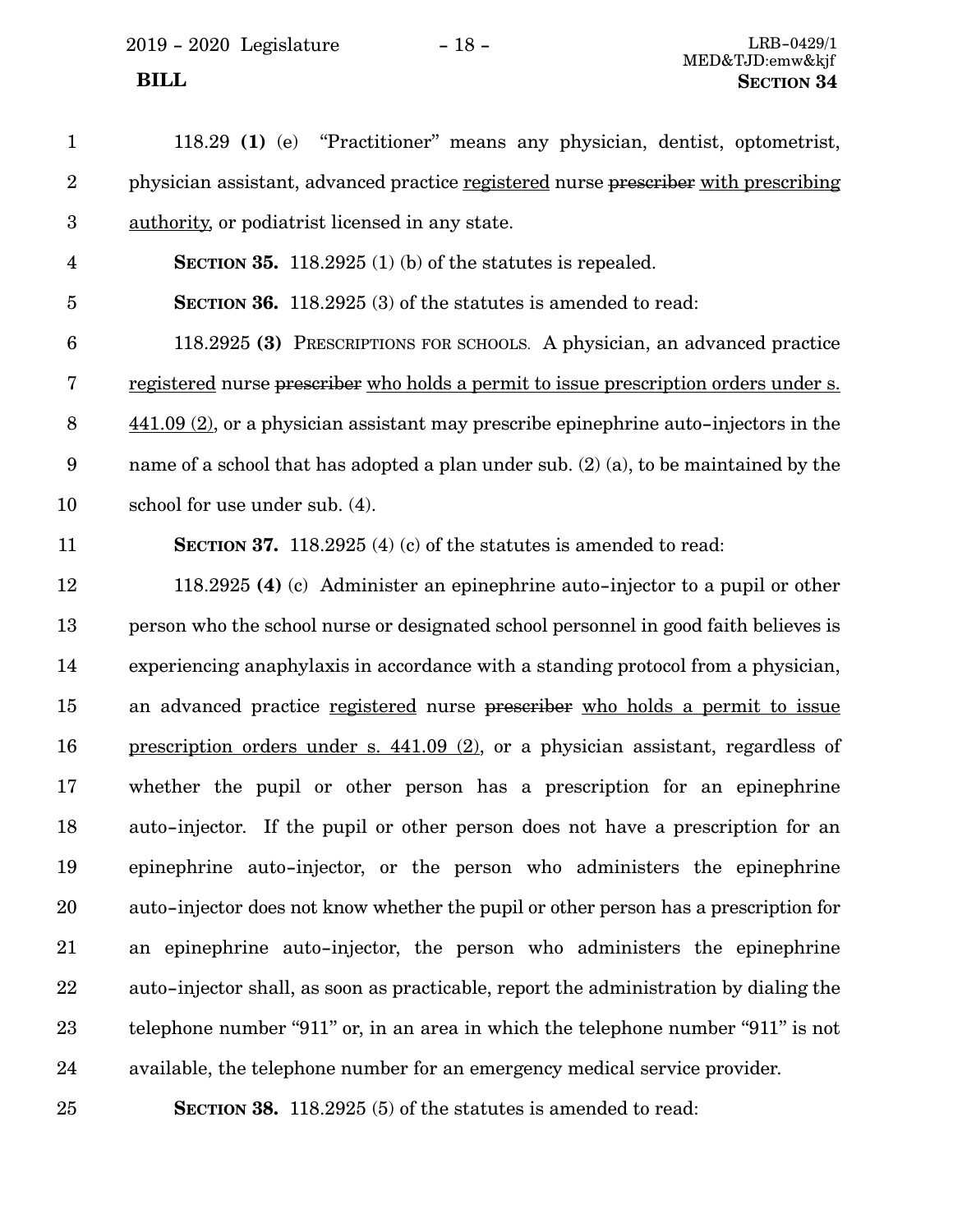$2019 - 2020$  Legislature  $-19 -$ <br> $\frac{LRB - 0429/1}{MEDkT D_{conv}l^2}$ **SECTION** 38

15

118.2925 **(5)** IMMUNITY FROM CIVIL LIABILITY; EXEMPTION FROM PRACTICE OF MEDICINE. A school and its designated school personnel, and a physician, an advanced practice registered nurse prescriber who holds a permit to issue prescription orders under s. 441.09 (2), or a physician assistant who provides a prescription or standing protocol for school epinephrine auto-injectors, are not liable for any injury that results from the administration or self-administration of an epinephrine auto-injector under this section, regardless of whether authorization was given by the pupil's parent or guardian or by the pupil's physician, physician assistant, or advanced practice registered nurse prescriber, unless the injury is the result of an act or omission that constitutes gross negligence or willful or wanton misconduct. The immunity from liability provided under this subsection is in addition to and not in lieu of that provided under s. 895.48. **SECTION 39.** 146.343 (1) (c) of the statutes is amended to read: 146.343 **(1)** (c) "Nurse-midwife" means an individual who is licensed to engage 1 2 3 4 5 6 7 8 9 10 11 12 13 14

registered nurse and possesses a certified nurse-midwife specialty designation under s. 441.09. 16 17

in the practice of nurse-midwifery under s. 441.15 (3) (a) as an advanced practice

**SECTION 40.** 146.82 (3) (a) of the statutes is amended to read: 18

146.82 **(3)** (a) Notwithstanding sub. (1), a physician, physician assistant, as defined in s. 448.01 (6), or advanced practice registered nurse prescriber certified under s. 441.16 (2) licensed under s. 441.09 who treats a patient whose physical or mental condition in the physician's, physician assistant's, or advanced practice nurse prescriber's registered nurse's judgment affects the patient's ability to exercise reasonable and ordinary control over a motor vehicle may report the patient's name 19 20 21 22 23 24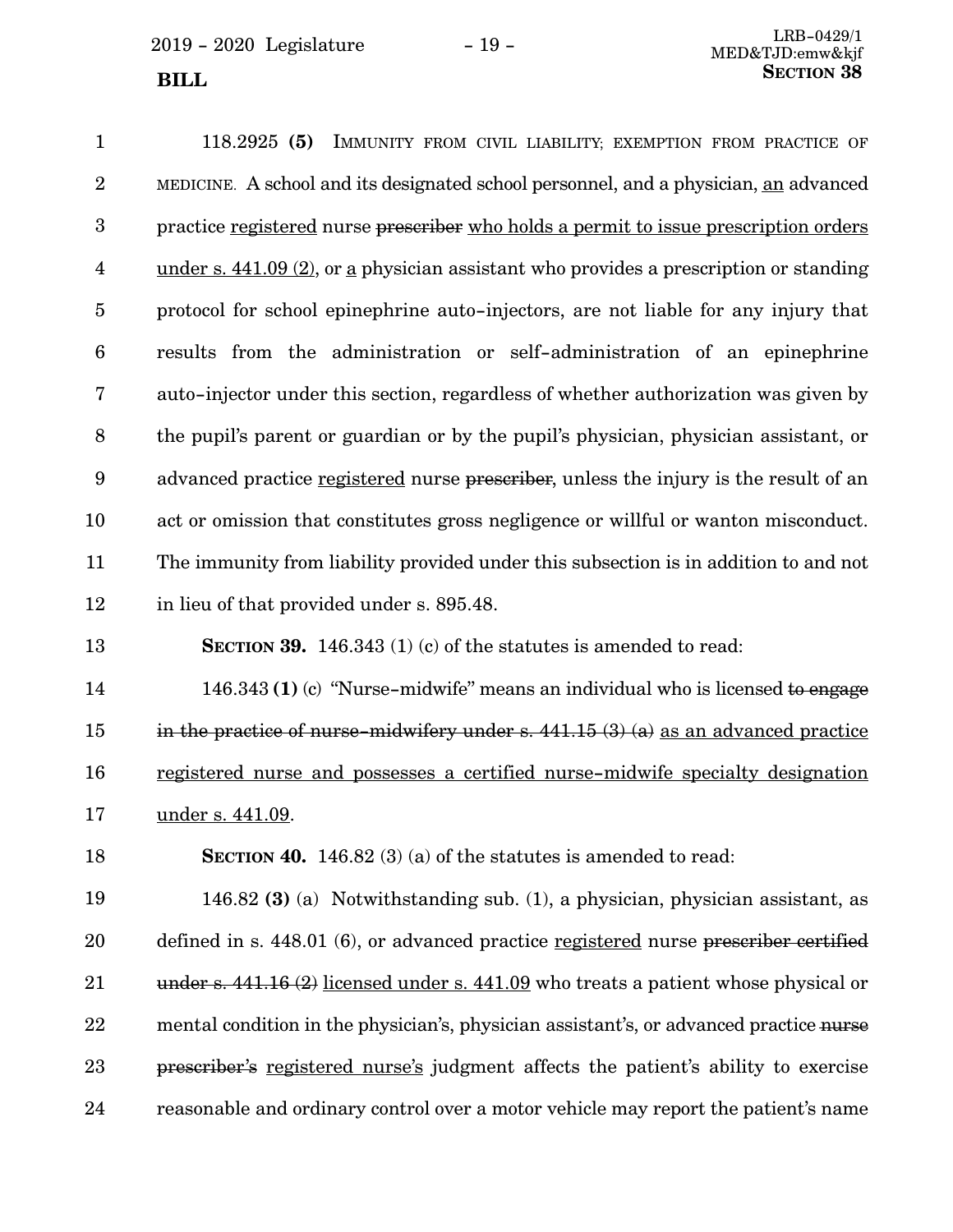$2019 - 2020$  Legislature  $-20 -$ 

| $\mathbf{1}$            | and other information relevant to the condition to the department of transportation                |
|-------------------------|----------------------------------------------------------------------------------------------------|
| $\boldsymbol{2}$        | without the informed consent of the patient.                                                       |
| $\boldsymbol{3}$        | <b>SECTION 41.</b> 146.89 (1) (r) 1. of the statutes is amended to read:                           |
| $\overline{\mathbf{4}}$ | 146.89 (1) (r) 1. Licensed as a physician under ch. 448, a dentist or dental                       |
| $\overline{5}$          | hygienist under ch. 447, a registered nurse, practical nurse, or nurse-midwife                     |
| $\boldsymbol{6}$        | advanced practice registered nurse under ch. 441, an optometrist under ch. 449, a                  |
| 7                       | physician assistant under ch. 448, a pharmacist under ch. 450, a chiropractor under                |
| $8\,$                   | ch. 446, a podiatrist under subch. IV of ch. 448, or a physical therapist under subch.             |
| $\boldsymbol{9}$        | III of ch. 448.                                                                                    |
| 10                      | SECTION 42. 146.89 (1) (r) 3. of the statutes is repealed.                                         |
| 11                      | SECTION 43. 146.89 (1) (r) 8. of the statutes is amended to read:                                  |
| 12                      | 146.89 (1) (r) 8. An advanced practice registered nurse who has holds a                            |
| 13                      | eertificate permit to issue prescription orders under s. 441.16 441.09 (2).                        |
| 14                      | SECTION 44. 146.89 (6) of the statutes is amended to read:                                         |
| 15                      | 146.89 (6) (a) While serving as a volunteer health care provider under this                        |
| 16                      | section, an advanced practice registered nurse who has holds a certificate permit to               |
| 17                      | issue prescription orders under s. $441.16 \, 441.09$ (2) is considered to meet the                |
| 18                      | requirements of s. 655.23, if required to comply with s. 655.23.                                   |
| 19                      | (b) While serving as a volunteer health care provider under this section, an                       |
| 20                      | advanced practice registered nurse who has holds a certificate permit to issue                     |
| 21                      | prescription orders under s. $441.16 \underline{441.09}$ (2) is not required to maintain in effect |
| 22                      | malpractice insurance.                                                                             |
| 23                      | SECTION 45. 252.01 (1c) of the statutes is repealed.                                               |
| 24                      | SECTION 46. $252.07(8)(a)$ 2. of the statutes is amended to read:                                  |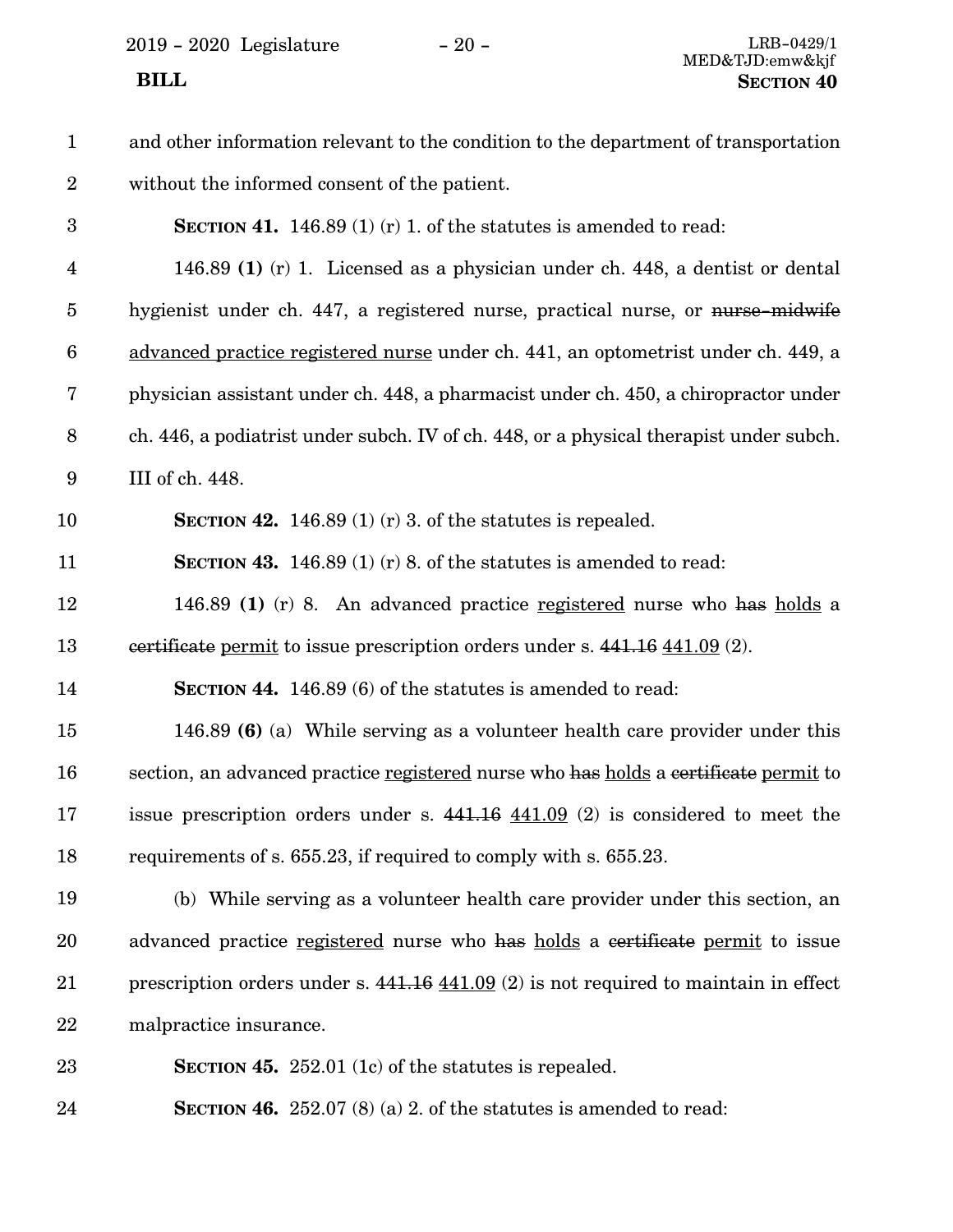2019 - 2020 Legislature - 21 -

23

| $\mathbf{1}$            | $252.07$ (8) (a) 2. The department or local health officer provides to the court a                      |
|-------------------------|---------------------------------------------------------------------------------------------------------|
| $\overline{2}$          | written statement from a physician, physician assistant, or advanced practice                           |
| $\boldsymbol{3}$        | registered nurse prescriber that the individual has infectious tuberculosis or suspect                  |
| $\overline{\mathbf{4}}$ | tuberculosis.                                                                                           |
| $\overline{5}$          | SECTION 47. 252.07 (9) (c) of the statutes is amended to read:                                          |
| $\boldsymbol{6}$        | $252.07$ (9) (c) If the court orders confinement of an individual under this                            |
| 7                       | subsection, the individual shall remain confined until the department or local health                   |
| 8                       | officer, with the concurrence of a treating physician, physician assistant, or advanced                 |
| $\boldsymbol{9}$        | practice registered nurse prescriber, determines that treatment is complete or that                     |
| 10                      | the individual is no longer a substantial threat to himself or herself or to the public                 |
| 11                      | health. If the individual is to be confined for more than 6 months, the court shall                     |
|                         |                                                                                                         |
| 12                      | review the confinement every 6 months.                                                                  |
| 13                      | <b>SECTION 48.</b> 252.10 (7) of the statutes is amended to read:                                       |
| 14                      | 252.10 (7) Drugs necessary for the treatment of mycobacterium tuberculosis                              |
| 15                      | shall be purchased by the department from the appropriation account under s.                            |
| 16                      | $20.435$ (1) (e) and dispensed to patients through the public health dispensaries, local                |
| 17                      | health departments, physicians, or advanced practice nurse prescribers registered                       |
| 18                      | nurses who hold a permit to issue prescription orders under s. 441.09 (2).                              |
| 19                      | <b>SECTION 49.</b> 252.11 $(2)$ , $(4)$ , $(5)$ , $(7)$ and $(10)$ of the statutes are amended to read: |
| 20                      | An officer of the department or a local health officer having<br>252.11(2)                              |
| $21\,$                  | knowledge of any reported or reasonably suspected case or contact of a sexually                         |

case, shall investigate or cause the case or contact to be investigated as necessary. 24

an actual contact of a reported case or potential contact of a reasonably suspected

If, following a request of an officer of the department or a local health officer, a person 25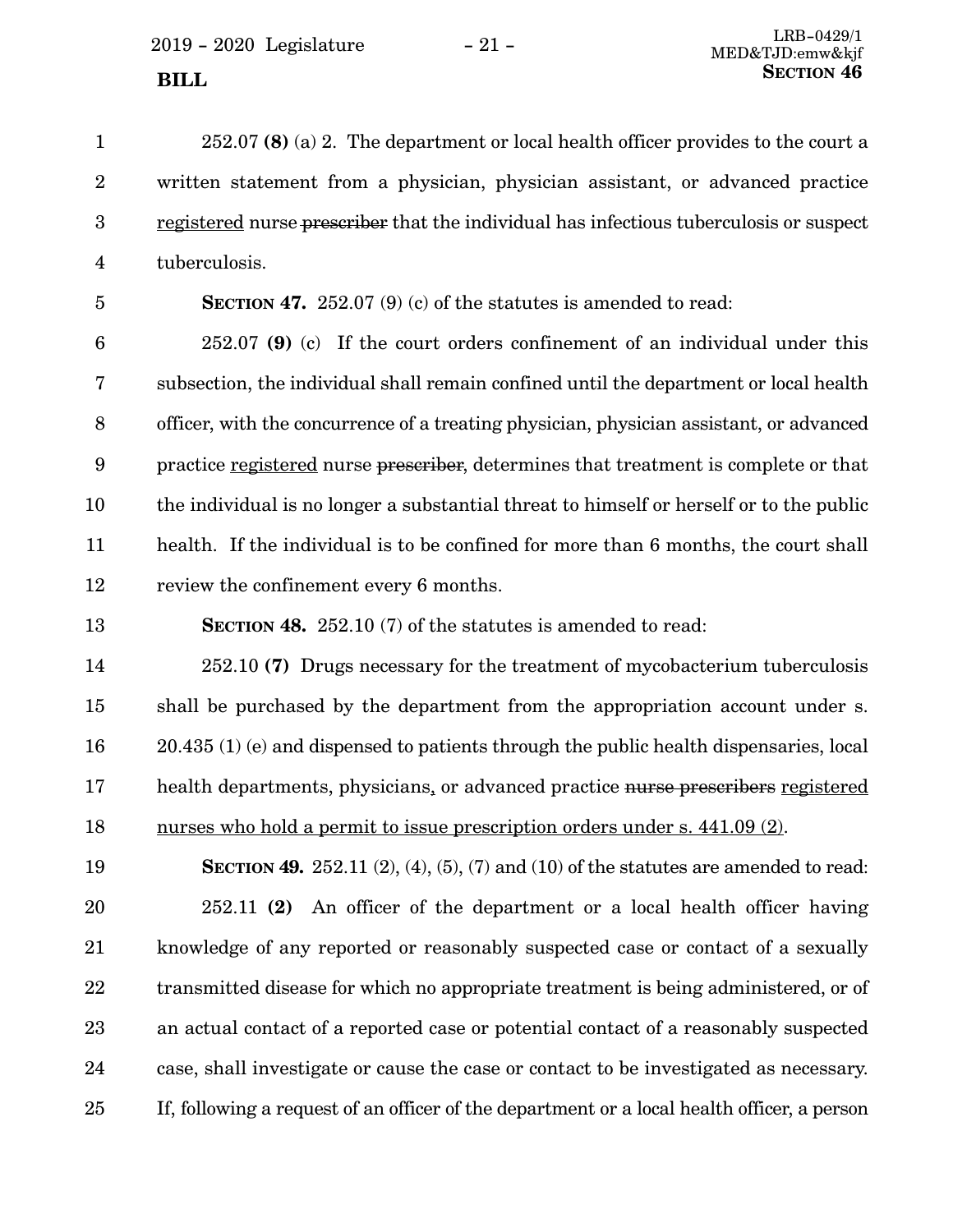2019 - 2020 Legislature - 22 - LRB-0429/1

reasonably suspected of being infected with a sexually transmitted disease refuses or neglects examination by a physician, physician assistant, or advanced practice registered nurse prescriber or treatment, an officer of the department or a local health officer may proceed to have the person committed under sub. (5) to an institution or system of care for examination, treatment, or observation. 1 2 3 4 5

**(4)** If a person infected with a sexually transmitted disease ceases or refuses treatment before reaching what in a physician's, physician assistant's, or advanced practice nurse prescriber's registered nurse's opinion is the noncommunicable stage, the physician, physician assistant, or advanced practice registered nurse prescriber shall notify the department. The department shall without delay take the necessary steps to have the person committed for treatment or observation under sub. (5), or shall notify the local health officer to take these steps. 6 7 8 9 10 11 12

**(5)** Any court of record may commit a person infected with a sexually transmitted disease to any institution or may require the person to undergo a system of care for examination, treatment, or observation if the person ceases or refuses examination, treatment, or observation under the supervision of a physician, physician assistant, or advanced practice registered nurse prescriber. The court shall summon the person to appear on a date at least 48 hours, but not more than 96 hours, after service if an officer of the department or a local health officer petitions the court and states the facts authorizing commitment. If the person fails to appear or fails to accept commitment without reasonable cause, the court may cite the person for contempt. The court may issue a warrant and may direct the sheriff, any constable, or any police officer of the county immediately to arrest the person and bring the person to court if the court finds that a summons will be ineffectual. The court shall hear the matter of commitment summarily. Commitment under this 13 14 15 16 17 18 19 20 21 22 23 24 25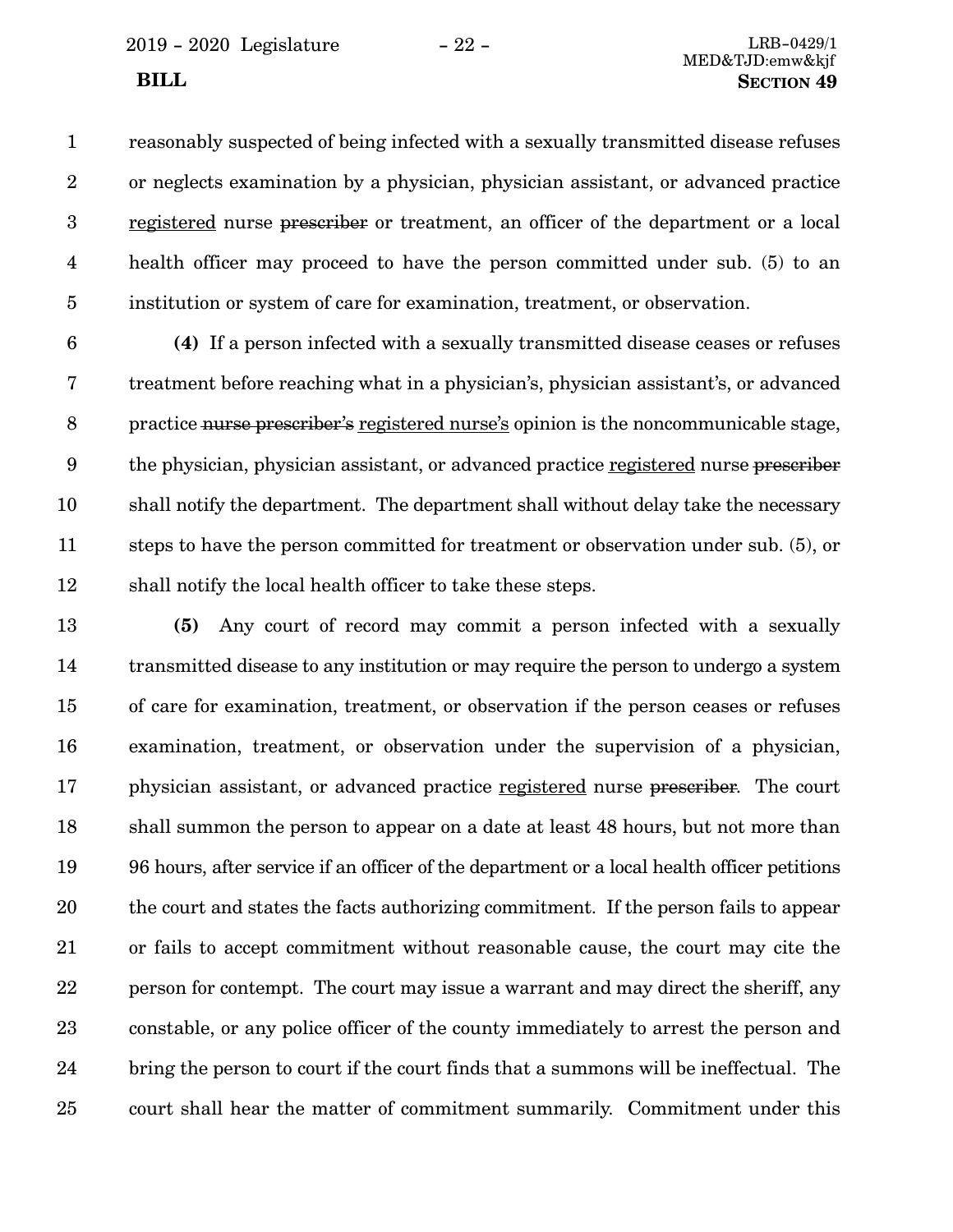subsection continues until the disease is no longer communicable or until other provisions are made for treatment that satisfy the department. The certificate of the petitioning officer is prima facie evidence that the disease is no longer communicable or that satisfactory provisions for treatment have been made. 1 2 3 4

**(7)** Reports, examinations and inspections, and all records concerning sexually transmitted diseases are confidential and not open to public inspection, and may not be divulged except as may be necessary for the preservation of the public health, in the course of commitment proceedings under sub. (5), or as provided under s. 938.296 (4) or 968.38 (4). If a physician, physician assistant, or advanced practice registered nurse prescriber has reported a case of sexually transmitted disease to the department under sub. (4), information regarding the presence of the disease and treatment is not privileged when the patient, physician, physician assistant, or advanced practice registered nurse prescriber is called upon to testify to the facts before any court of record. 5 6 7 8 9 10 11 12 13 14

**(10)** The state laboratory of hygiene shall examine specimens for the diagnosis of sexually transmitted diseases for any physician, physician assistant, advanced practice registered nurse prescriber, or local health officer in the state, and shall report the positive results of the examinations to the local health officer and to the department. All laboratories performing tests for sexually transmitted diseases shall report all positive results to the local health officer and to the department, with the name of the physician, physician assistant, or advanced practice registered nurse prescriber to whom reported. 15 16 17 18 19 20 21 22

**SECTION 50.** 252.15 (3m) (d) 11. b. and 13., (5g) (c), (5m) (d) 2. and (e) 2. and 3. and (7m) (intro.) and (b) of the statutes are amended to read: 23 24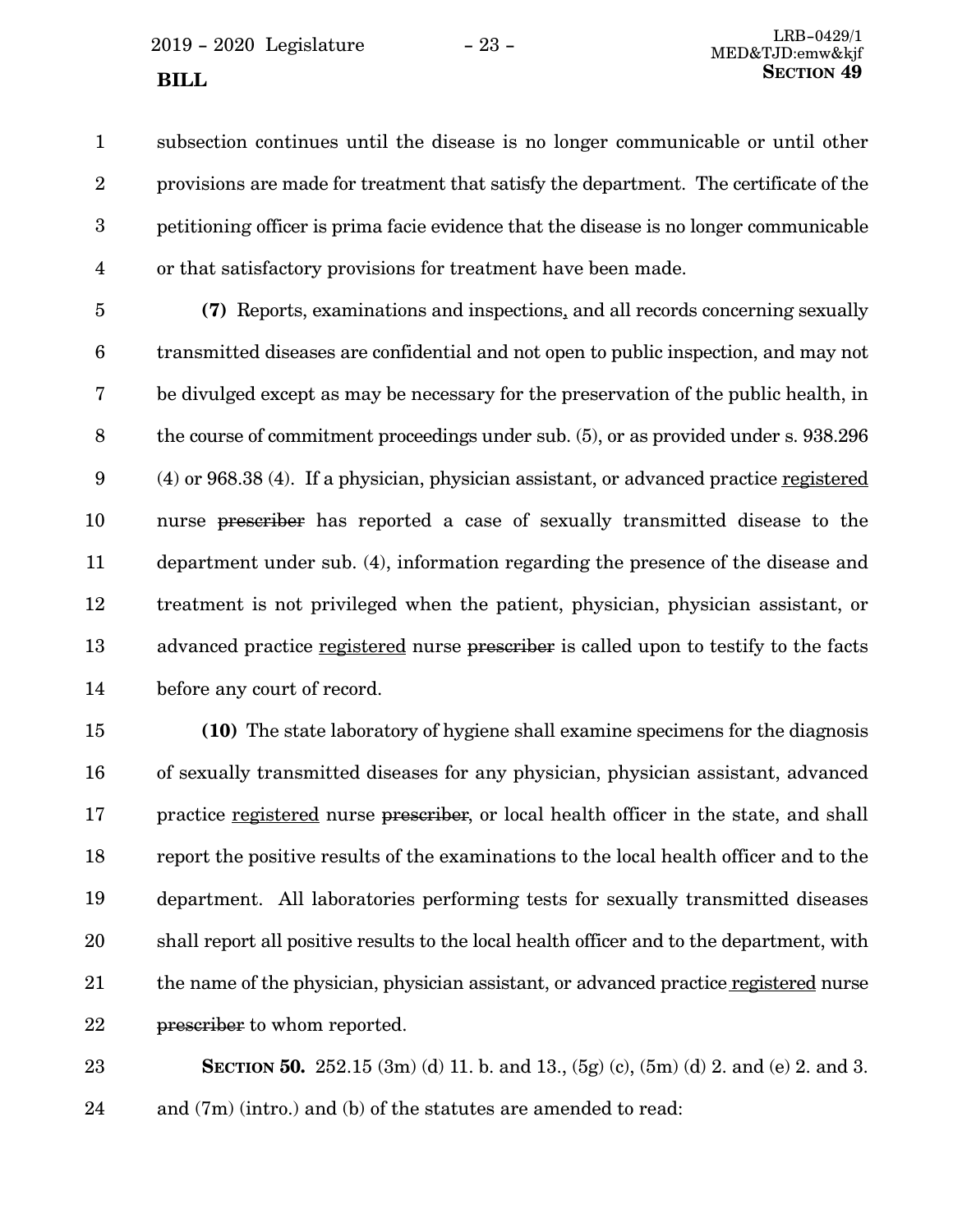2019 - 2020 Legislature - 24 - LRB-0429/1

252.15 **(3m)** (d) 11. b. The coroner, medical examiner, or appointed assistant is investigating the cause of death of the subject of the HIV test and has contact with the body fluid of the subject of the HIV test that constitutes a significant exposure, if a physician, physician assistant, or advanced practice registered nurse prescriber, based on information provided to the physician, physician assistant, or advanced practice registered nurse prescriber, determines and certifies in writing that the coroner, medical examiner, or appointed assistant has had a contact that constitutes a significant exposure and if the certification accompanies the request for disclosure. 1 2 3 4 5 6 7 8

13. If the subject of the HIV test has a positive HIV test result and is deceased, by the subject's attending physician, physician assistant, or advanced practice registered nurse prescriber, to persons, if known to the physician, physician assistant, or advanced practice registered nurse prescriber, with whom the subject had sexual contact or shared intravenous drug use paraphernalia. 9 10 11 12 13

**(5g)** (c) A physician, physician assistant, or advanced practice registered nurse prescriber, based on information provided to the physician, physician assistant, or advanced practice registered nurse prescriber, determines and certifies in writing that the person has had contact that constitutes a significant exposure. The certification shall accompany the request for HIV testing and disclosure. If the person is a physician, physician assistant, or advanced practice registered nurse prescriber, he or she may not make this determination or certification. The information that is provided to a physician, physician assistant, or advanced practice registered nurse prescriber to document the occurrence of the contact that constitutes a significant exposure and the physician's, physician assistant's, or advanced practice nurse prescriber's registered nurse's certification that the person has had contact that constitutes a significant exposure, shall be provided on a report 14 15 16 17 18 19 20 21 22 23 24 25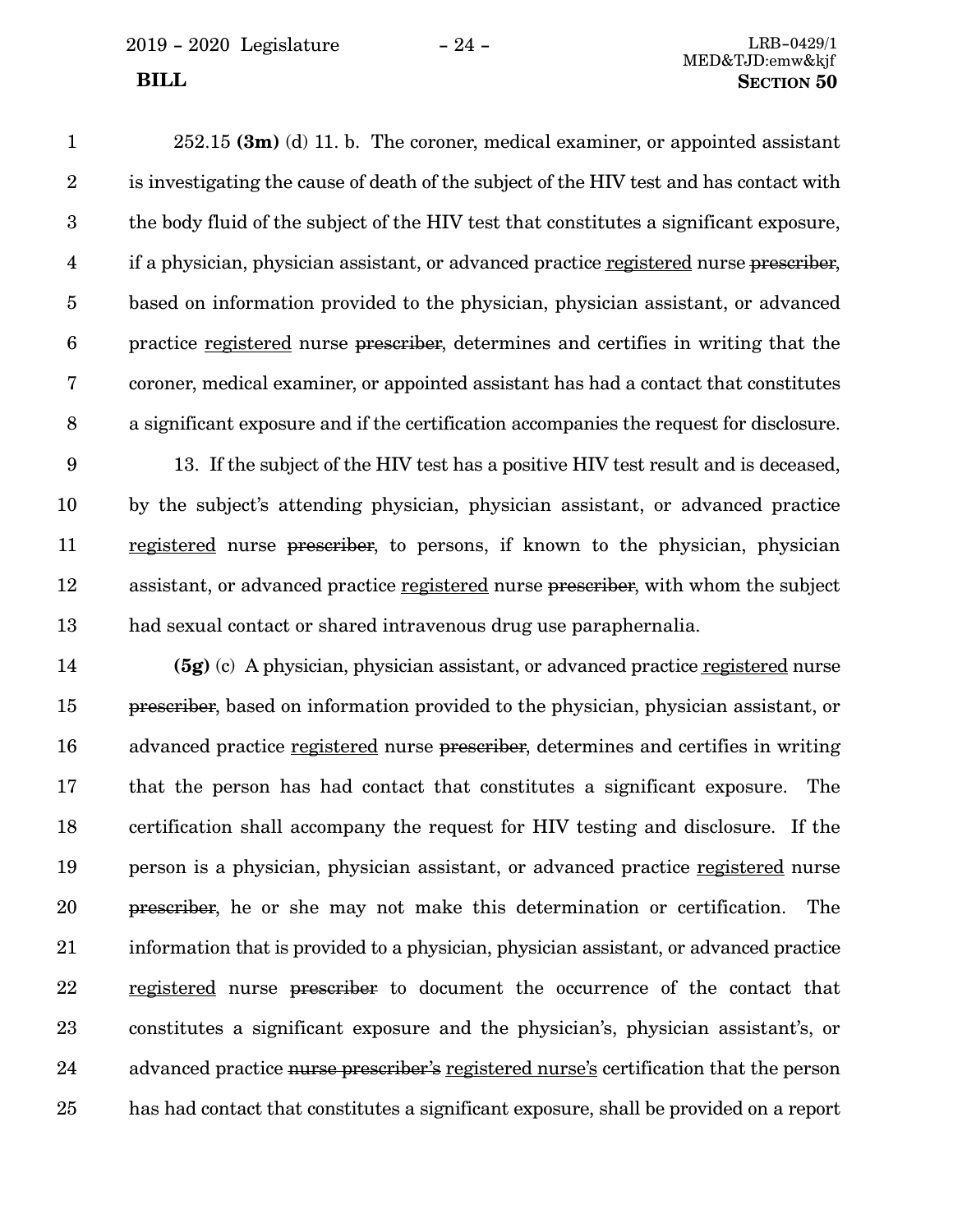form that is developed by the department of safety and professional services under s. 101.02 (19) (a) or on a report form that the department of safety and professional services determines, under s. 101.02 (19) (b), is substantially equivalent to the report form that is developed under s. 101.02 (19) (a). 1 2 3 4

**(5m)** (d) 2. A physician, physician assistant, or advanced practice registered nurse prescriber, based on information provided to the physician, physician assistant, or advanced practice registered nurse prescriber, determines and certifies in writing that the contact under subd. 1. constitutes a significant exposure. A health care provider who has a contact under subd. 1. c. may not make the certification under this subdivision for himself or herself. 5 6 7 8 9 10

(e) 2. If the contact occurs as provided under par. (d) 1. b., the attending physician, physician assistant, or advanced practice registered nurse prescriber of the funeral director, coroner, medical examiner, or appointed assistant. 11 12 13

3. If the contact occurs as provided under par. (d) 1. c., the physician, physician assistant, or advanced practice registered nurse prescriber who makes the certification under par. (d) 2. 14 15 16

**(7m)** REPORTING OF PERSONS SIGNIFICANTLY EXPOSED. (intro.) If a positive, validated HIV test result is obtained from a test subject, the test subject's physician, physician assistant, or advanced practice registered nurse prescriber who maintains a record of the HIV test result under sub. (4) (c) may report to the state epidemiologist the name of any person known to the physician, physician assistant, or advanced practice registered nurse prescriber to have had contact with body fluid of the test subject that constitutes a significant exposure, only after the physician, physician assistant, or advanced practice registered nurse prescriber has done all of the following: 17 18 19 20 21 22 23 24 25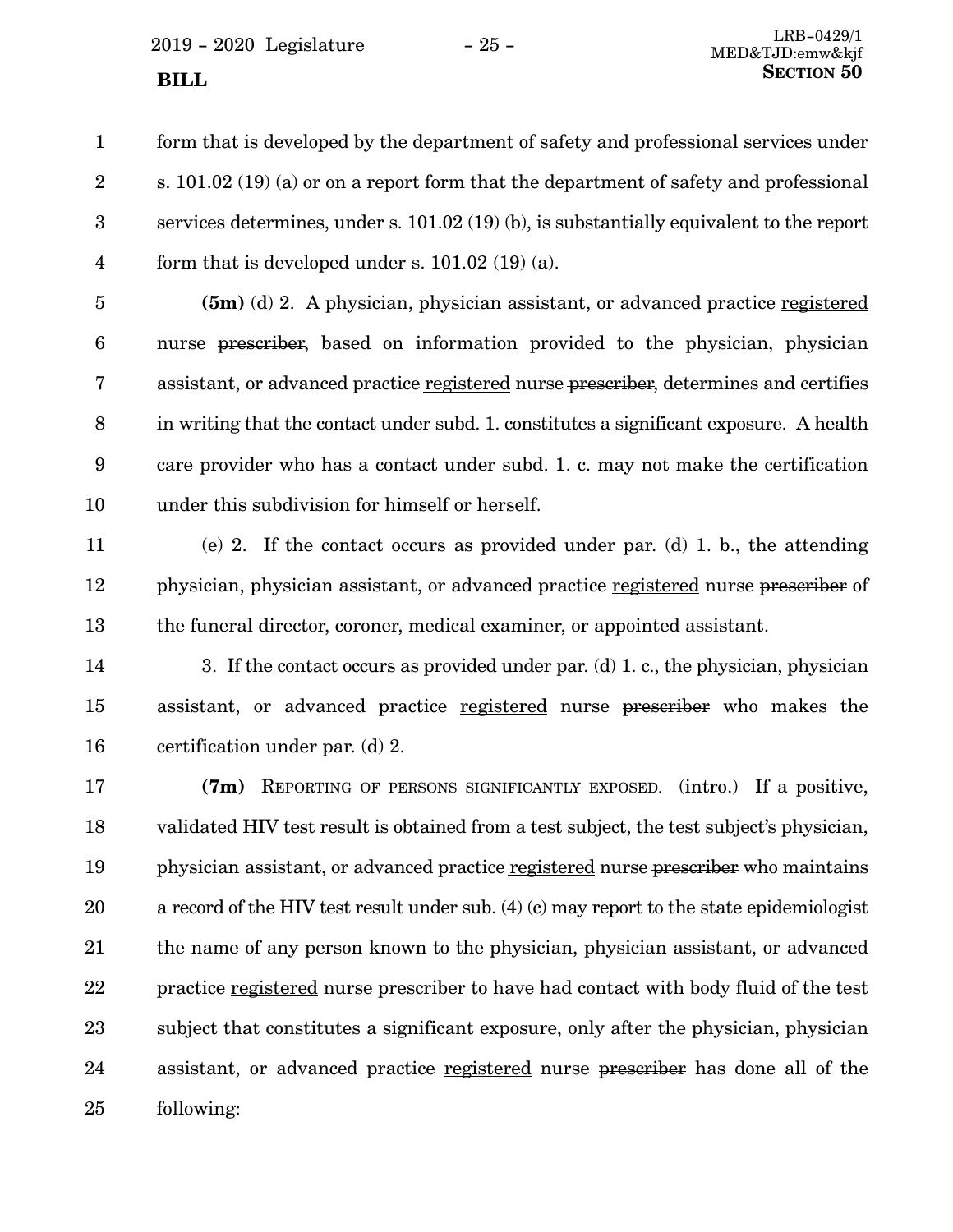2019 - 2020 Legislature - 26 - LRB-0429/1

(b) Notified the HIV test subject that the name of any person known to the physician, physician assistant, or advanced practice registered nurse prescriber to have had contact with body fluid of the test subject that constitutes a significant exposure will be reported to the state epidemiologist. **SECTION 51.** 252.16 (3) (c) (intro.) of the statutes is amended to read: 252.16 **(3)** (c) (intro.) Has submitted to the department a certification from a physician, as defined in s. 448.01 (5), physician assistant, or advanced practice registered nurse prescriber of all of the following: **SECTION** 52. 252.17 (3) (c) (intro.) of the statutes is amended to read: 252.17 **(3)** (c) (intro.) Has submitted to the department a certification from a physician, as defined in s. 448.01 (5), physician assistant, or advanced practice registered nurse prescriber of all of the following: **SECTION** 53. 253.07 (4) (d) of the statutes is amended to read: 253.07 **(4)** (d) In each fiscal year, \$31,500 as grants for employment in communities of licensed registered nurses, licensed practical nurses, certified nurse-midwives licensed advanced practice registered nurses, or licensed physician assistants who are members of a racial minority. **SECTION** 54. 253.115 (1) (f) of the statutes is created to read: 253.115 **(1)** (f) "Nurse-midwife" means an individual who is licensed as an advanced practice registered nurse and possesses a certified nurse-midwife specialty designation under s. 441.09. **SECTION** 55. 253.115 (4) of the statutes is amended to read: 253.115 **(4)** SCREENING REQUIRED. Except as provided in sub. (6), the physician, nurse-midwife licensed under s. 441.15, or certified professional midwife licensed under s. 440.982 who attended the birth shall ensure that the infant is screened for 1 2 3 4 5 6 7 8 9 10 11 12 13 14 15 16 17 18 19 20 21 22 23 24 25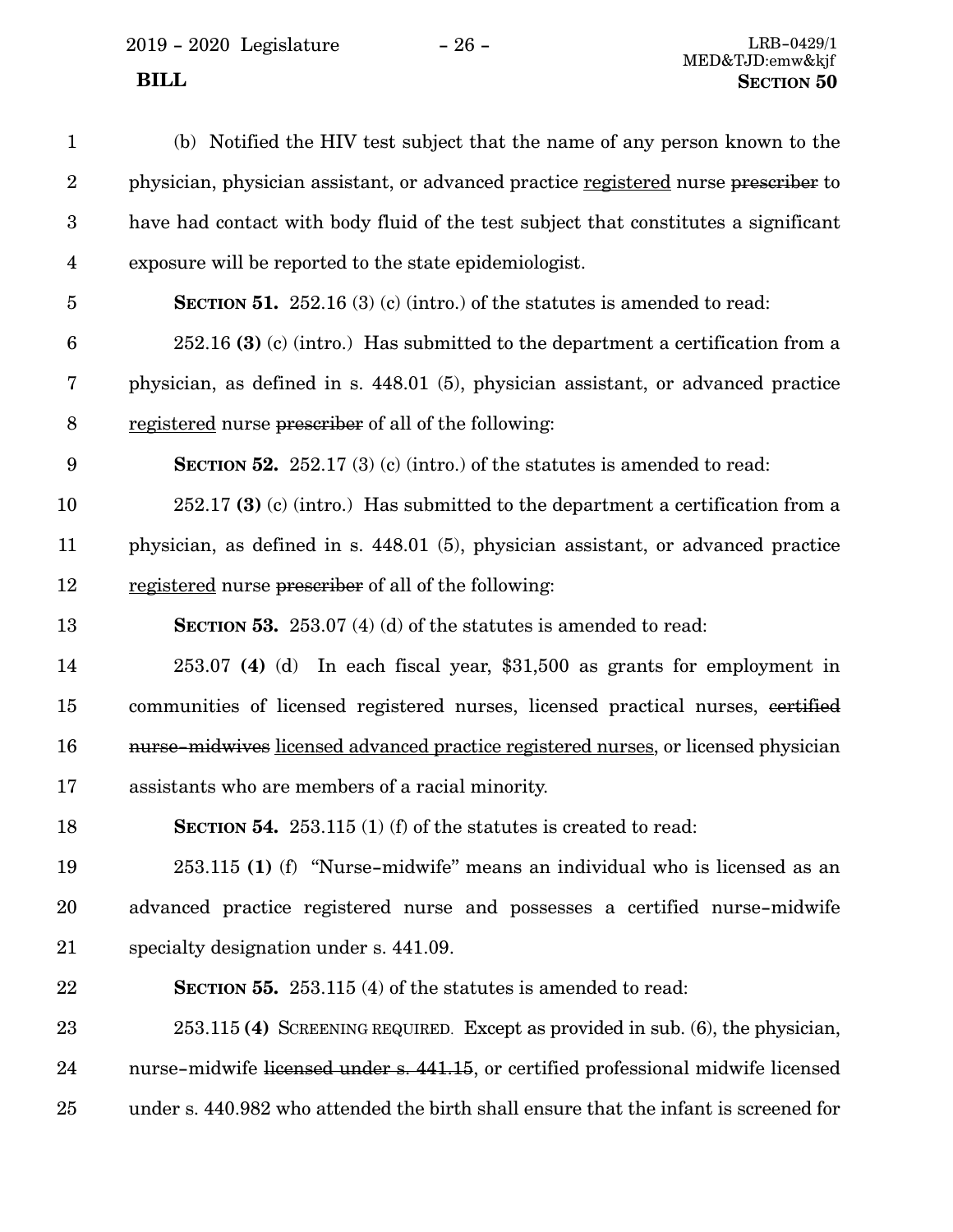$2019 - 2020$  Legislature  $-27 -$  LRB-0429/1

hearing loss before being discharged from a hospital, or within 30 days of birth if the infant was not born in a hospital. **SECTION 56.** 253.115 (7) (a) (intro.) of the statutes is amended to read: 253.115 **(7)** (a) (intro.) The physician, nurse-midwife licensed under s. 441.15, or certified professional midwife licensed under s. 440.982 who is required to ensure that the infant is screened for hearing loss under sub. (4) shall do all of the following: **SECTION** 57. 253.13 (1) of the statutes is renumbered 253.13 (1) (b) and amended to read: 253.13 **(1)** (b) The attending physician or nurse licensed under s. 441.15 nurse-midwife shall cause every infant born in each hospital or maternity home, prior to its discharge therefrom, to be subjected to tests for congenital and metabolic disorders, as specified in rules promulgated by the department. If the infant is born elsewhere than in a hospital or maternity home, the attending physician, nurse licensed under s. 441.15 nurse-midwife, or birth attendant who attended the birth shall cause the infant, within one week of birth, to be subjected to these tests. **SECTION 58.** 253.13 (1) (a) of the statutes is created to read: 253.13 **(1)** (a) In this subsection, "nurse-midwife" means an individual who is licensed as an advanced practice registered nurse and possesses a certified nurse-midwife specialty designation under s. 441.09. **SECTION 59.** 253.15 (1) (em) of the statutes is created to read: 253.15 **(1)** (em) "Nurse-midwife" means an individual who is licensed as an advanced practice registered nurse and possesses a certified nurse-midwife specialty designation under s. 441.09. **SECTION 60.** 253.15 (2) of the statutes is amended to read: 1 2 3 4 5 6 7 8 9 10 11 12 13 14 15 16 17 18 19 20 21 22 23 24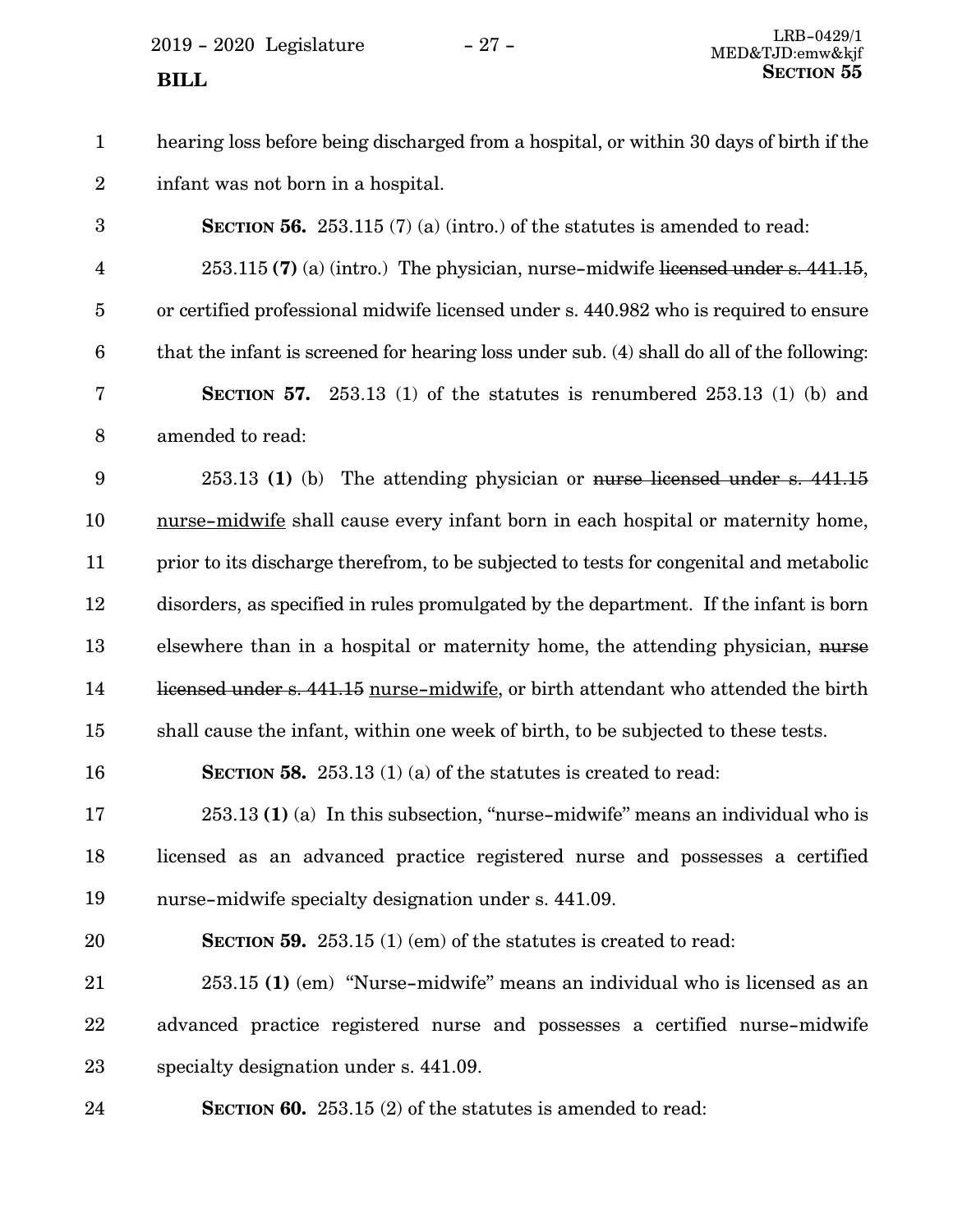253.15 **(2)** INFORMATIONAL MATERIALS. The board shall purchase or prepare or arrange with a nonprofit organization to prepare printed and audiovisual materials relating to shaken baby syndrome and impacted babies. The materials shall include information regarding the identification and prevention of shaken baby syndrome and impacted babies, the grave effects of shaking or throwing on an infant or young child, appropriate ways to manage crying, fussing, or other causes that can lead a person to shake or throw an infant or young child, and a discussion of ways to reduce the risks that can lead a person to shake or throw an infant or young child. The materials shall be prepared in English, Spanish, and other languages spoken by a significant number of state residents, as determined by the board. The board shall make those written and audiovisual materials available to all hospitals, maternity homes, and nurse-midwives licensed under s. 441.15 that are required to provide or make available materials to parents under sub. (3) (a) 1., to the department and to all county departments and nonprofit organizations that are required to provide the materials to child care providers under sub. (4) (d), and to all school boards and nonprofit organizations that are permitted to provide the materials to pupils in one of grades 5 to 8 and in one of grades 10 to 12 under sub. (5). The board shall also make those written materials available to all county departments and Indian tribes that are providing home visitation services under s. 48.983 (4) (b) 1. and to all providers of prenatal, postpartum, and young child care coordination services under s. 49.45 (44). The board may make available the materials required under this subsection to be made available by making those materials available at no charge on the board's Internet site. 1 2 3 4 5 6 7 8 9 10 11 12 13 14 15 16 17 18 19 20 21 22 23

**SECTION 61.** 255.06 (1) (d) of the statutes is renumbered 255.06 (1) (f) (intro.) and amended to read: 24 25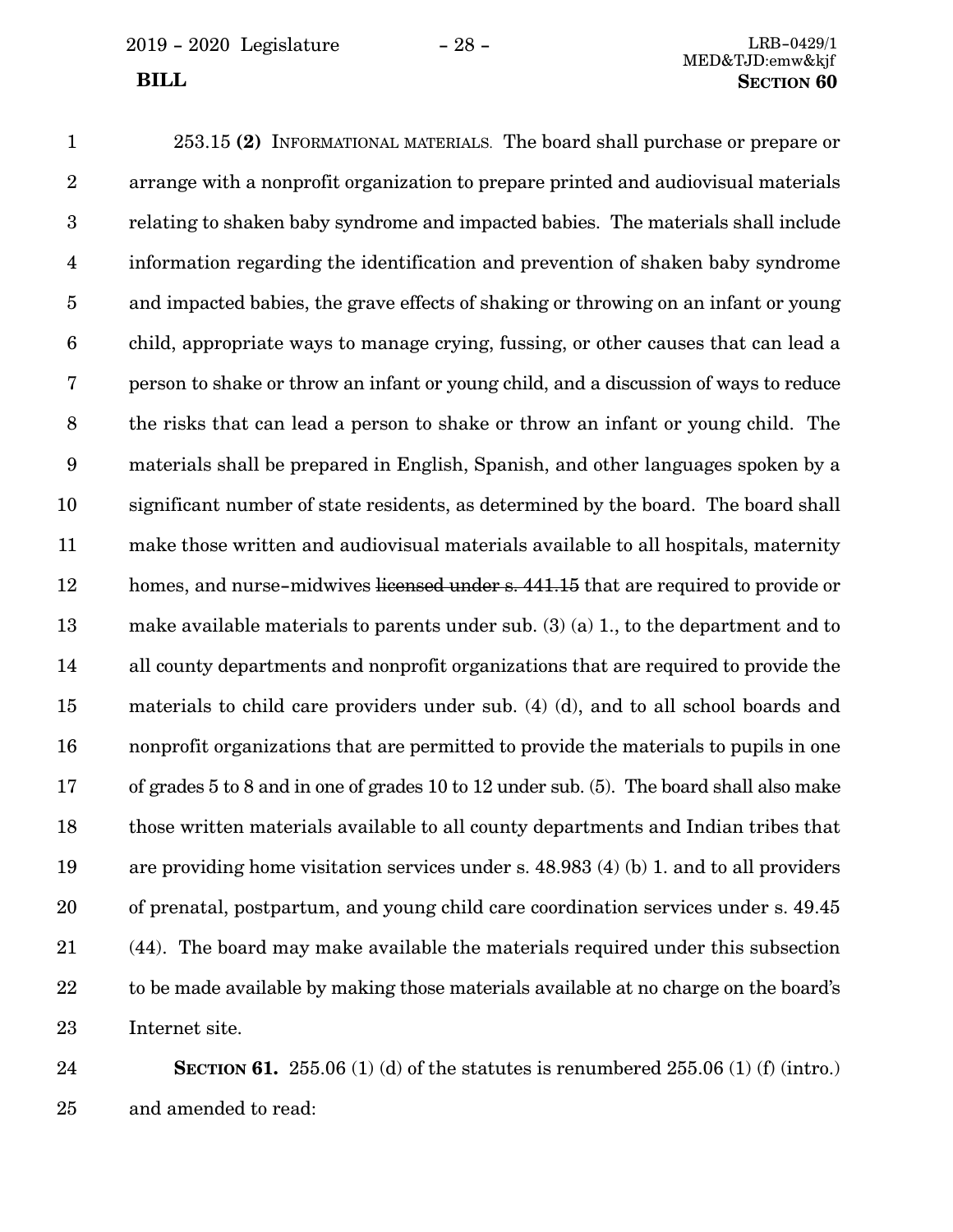$\,$  2019 - 2020  $\,$  Legislature  $\,$   $\,$   $\,$  –  $\,$  29 -  $\,$ 

| $\mathbf{1}$            | 255.06 (1) (f) (intro.) "Nurse practitioner" "Women's health nurse clinician"                          |
|-------------------------|--------------------------------------------------------------------------------------------------------|
| $\overline{2}$          | means -a any of the following:                                                                         |
| 3                       | 1. A registered nurse who is licensed under ch. 441 or who holds a multistate                          |
| $\overline{\mathbf{4}}$ | license, as defined in s. $441.51$ (2) (h), issued in a party state, as defined in s. $441.51$         |
| $\overline{5}$          | $(2)$ (k), and whose practice of professional nursing under s. 441.001 (4) includes                    |
| $6\phantom{.}6$         | performance of delegated medical services under the supervision of a physician,                        |
| 7                       | dentist, or podiatrist, or advanced practice registered nurse.                                         |
| 8                       | <b>SECTION 62.</b> 255.06 (1) (f) 2. of the statures is created to read:                               |
| $9\phantom{.0}$         | $255.06$ (1) (f) 2. An advanced practice registered nurse.                                             |
| 10                      | <b>SECTION 63.</b> 255.06 (2) (d) of the statutes is amended to read:                                  |
| 11                      | 255.06 (2) (d) Specialized training for rural colposcopic examinations and                             |
| 12                      | <i>activities.</i> Provide not more than \$25,000 in each fiscal year as reimbursement for             |
| 13                      | the provision of specialized training of nurse practitioners women's health nurse                      |
| 14                      | clinicians to perform, in rural areas, colposcopic examinations and follow-up                          |
| 15                      | activities for the treatment of cervical cancer.                                                       |
| 16                      | <b>SECTION 64.</b> 255.07 (1) (d) of the statutes is amended to read:                                  |
| 17                      | 255.07 (1) (d) "Health care practitioner" means a physician, a physician                               |
| 18                      | assistant licensed under s. $448.04$ (1) (f), or an advanced practice registered nurse                 |
| 19                      | who is certified holds a permit to issue prescription orders under s. $441.16 \underline{441.09}$ (2). |
| 20                      | <b>SECTION 65.</b> 257.01 (5) (a) and (b) of the statutes are amended to read:                         |
| 21                      | $257.01$ (5) (a) An individual who is licensed as a physician, a physician                             |
| 22                      | assistant, or a podiatrist under ch. 448, licensed as a registered nurse, licensed                     |
| 23                      | practical nurse, or nurse-midwife advanced practice registered nurse under ch. 441,                    |
| 24                      | licensed as a dentist under ch. 447, licensed as a pharmacist under ch. 450, licensed                  |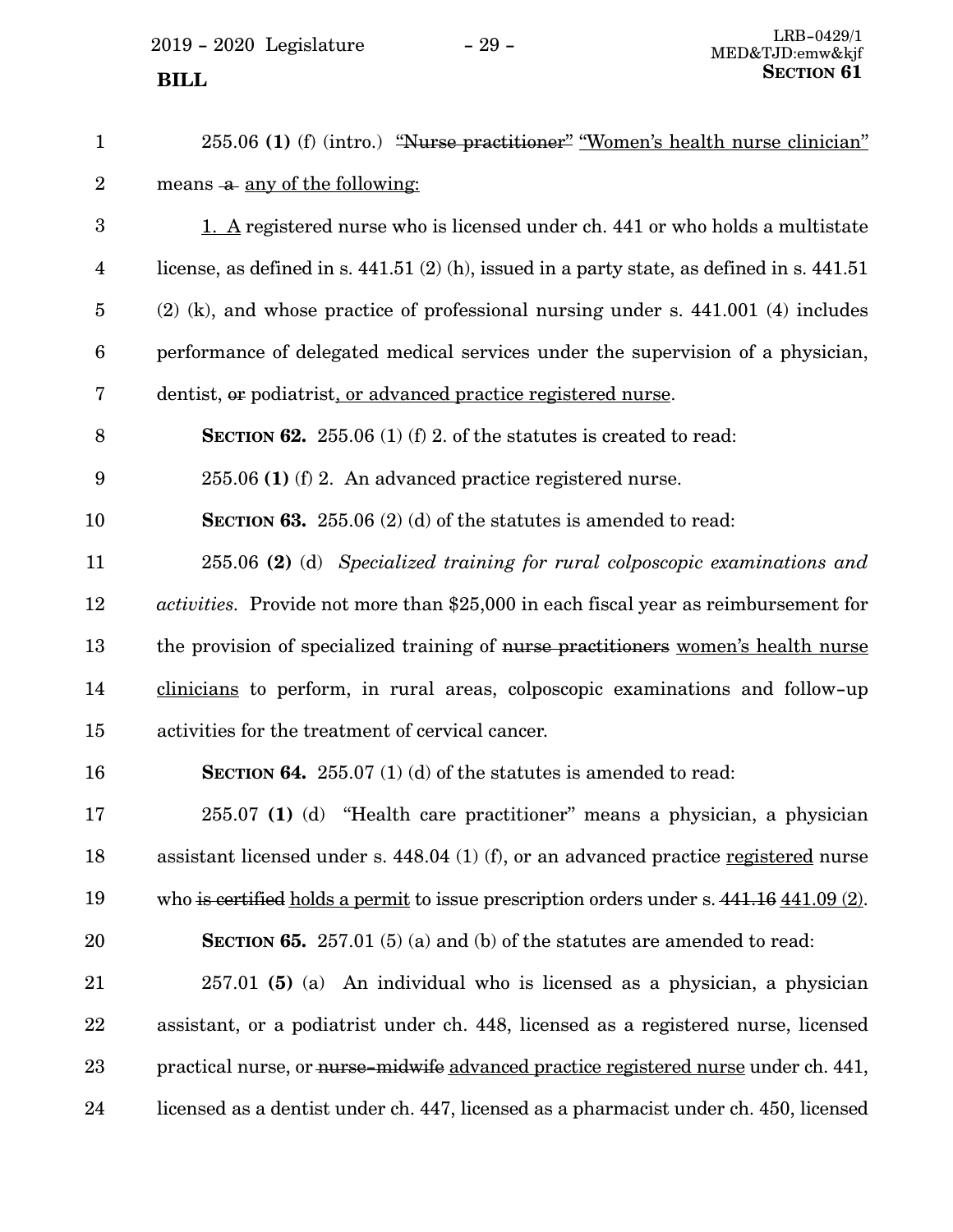2019 - 2020 Legislature - 30 - LRB-0429/1

- 
- 1

2

as a veterinarian or certified as a veterinary technician under ch. 89, or certified as a respiratory care practitioner under ch. 448.

(b) An individual who was at any time within the previous 10 years, but is not currently, licensed as a physician, a physician assistant, or a podiatrist under ch. 448, licensed as a registered nurse, licensed practical nurse, or nurse-midwife, advanced practice registered nurse under ch. 441, licensed as a nurse-midwife under ch. 441, 2017 stats., licensed as a dentist under ch. 447, licensed as a pharmacist under ch. 450, licensed as a veterinarian or certified as a veterinary technician under ch. 89, or certified as a respiratory care practitioner under ch. 448, if the individual's license or certification was never revoked, limited, suspended, or denied renewal. 3 4 5 6 7 8 9 10

**SECTION 66.** 341.14 (1a), (1e) (a), (1m) and (1q) of the statutes are amended to read: 11 12

341.14 **(1a)** If any resident of this state, who is registering or has registered an automobile, or a motor truck, dual purpose motor home or dual purpose farm truck which has a gross weight of not more than 8,000 pounds, a farm truck which has a gross weight of not more than 12,000 pounds or a motor home, submits a statement once every 4 years, as determined by the department, from a physician licensed to practice medicine in any state, from an advanced practice registered nurse licensed to practice nursing in any state, from a public health nurse certified or licensed to practice in any state, from a physician assistant licensed or certified to practice in any state, from a podiatrist licensed to practice in any state, from a chiropractor licensed to practice chiropractic in any state, or from a Christian Science practitioner residing in this state and listed in the Christian Science journal certifying to the department that the resident is a person with a disability that limits or impairs the ability to walk, the department shall procure, issue and deliver to the disabled 13 14 15 16 17 18 19 20 21 22 23 24 25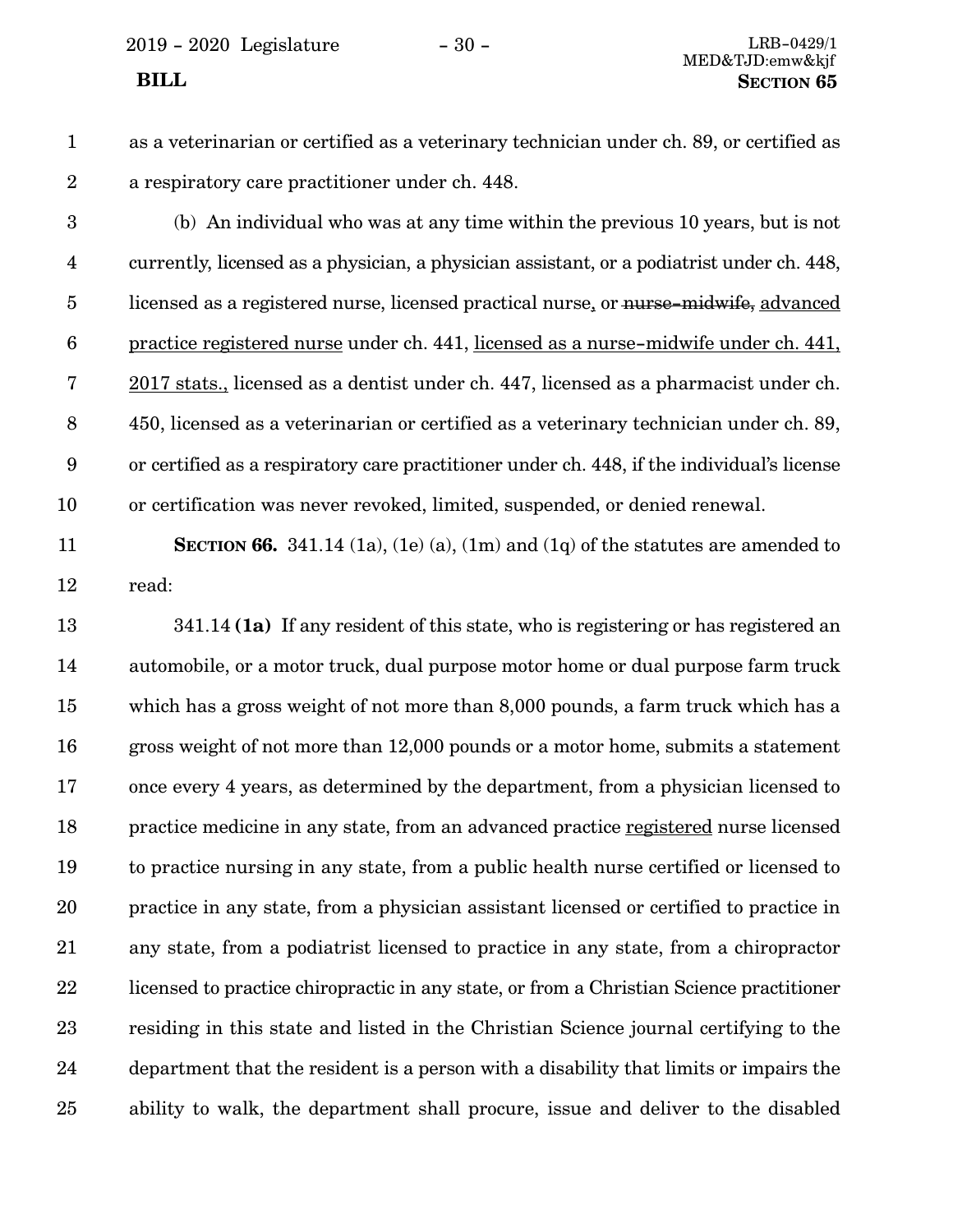person plates of a special design in lieu of plates which ordinarily would be issued for the vehicle, and shall renew the plates. The plates shall be so designed as to readily apprise law enforcement officers of the fact that the vehicle is owned by a nonveteran disabled person and is entitled to the parking privileges specified in s. 346.50 (2a). No charge in addition to the registration fee shall be made for the issuance or renewal of such plates. 1 2 3 4 5 6

**(1e)** (a) If any resident of this state, who is registering or has registered a motorcycle, submits a statement once every 4 years, as determined by the department, from a physician licensed to practice medicine in any state, from an advanced practice registered nurse licensed to practice nursing in any state, from a public health nurse certified or licensed to practice in any state, from a physician assistant licensed or certified to practice in any state, from a podiatrist licensed to practice in any state, from a chiropractor licensed to practice chiropractic in any state, from a Christian Science practitioner residing in this state and listed in the Christian Science journal, or from the U.S. department of veterans affairs certifying to the department that the resident is a person with a disability that limits or impairs the ability to walk, the department shall procure, issue and deliver to the disabled person a plate of a special design in lieu of the plate which ordinarily would be issued for the motorcycle, and shall renew the plate. The statement shall state whether the disability is permanent or temporary and, if temporary, the opinion of the physician, advanced practice registered nurse, public health nurse, physician assistant, podiatrist, chiropractor, practitioner, or U.S. department of veterans affairs as to the duration of the disability. The plate shall be so designed as to readily apprise law enforcement officers of the fact that the motorcycle is owned by a disabled person and 7 8 9 10 11 12 13 14 15 16 17 18 19 20 21 22 23 24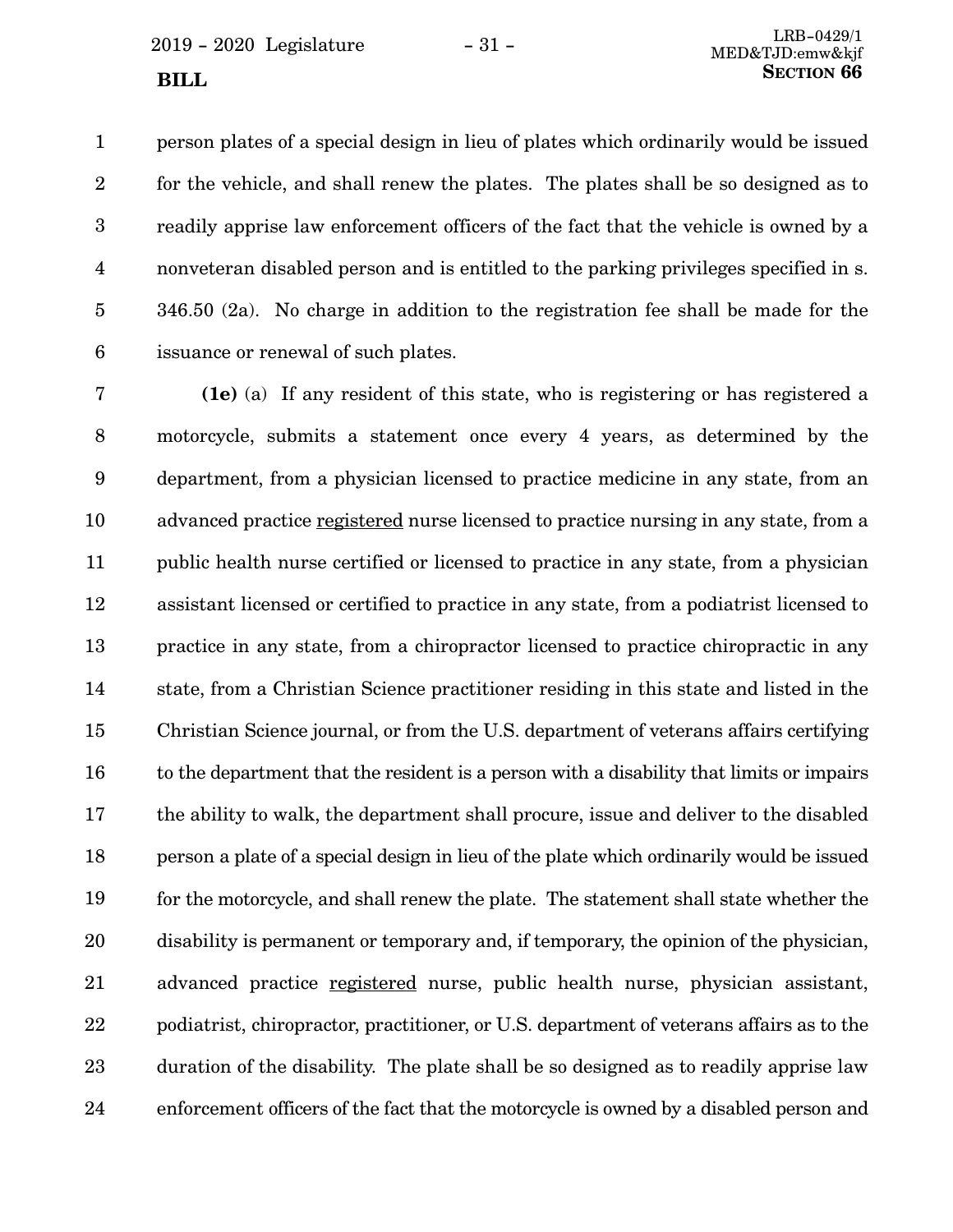1 2 is entitled to the parking privileges specified in s. 346.50 (2a). No charge in addition to the registration fee may be made for the issuance or renewal of the plate.

**(1m)** If any licensed driver submits to the department a statement once every 4 years, as determined by the department, from a physician licensed to practice medicine in any state, from a public health nurse certified or licensed to practice in any state, from an advanced practice registered nurse licensed to practice nursing in any state, from a physician assistant licensed or certified to practice in any state, from a podiatrist licensed to practice in any state, from a chiropractor licensed to practice chiropractic in any state, or from a Christian Science practitioner residing in this state and listed in the Christian Science journal certifying that another person who is regularly dependent on the licensed driver for transportation is a person with a disability that limits or impairs the ability to walk, the department shall issue and deliver to the licensed driver plates of a special design in lieu of the plates which ordinarily would be issued for the automobile or motor truck, dual purpose motor home or dual purpose farm truck having a gross weight of not more than 8,000 pounds, farm truck having a gross weight of not more than 12,000 pounds or motor home, and shall renew the plates. The plates shall be so designed as to readily apprise law enforcement officers of the fact that the vehicle is operated by a licensed driver on whom a disabled person is regularly dependent and is entitled to the parking privileges specified in s. 346.50 (2a). No charge in addition to the registration fee may be made for the issuance or renewal of the plates. The plates shall conform to the plates required in sub. (1a). 3 4 5 6 7 8 9 10 11 12 13 14 15 16 17 18 19 20 21 22

**(1q)** If any employer who provides an automobile, or a motor truck, dual purpose motor home or dual purpose farm truck which has a gross weight of not more than 8,000 pounds, a farm truck which has a gross weight of not more than 12,000 23 24 25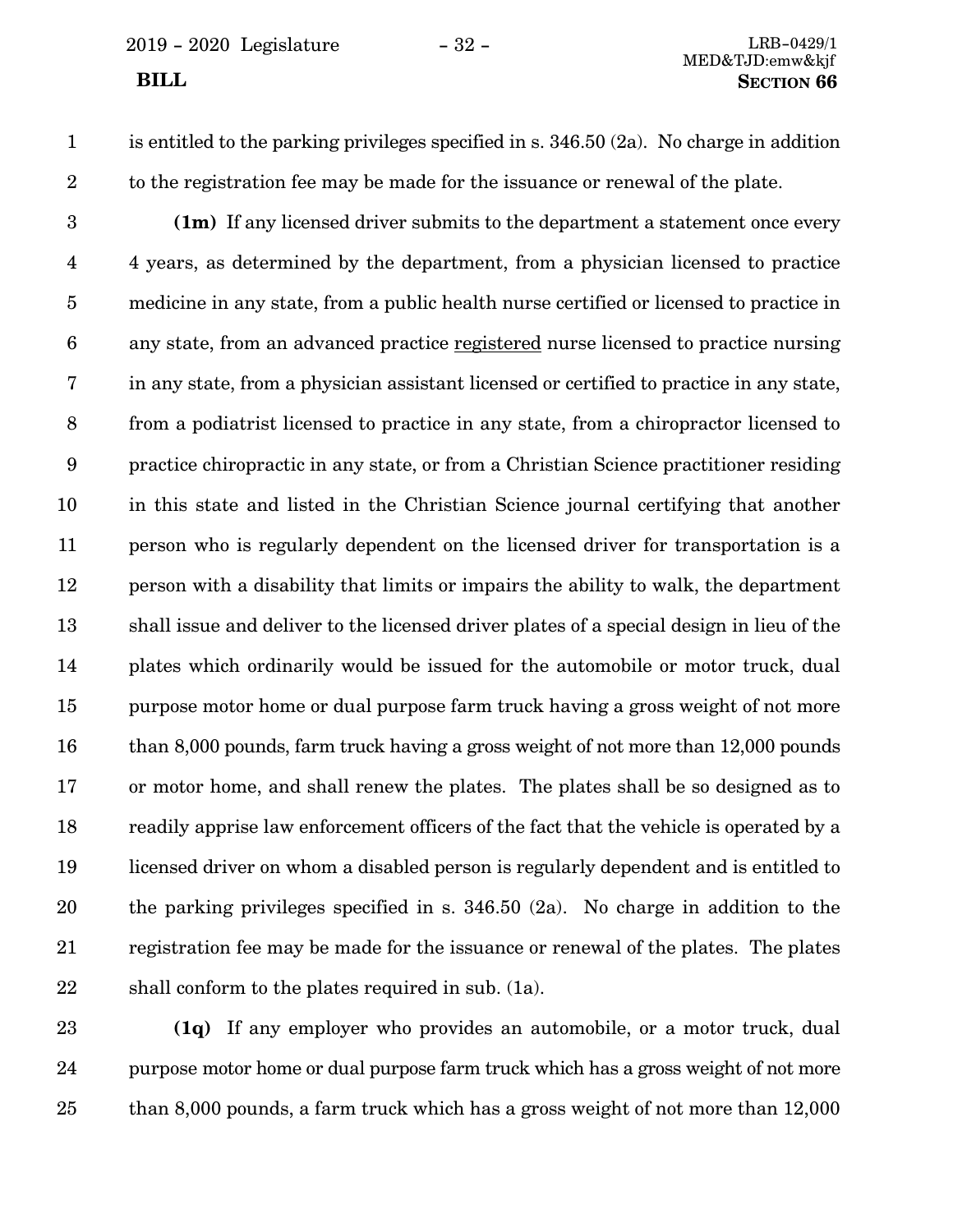pounds or a motor home, for an employee's use submits to the department a statement once every 4 years, as determined by the department, from a physician licensed to practice medicine in any state, from an advanced practice registered nurse licensed to practice nursing in any state, from a public health nurse certified or licensed to practice in any state, from a physician assistant licensed or certified to practice in any state, from a podiatrist licensed to practice in any state, from a chiropractor licensed to practice chiropractic in any state, or from a Christian Science practitioner residing in this state and listed in the Christian Science journal certifying that the employee is a person with a disability that limits or impairs the ability to walk, the department shall issue and deliver to such employer plates of a special design in lieu of the plates which ordinarily would be issued for the vehicle, and shall renew the plates. The plates shall be so designed as to readily apprise law enforcement officers of the fact that the vehicle is operated by a disabled person and is entitled to the parking privileges specified in s. 346.50 (2a). No charge in addition to the registration fee may be made for the issuance or renewal of the plates. The plates shall conform to the plates required in sub. (1a). 1 2 3 4 5 6 7 8 9 10 11 12 13 14 15 16

17

**SECTION 67.** 343.16 (5) (a) of the statutes is amended to read:

343.16 **(5)** (a) The secretary may require any applicant for a license or any licensed operator to submit to a special examination by such persons or agencies as the secretary may direct to determine incompetency, physical or mental disability, disease, or any other condition that might prevent such applicant or licensed person from exercising reasonable and ordinary control over a motor vehicle. If the department requires the applicant to submit to an examination, the applicant shall pay for the examination. If the department receives an application for a renewal or duplicate license after voluntary surrender under s. 343.265 or receives a report from 18 19 20 21 22 23 24 25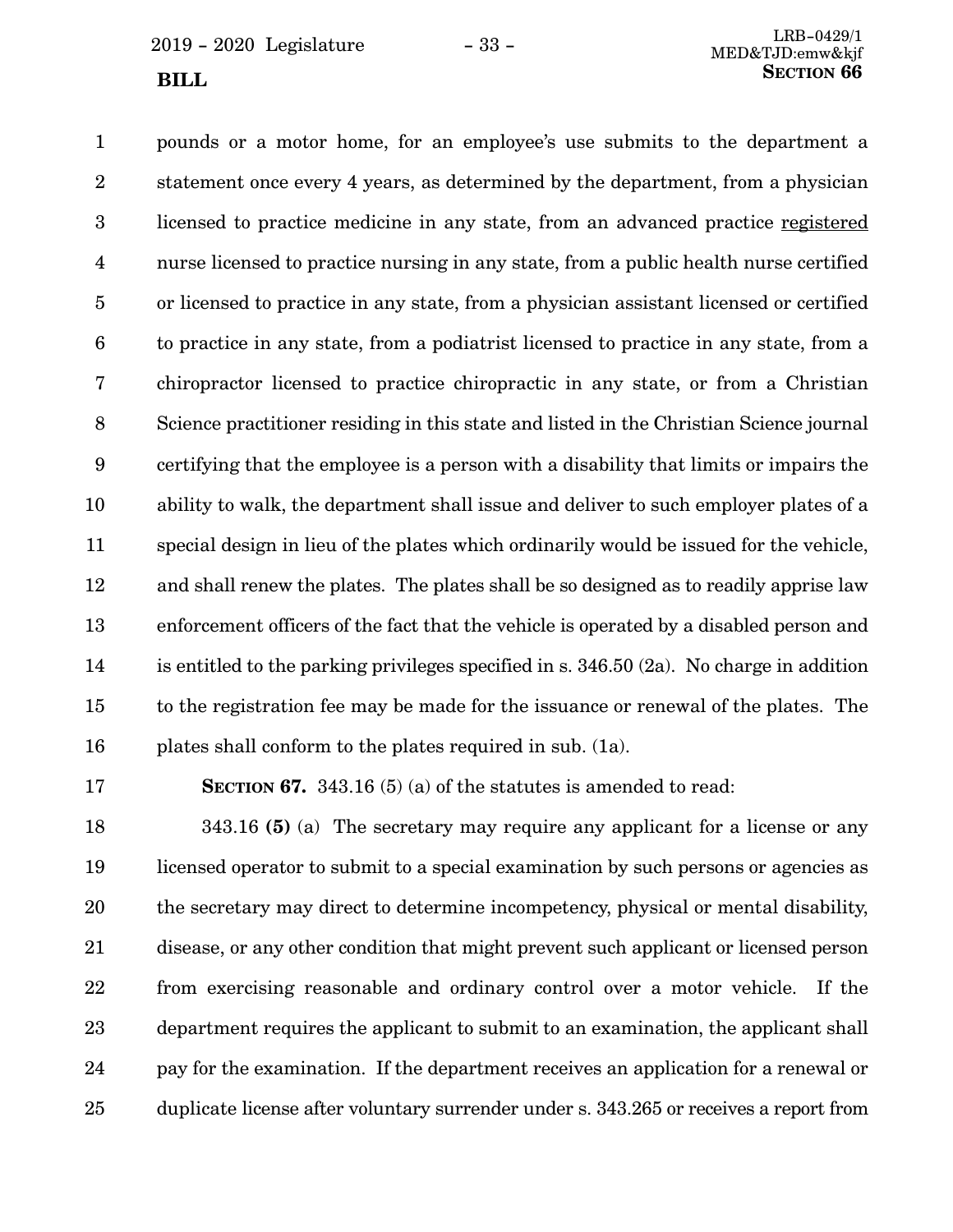2019 - 2020 Legislature - 34 - LRB-0429/1

a physician, physician assistant, as defined in s. 448.01 (6), advanced practice registered nurse prescriber certified under s. 441.16 (2) licensed under s. 441.09, or optometrist under s. 146.82 (3), or if the department has a report of 2 or more arrests within a one-year period for any combination of violations of s. 346.63 (1) or (5) or a local ordinance in conformity with s. 346.63 (1) or (5) or a law of a federally recognized American Indian tribe or band in this state in conformity with s. 346.63 (1) or (5), or s. 346.63 (1m), 1985 stats., or s. 346.63 (2) or (6) or 940.25, or s. 940.09 where the offense involved the use of a vehicle, the department shall determine, by interview or otherwise, whether the operator should submit to an examination under this section. The examination may consist of an assessment. If the examination indicates that education or treatment for a disability, disease or condition concerning the use of alcohol, a controlled substance or a controlled substance analog is appropriate, the department may order a driver safety plan in accordance with s. 343.30 (1q). If there is noncompliance with assessment or the driver safety plan, the department shall revoke the person's operating privilege in the manner specified in s. 343.30 (1q) (d). 1 2 3 4 5 6 7 8 9 10 11 12 13 14 15 16

17

**SECTION 68.** 343.51 (1) of the statutes is amended to read:

343.51 **(1)** Any person who qualifies for registration plates of a special design under s.  $341.14$  (1), (1a), (1m), or (1q) or any other person with a disability that limits or impairs the ability to walk may request from the department a special identification card that will entitle any motor vehicle parked by, or under the direction of, the person, or a motor vehicle operated by or on behalf of the organization when used to transport such a person, to parking privileges under s. 346.50 (2), (2a), and (3). The department shall issue the card at a fee to be determined by the department, upon submission by the applicant, if the applicant is an 18 19 20 21 22 23 24 25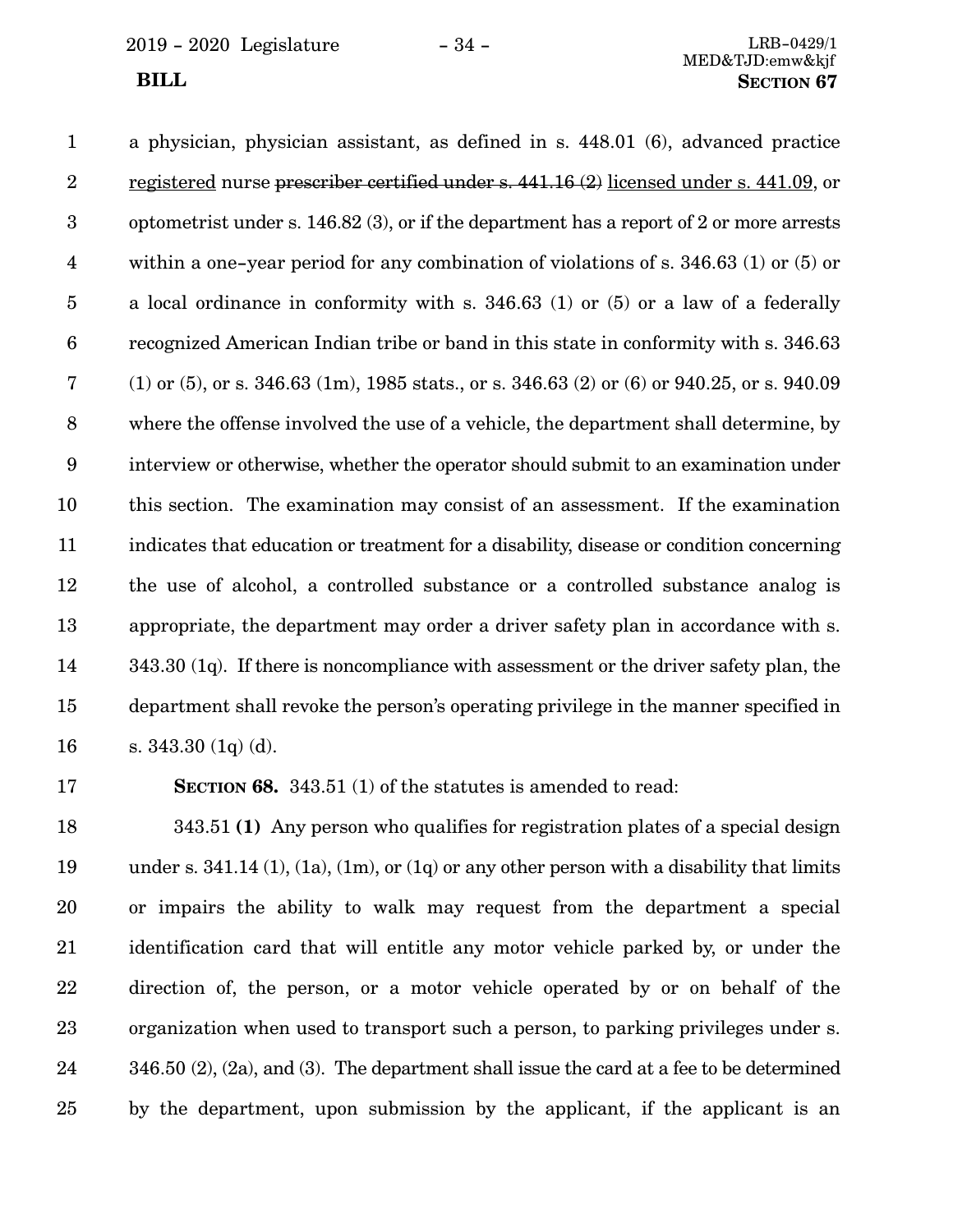individual rather than an organization, of a statement from a physician licensed to practice medicine in any state, from an advanced practice registered nurse licensed to practice nursing in any state, from a public health nurse certified or licensed to practice in any state, from a physician assistant licensed or certified to practice in any state, from a podiatrist licensed to practice in any state, from a chiropractor licensed to practice chiropractic in any state, or from a Christian Science practitioner residing in this state and listed in the Christian Science journal that the person is a person with a disability that limits or impairs the ability to walk. The statement shall state whether the disability is permanent or temporary and, if temporary, the opinion of the physician, advanced practice registered nurse, public health nurse, physician assistant, podiatrist, chiropractor, or practitioner as to the duration of the disability. The department shall issue the card upon application by an organization on a form prescribed by the department if the department believes that the organization meets the requirements under this subsection. 1 2 3 4 5 6 7 8 9 10 11 12 13 14

15

**SECTION 69.** 343.62 (4) (a) 4. of the statutes is amended to read:

343.62 **(4)** (a) 4. The applicant submits with the application a statement completed within the immediately preceding 24 months, except as provided by rule, by a physician licensed to practice medicine in any state, from an advanced practice registered nurse licensed to practice nursing in any state, from a physician assistant licensed or certified to practice in any state, from a podiatrist licensed to practice in any state, from a chiropractor licensed to practice chiropractic in any state, or from a Christian Science practitioner residing in this state, and listed in the Christian Science journal certifying that, in the medical care provider's judgment, the applicant is physically fit to teach driving. 16 17 18 19 20 21 22 23 24

25

**SECTION 70.** 440.03 (13) (b) 3. of the statutes is amended to read: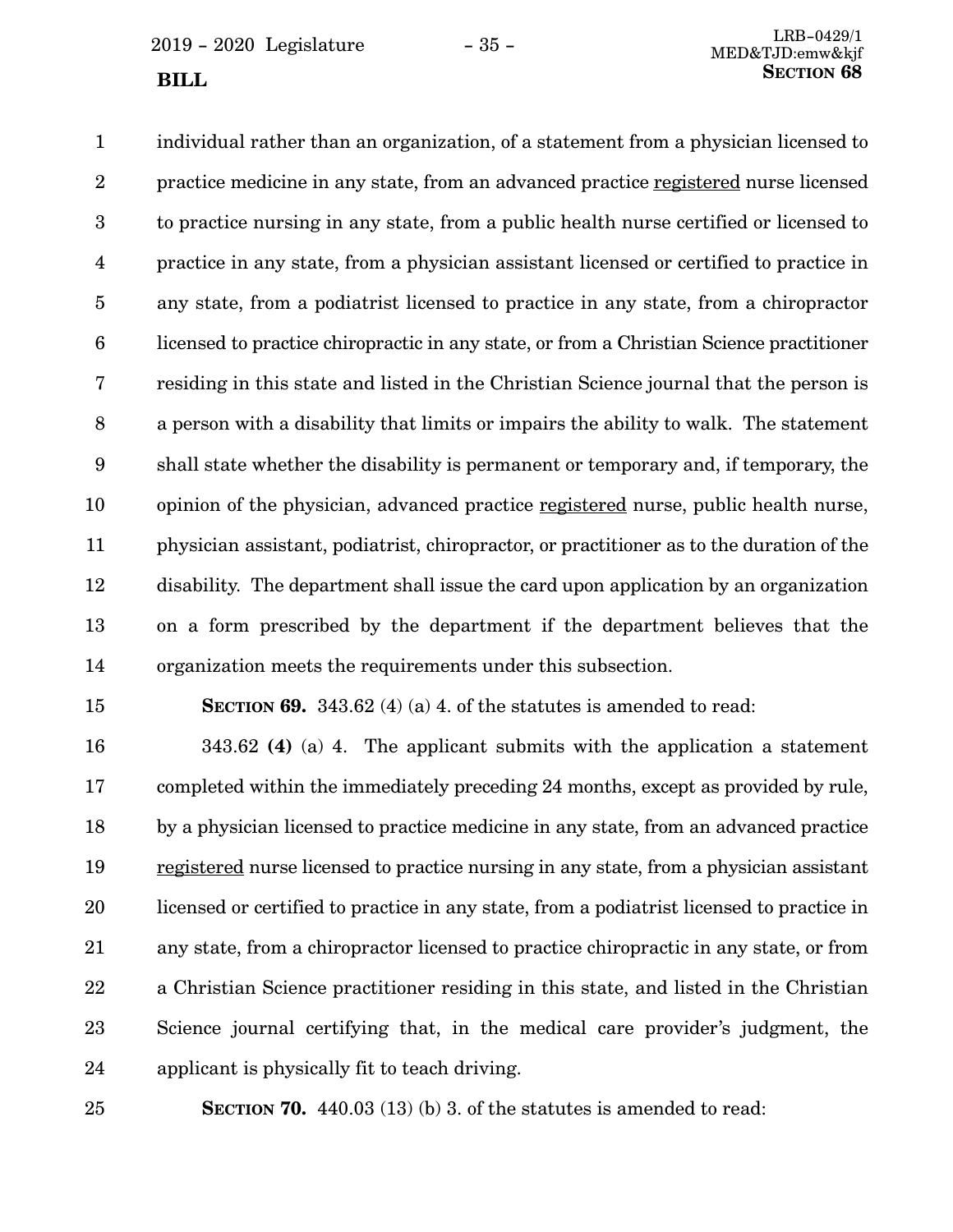| $\mathbf{1}$    | 440.03 (13) (b) 3. Advanced practice registered nurse prescriber permitted to       |
|-----------------|-------------------------------------------------------------------------------------|
| $\overline{2}$  | issue prescription orders.                                                          |
| 3               | SECTION 71. $440.03(13)(b)$ 39m, of the statutes is created to read:                |
| 4               | 440.03 (13) (b) 39m. Nurse, advanced practice registered.                           |
| $\overline{5}$  | SECTION 72. $440.03(13)(b)$ 42. of the statutes is repealed.                        |
| $6\phantom{1}6$ | SECTION 73. $440.08$ (2) (a) 4m. of the statutes is amended to read:                |
| 7               | 440.08 (2) (a) 4m. Advanced practice registered nurse prescriber: October           |
| 8               | permitted to issue prescription orders: March 1 of each even-numbered year.         |
| 9               | SECTION 74. $440.08(2)(a) 47$ . of the statutes is created to read:                 |
| 10              | 440.08 (2) (a) 47. Nurse, advanced practice registered: March 1 of each             |
| 11              | even-numbered year.                                                                 |
| 12              | <b>SECTION 75.</b> 440.08 (2) (a) 50. of the statutes is repealed.                  |
| 13              | <b>SECTION 76.</b> 440.981 (1) of the statutes is amended to read:                  |
| 14              | 440.981 (1) No person may use the title "licensed midwife," describe or imply       |
| 15              | that he or she is a licensed midwife, or represent himself or herself as a licensed |
| 16              | midwife unless the person is granted a license under this subchapter or is licensed |
| 17              | as -a nurse-midwife under s. 441.15 an advanced practice registered nurse and       |
| 18              | possesses a certified nurse-midwife specialty designation under s. 441.09.          |
| 19              | <b>SECTION 77.</b> 440.982 (1) of the statutes is amended to read:                  |
| 20              | 440.982 (1) No person may engage in the practice of midwifery unless the            |
| 21              | person is granted a license under this subchapter, is granted a temporary permit    |
| 22              | pursuant to a rule promulgated under s. $440.984$ (2m), or is licensed as $-a$      |
| 23              | nurse-midwife under s. 441.15 an advanced practice registered nurse and possesses   |
| 24              | a certified nurse-midwife specialty designation under s. 441.09.                    |
| 25              | <b>SECTION 78.</b> 440.987 (2) of the statutes is amended to read:                  |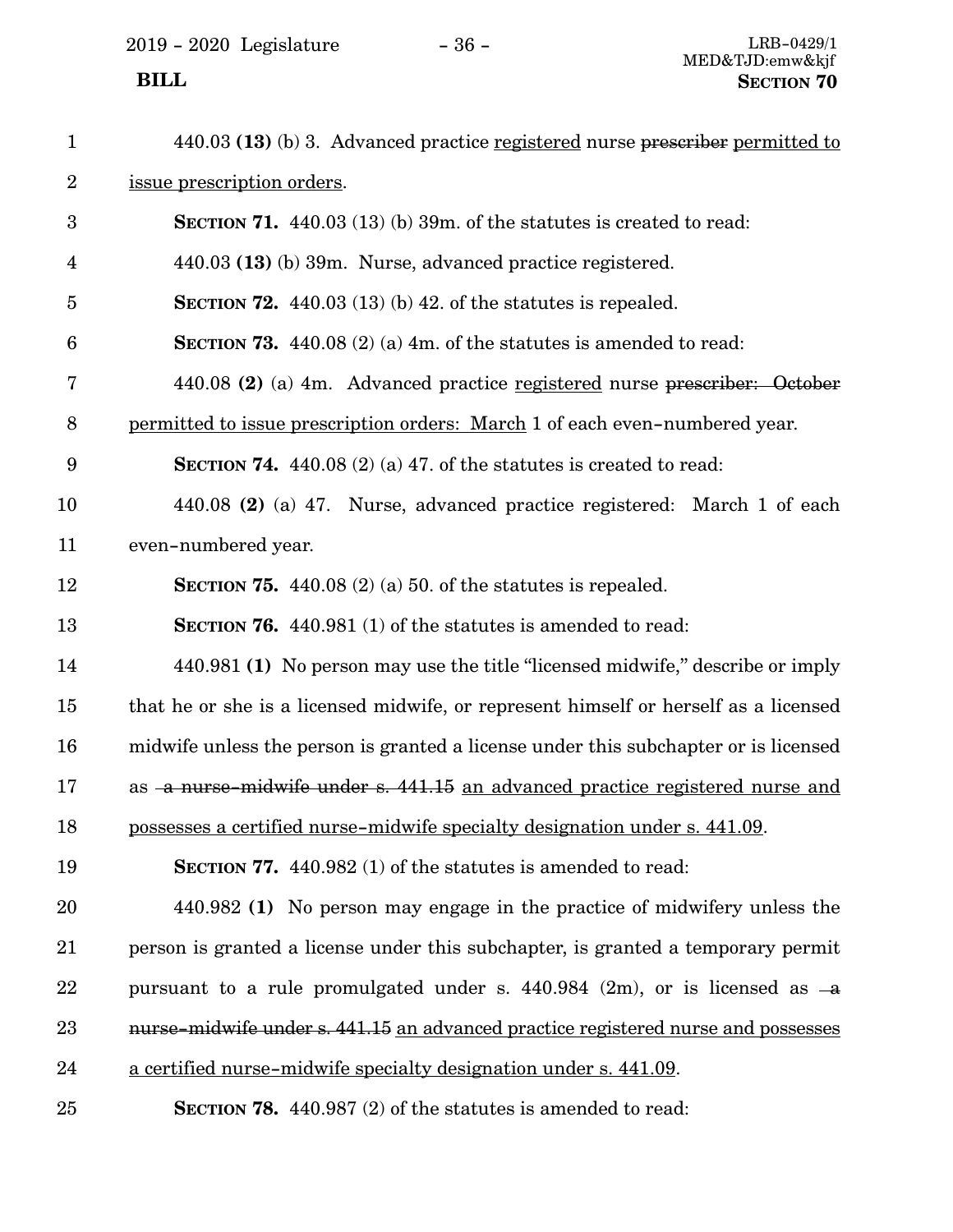$2019 - 2020$  Legislature  $-37 -$ 

440.987 **(2)** One member who is licensed as a nurse-midwife under s. 441.15 an advanced practice registered nurse and possesses a certified nurse-midwife specialty designation under s. 441.09 and who practices in an out-of-hospital setting. 1 2 3 4

5

**SECTION 79.** 441.001 (1c) of the statutes is created to read:

441.001 **(1c)** ADVANCED PRACTICE REGISTERED NURSING. "Advanced practice registered nursing" means the advanced practice of nursing in one of the 4 recognized roles based on advanced clinical knowledge and skills focusing on direct care of individuals, greater responsibility, autonomy, and accountability for the provision of care, health promotion and maintenance, including prescribing pharmacological agents and therapeutics, and management of patient conditions. 6 7 8 9 10 11

12

**SECTION 80.** 441.001 (1m) of the statutes is created to read:

441.001 **(1m)** CLINICAL PHARMACOLOGY OR THERAPEUTICS. "Clinical pharmacology or therapeutics" means the identification of individual and classes of drugs, their indications and contraindications, their efficacy, their side effects, and their interactions, as well as clinical judgment skills and decision-making based on thorough interviewing, history taking, physical assessment, test selection and interpretation, pathophysiology, epidemiology, diagnostic reasoning, differentiation of conditions, treatment decisions, case evaluation, and nonpharmacological interventions. 13 14 15 16 17 18 19 20

21

**SECTION 81.** 441.001 (5) of the statutes is created to read:

441.001 **(5)** RECOGNIZED ROLE. "Recognized role" means one of the following roles: 22 23

(a) Certified nurse-midwife. 24

(b) Certified registered nurse anesthetist. 25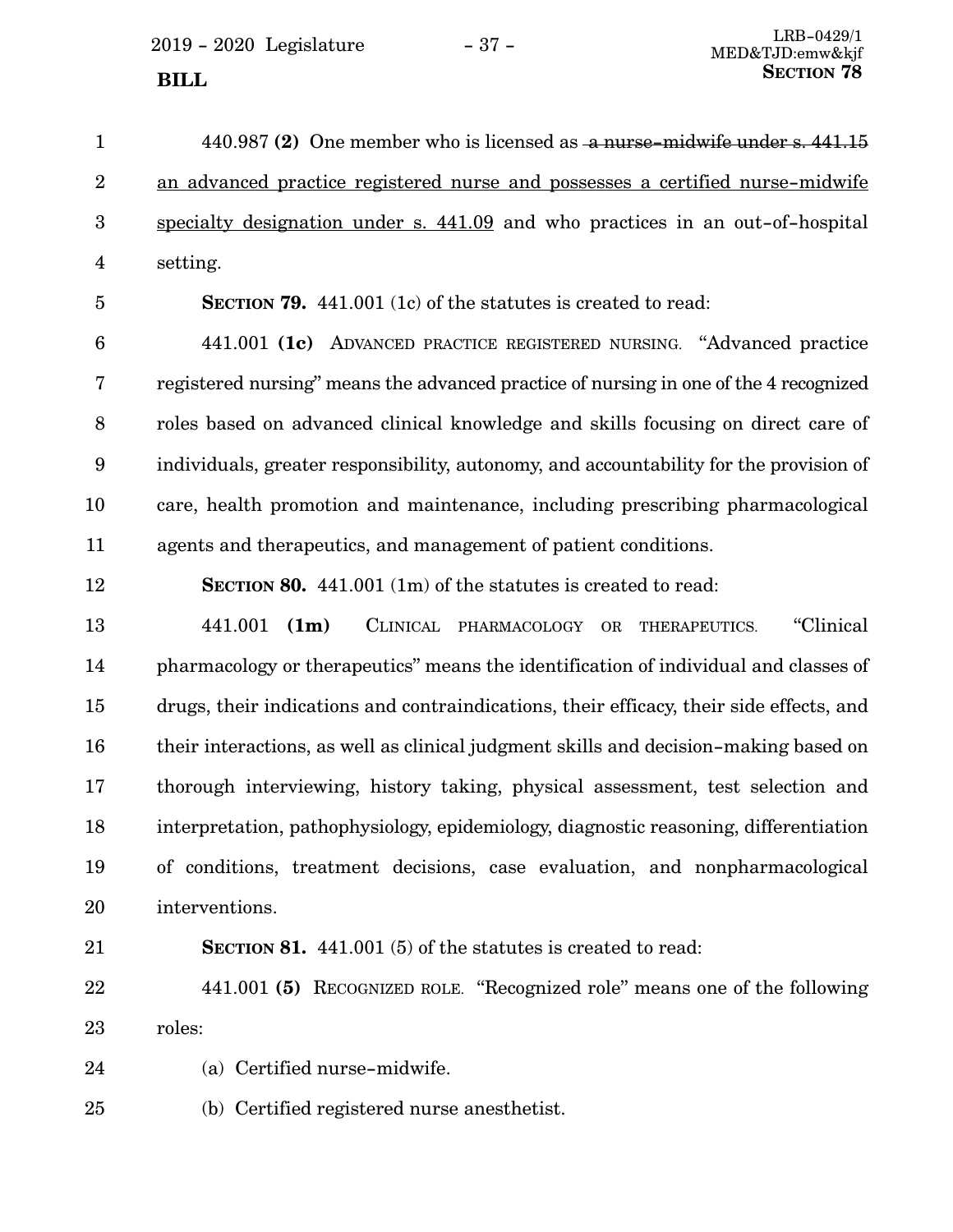2019 - 2020 Legislature - 38 - LRB-0429/1

1

- (c) Clinical nurse specialist.
- (d) Nurse practitioner. 2
- **SECTION 82.** 441.01 (3) of the statutes is amended to read: 3

441.01 **(3)** The board may promulgate rules to establish minimum standards for schools for professional nurses and, schools for licensed practical nurses, and schools for advanced practice registered nurses, including all related clinical units and facilities, and make and provide periodic surveys and consultations to such schools. It The board may also establish promulgate rules to prevent unauthorized persons from practicing professional nursing. It shall approve all rules for the administration of this chapter in accordance with ch. 227. 4 5 6 7 8 9 10

11

**SECTION 83.** 441.01 (4) of the statutes is amended to read:

441.01 **(4)** The board shall direct that those schools that qualify be placed on a list of schools the board has approved for professional nurses or, of schools the board has approved for licensed practical nurses, or of schools the board has approved for advanced practice registered nurses on application and proof of qualifications;, and the board shall make a study of nursing education and initiate promulgate rules and policies to improve it. 12 13 14 15 16 17

18

**SECTION 84.** 441.01 (7) (a) (intro.) of the statutes is amended to read:

441.01 **(7)** (a) (intro.) The board shall require each applicant for the renewal of a registered nurse or, licensed practical nurse, or advanced practice registered license issued under this chapter to do all of the following as a condition for renewing the license: 19 20 21 22

**SECTION 85.** 441.01 (7) (b) of the statutes is amended to read: 23

441.01 **(7)** (b) The board may not renew a registered nurse or, licensed practical nurse, or advanced practice registered license under this chapter unless the renewal 24 25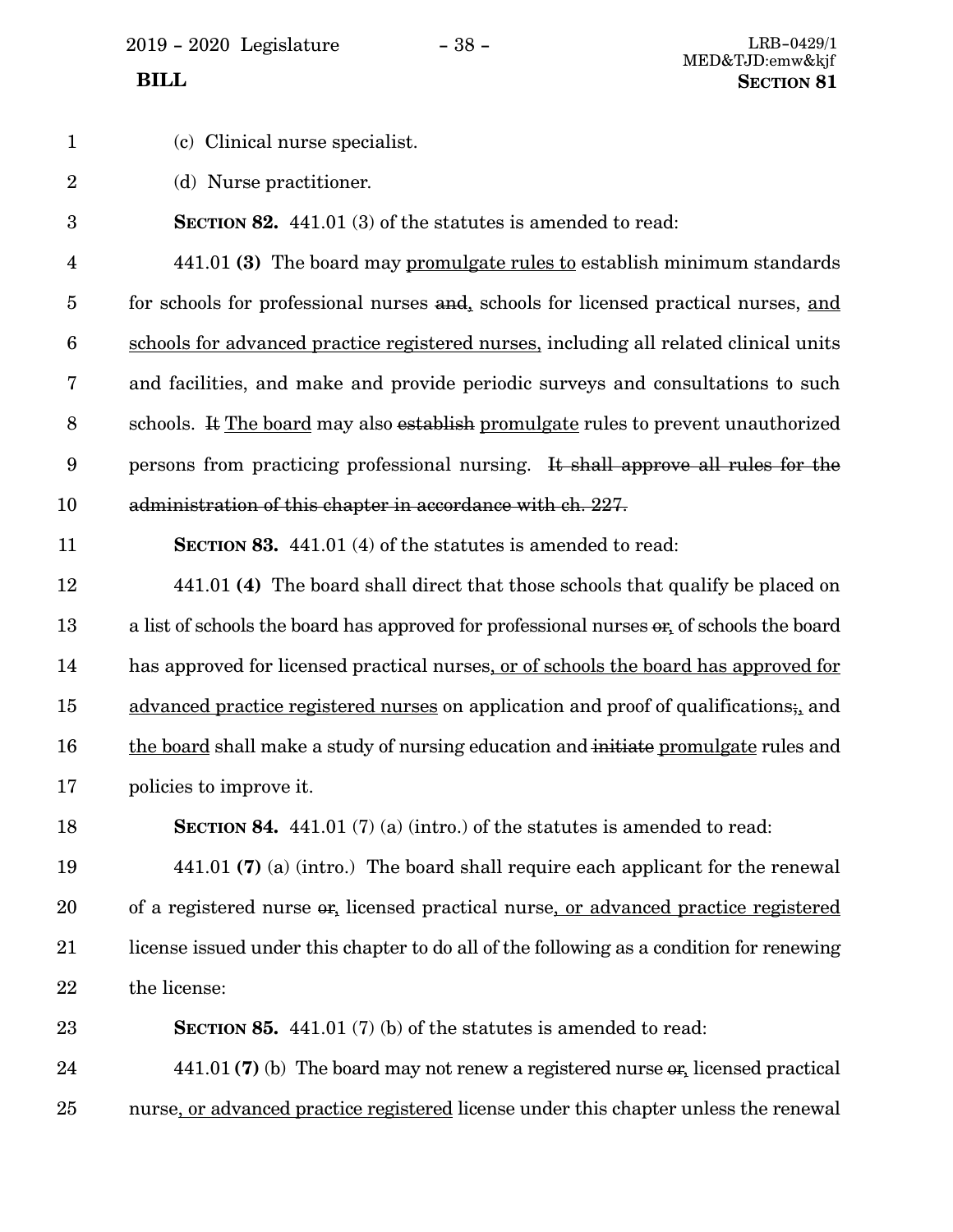2019 - 2020 Legislature - 39 - LRB-0429/1

| $\mathbf{1}$    | applicant has completed the nursing workforce survey to the satisfaction of the            |
|-----------------|--------------------------------------------------------------------------------------------|
| $\overline{2}$  | board. The board shall establish standards to determine whether the survey has             |
| 3               | been completed. The board shall, by no later than June 30 of each odd-numbered             |
| 4               | year, submit all completed nursing workforce survey forms to the department of             |
| 5               | workforce development.                                                                     |
| $6\phantom{1}6$ | <b>SECTION 86.</b> 441.01 (7) (c) of the statutes is created to read:                      |
| 7               | 441.01 (7) (c) An applicant who is renewing both a registered nurse and                    |
| 8               | advanced practice registered nurse license under s. $441.09$ (1) (d) is only required to   |
| 9               | pay a single fee under par. (a) 2.                                                         |
| 10              | <b>SECTION 87.</b> 441.06 (title) of the statutes is repealed and recreated to read:       |
| 11              | 441.06 (title) Registered nurses; civil liability exemption.                               |
| 12              | <b>SECTION 88.</b> 441.06 (3) of the statutes is amended to read:                          |
| 13              | 441.06 (3) $\overline{A}$ Except as provided in s. 441.09 (1) (d), a registered nurse      |
| 14              | practicing for compensation shall, on or before the applicable renewal date specified      |
| 15              | under s. 440.08 $(2)$ (a), submit to the board on furnished forms a statement giving       |
| 16              | name, residence, and other facts that the board requires, with the nursing workforce       |
| 17              | survey and fee required under s. 441.01 (7) and the applicable renewal fee                 |
| 18              | determined by the department under s. 440.03 (9) (a).                                      |
| 19              | SECTION 89. 441.06 (4) of the statutes is amended to read:                                 |
| 20              | 441.06 (4) Except as provided in s. 257.03, no person may practice or attempt              |
| 21              | to practice professional nursing, nor use the title, letters, or anything else to indicate |
| 22              | that he or she is a registered or professional nurse unless he or she is licensed under    |
| 23              | this section. Except as provided in s. 257.03, no person not so licensed may use in        |
| 24              | connection with his or her nursing employment or vocation any title or anything else       |
| 25              | to indicate that he or she is a trained, certified or graduate nurse. This subsection      |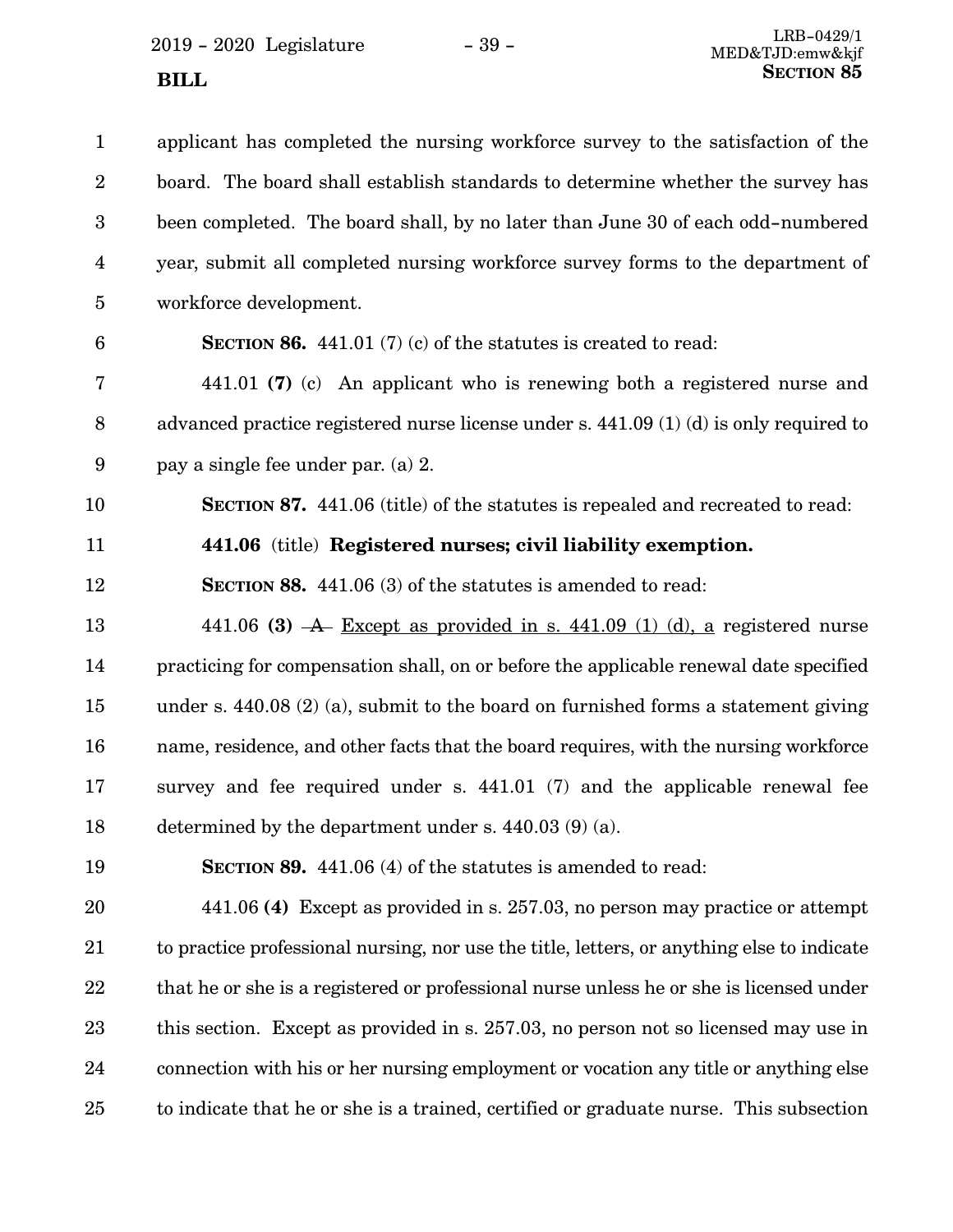2019 - 2020 Legislature $\hspace{1cm}$  - 40 -

| $\mathbf{1}$            | does not apply to any registered nurse who holds a multistate license, as defined in     |
|-------------------------|------------------------------------------------------------------------------------------|
| $\boldsymbol{2}$        | s. 441.51 (2) (h), issued by a jurisdiction, other than this state, that has adopted the |
| $\boldsymbol{3}$        | enhanced nurse licensure compact under s. 441.51.                                        |
| $\overline{\mathbf{4}}$ | <b>SECTION 90.</b> 441.06 (7) of the statutes is renumbered 441.09 (7) and amended       |
| $\overline{5}$          | to read:                                                                                 |
| $6\phantom{.}6$         | 441.09 (7) CIVIL LIABILITY. No person certified licensed as an advanced practice         |
| $\bf 7$                 | registered nurse prescriber under s. 441.16 (2) this section is liable for civil damages |
| $8\,$                   | for any of the following:                                                                |
| $9\phantom{.0}$         | (a) Reporting in good faith to the department of transportation under s. 146.82          |
| 10                      | (3) a patient's name and other information relevant to a physical or mental condition    |
| 11                      | of the patient that in the advanced practice nurse prescriber's registered nurse's       |
| 12                      | judgment impairs the patient's ability to exercise reasonable and ordinary control       |
| 13                      | over a motor vehicle.                                                                    |
| 14                      | (b) In good faith, not reporting to the department of transportation under s.            |
| 15                      | 146.82 (3) a patient's name and other information relevant to a physical or mental       |
| 16                      | condition of the patient that in the advanced practice nurse prescriber's registered     |
| 17                      | nurse's judgment does not impair the patient's ability to exercise reasonable and        |
| 18                      | ordinary control over a motor vehicle.                                                   |
| 19                      | <b>SECTION 91.</b> 441.07 (1g) (intro.), (a), (c) and (e) of the statutes are amended to |
| 20                      | read:                                                                                    |
| 21                      | 441.07 $(1g)$ (intro.) Subject to the rules promulgated under s. 440.03 (1), the         |
| 22                      | board may deny an initial license or revoke, limit, suspend, or deny the renewal of      |
| 23                      | a license of a registered nurse, nurse-midwife advanced practice registered nurse,       |
| 24                      | or licensed practical nurse; deny an initial certificate permit to issue prescription    |
| 25                      | orders under s. $441.09$ (2) or revoke, limit, suspend, or deny the renewal of a         |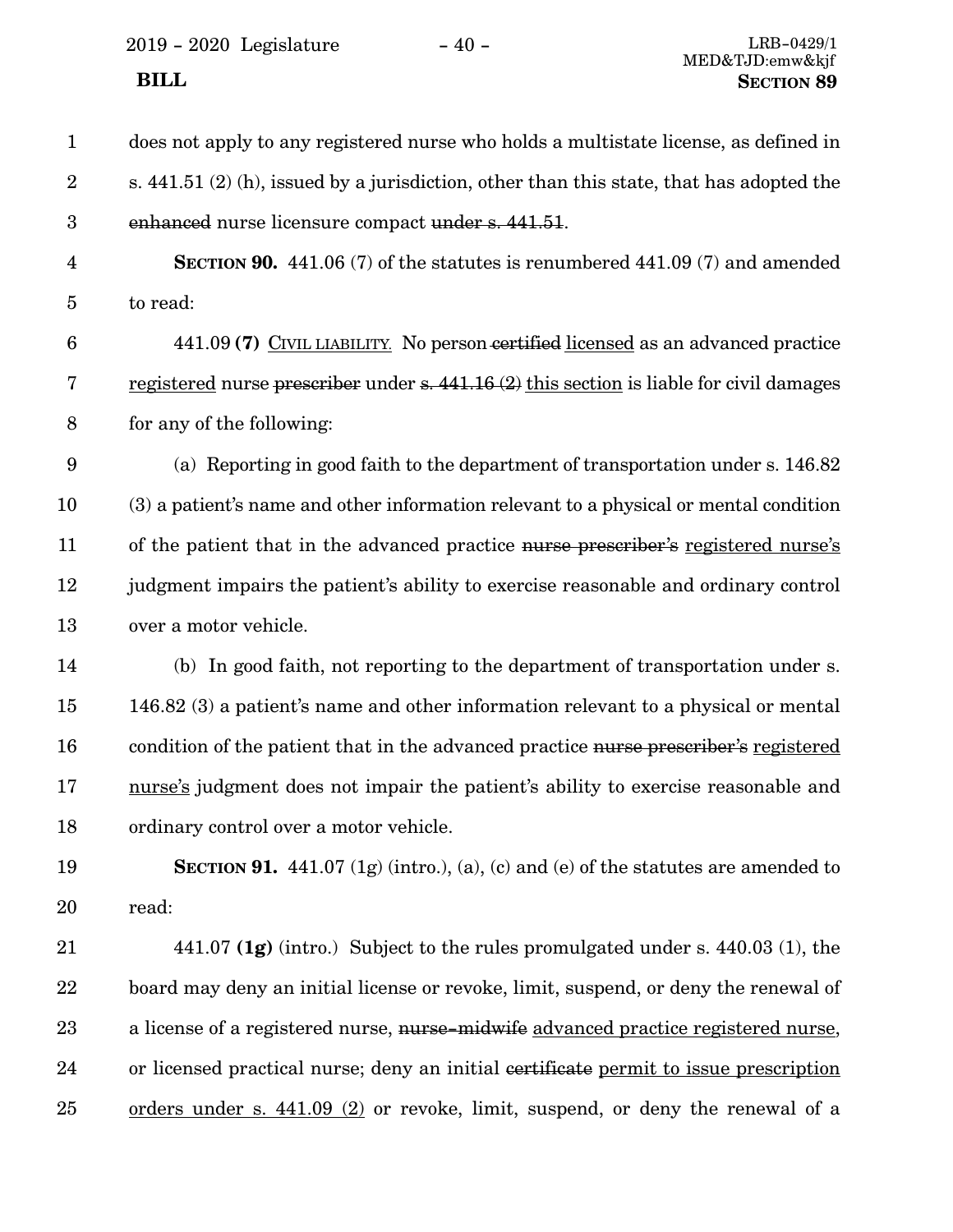$2019 - 2020$  Legislature  $-41 -$ **SECTION** 91

certificate permit to prescribe drugs or devices granted under s. 441.16 issue prescription orders; or reprimand a registered nurse, nurse-midwife advanced practice registered nurse, or licensed practical nurse, if the board finds that the applicant or licensee committed any of the following: 1 2 3 4

5

(a) Fraud in the procuring or renewal of the certificate permit or license.

(c) Acts which that show the registered nurse, nurse-midwife advanced practice registered nurse, or licensed practical nurse to be unfit or incompetent by reason of negligence, abuse of alcohol or other drugs, or mental incompetency. 6 7 8

(e) A violation of any state or federal law that regulates prescribing or dispensing drugs or devices, if the person has holds a certificate permit to prescribe drugs or devices under s. 441.16 issue prescription orders under s. 441.09 (2). 9 10 11

**SECTION 92.** 441.09 of the statutes is created to read: 12

13

### **441.09 Advanced practice registered nurses; civil liability exemption.**

**(1)** LICENSE. (a) An applicant who satisfies all of the following requirements may apply to the board for initial licensure by the board as an advanced practice registered nurse: 14 15 16

1. The applicant satisfies one of the following criteria: 17

a. The applicant holds a valid license to practice as a registered nurse issued under s. 441.06 (1), (1c), or (1m). 18 19

- b. The applicant applies concurrently for a license under s. 441.06 (1), (1c), or (1m) with the application for a license under this paragraph. 20 21
- c. The applicant is a registered nurse who holds a multistate license, as defined in s. 441.51 (2) (h), issued by a jurisdiction, other than this state, that has adopted the nurse licensure compact. 22 23 24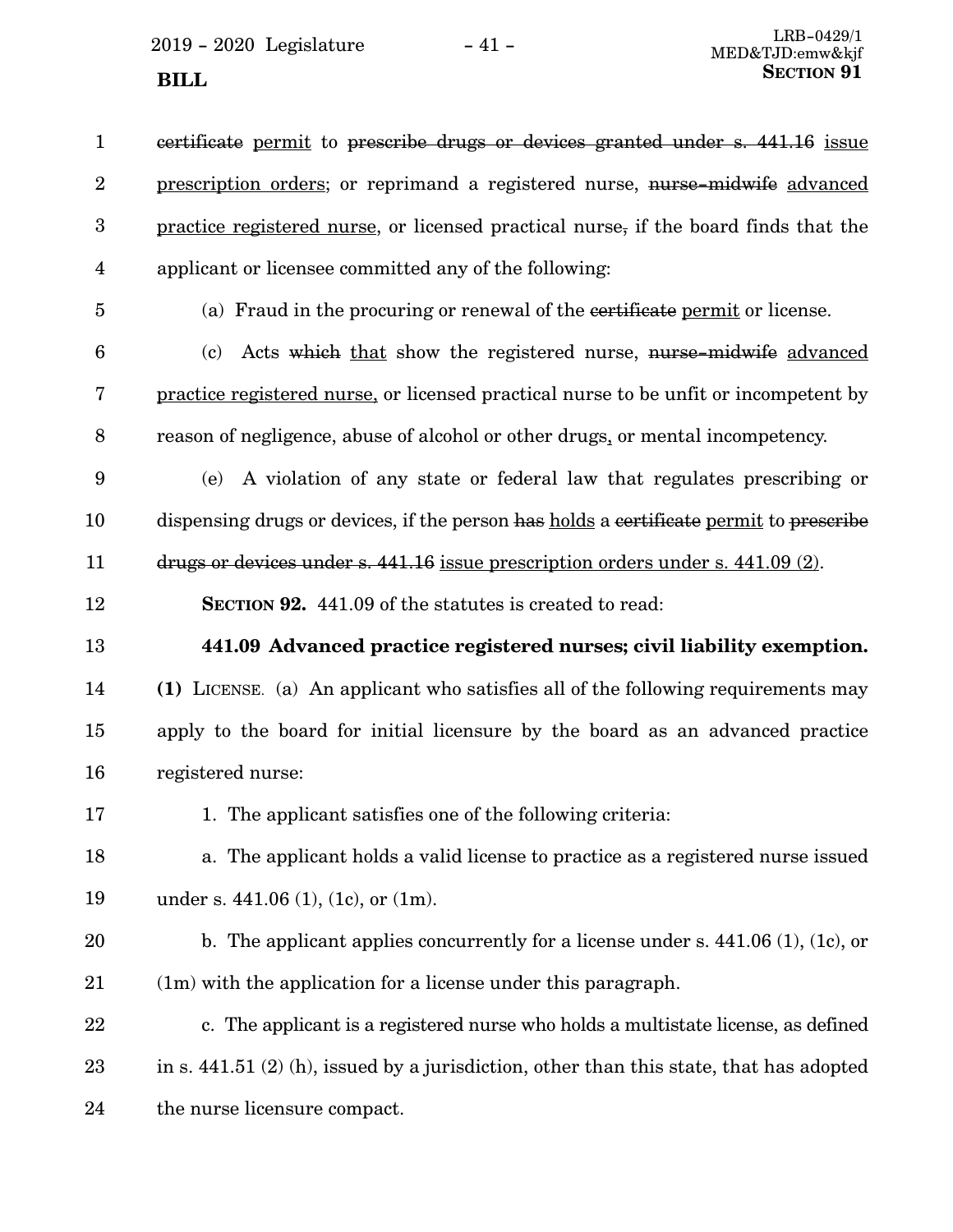2019 - 2020 Legislature - 42 - LRB-0429/1

1

2

2. The applicant provides evidence satisfactory to the board that he or she satisfies one of the following criteria:

a. The applicant has completed a graduate-level or postgraduate-level education program that is approved by the board and that prepares the applicant for the practice of advanced practice registered nursing in one of the 4 recognized roles, and the applicant holds a current certification by a national certifying body approved by the board. 3 4 5 6 7

b. On January 1, 2017, the applicant was licensed as a registered nurse in this state and was practicing in a recognized role, and the applicant satisfies additional criteria established by the board by rule under this subd. 2. b. relating to practice, education, or certification. 8 9 10 11

12

3. The applicant pays the fee specified under s. 440.05 (1).

4. The applicant provides evidence of any malpractice liability insurance coverage required under sub. (5). 13 14

5. If the applicant is applying to receive a certified nurse-midwife specialty designation under par. (c) 1. a., the applicant provides evidence satisfactory to the board that the applicant is currently certified by a national certifying body approved by the board. 15 16 17 18

6. The applicant does not have an arrest or conviction record, subject to ss. 111.321, 111.322, and 111.335. 19 20

7. The applicant meets any other criteria established by the board by rule relating to the education, training, or experience required for each recognized role. (b) An applicant who satisfies the requirements established by the board under sub. (6) (c) may, concurrently with his or her application for an advanced practice registered nurse under par. (a) and upon payment of the additional fee required for 21 22 23 24 25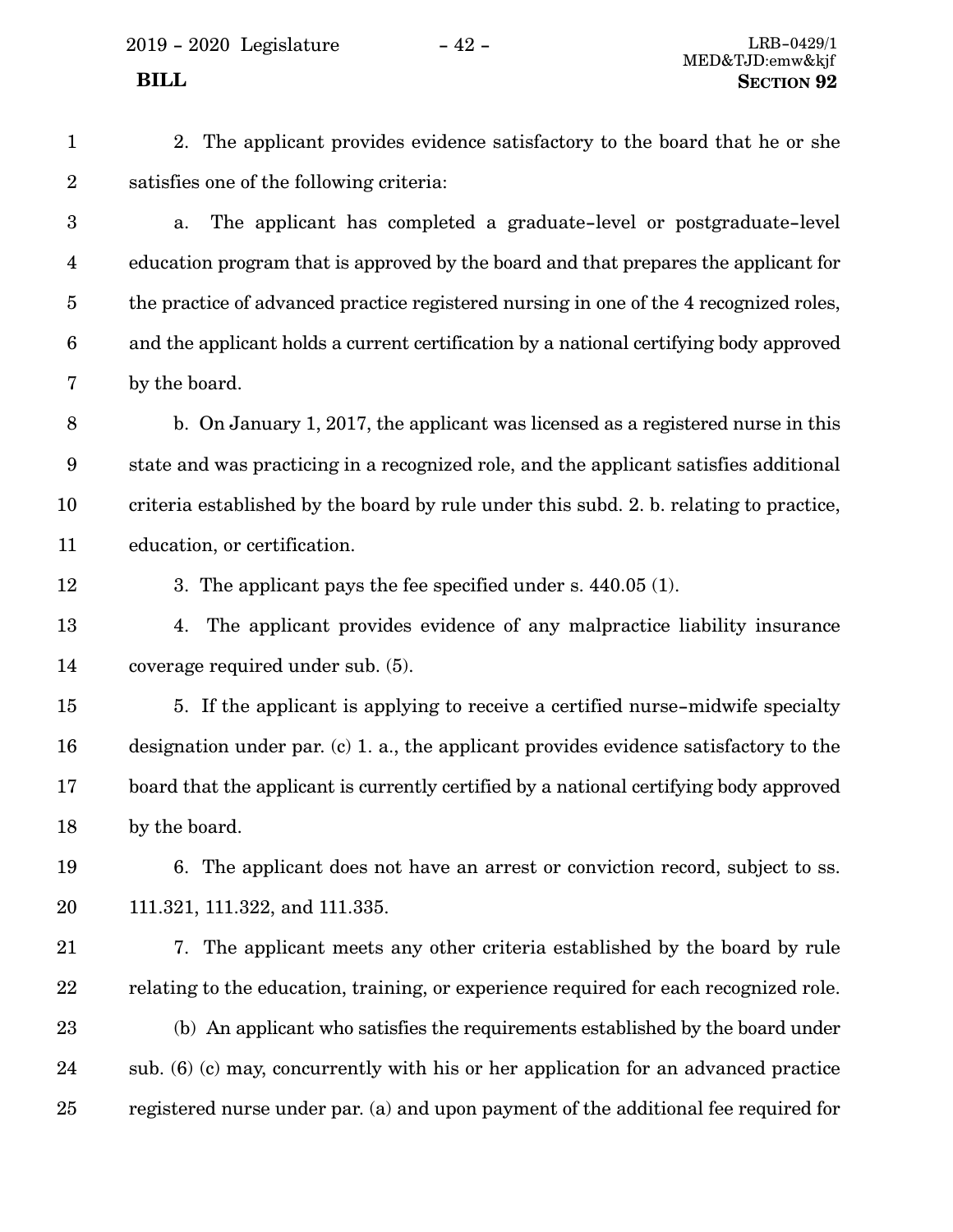|         | the permit under sub. $(2)$ (b) 3., apply for a permit to issue prescription orders under |
|---------|-------------------------------------------------------------------------------------------|
| $2^{-}$ | sub. $(2)$ .                                                                              |

(c) 1. Subject to subd. 3. and s. 441.07 (1g), the board shall grant an advanced practice registered nurse license to an applicant the board determines meets the requirements under par. (a). The board shall also grant a person who is granted a license all of the following: 3 4 5 6

a. One or more specialty designations corresponding to the recognized roles for which the board determines that the person qualifies based on the person's qualifications under par. (a). 7 8 9

- b. A permit to issue prescription orders under sub. (2), if the applicant applies for a permit under par. (b) and the board determines the applicant satisfies the requirements under sub. (6) (c). 10 11 12
- 2. Each specialty designation granted under subd. 1. a. shall appear on the person's advanced practice registered nurse license. 13 14
- 3. The board may not grant an advanced practice registered nurse license to a person applying concurrently for a license under s. 441.06 (1), (1c), or (1m), unless the board also grants the person the license under s. 441.06 (1), (1c), or (1m). 15 16 17
- 4. The board may place specific limitations on a person licensed as an advanced practice registered nurse as a condition of licensure. 18 19
- (d) On or before the applicable renewal date specified under s. 440.08 (2) (a), an advanced practice registered nurse shall submit to the board on a form furnished by the board a statement giving his or her name and residence, the nursing workforce survey and fee required under s. 441.01 (7), evidence of having satisfied the continuing education requirements under sub. (4), evidence of any malpractice liability insurance coverage required under sub. (5), current evidence that the person 20 21 22 23 24 25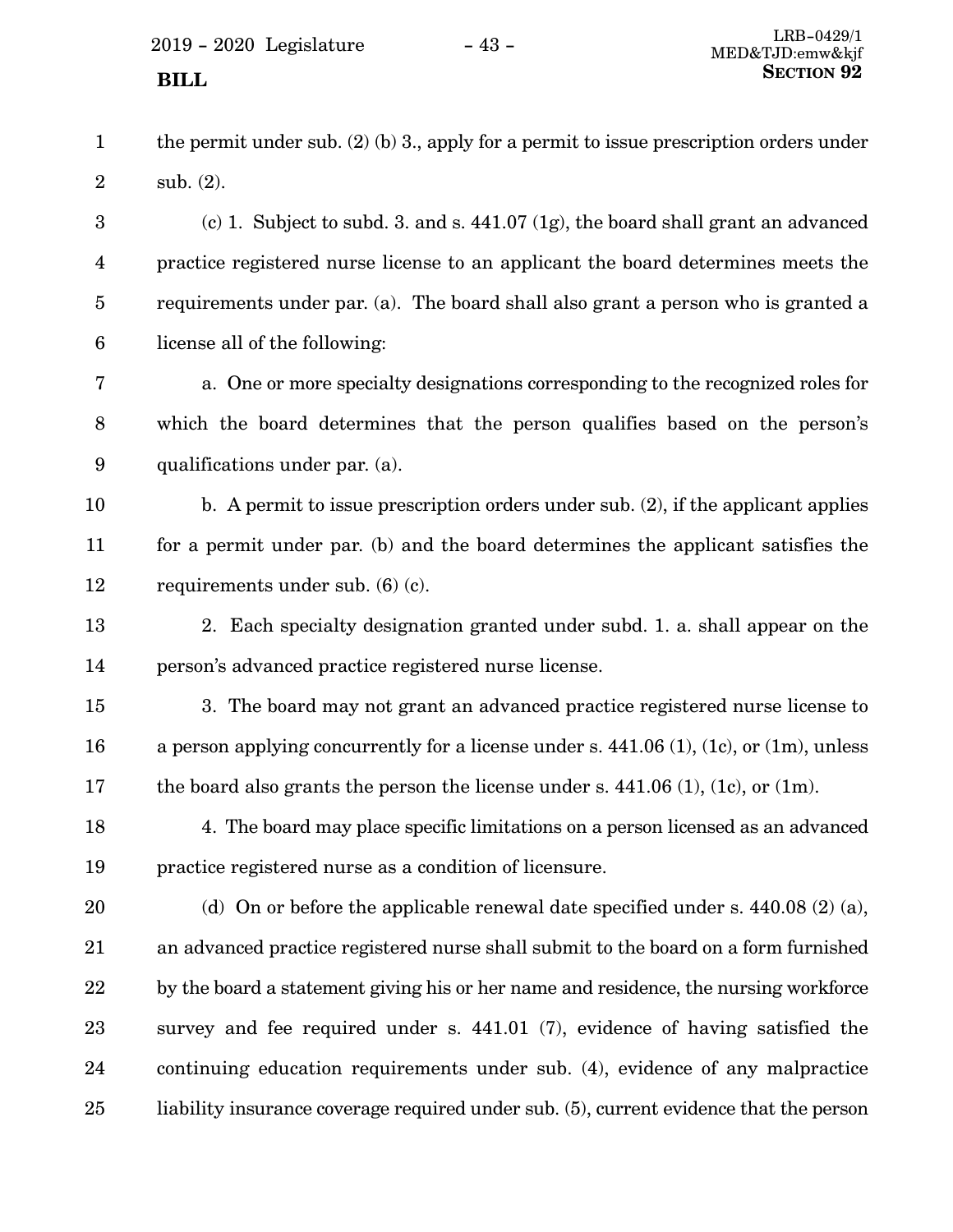$2019$  -  $2020\,$  Legislature  $\hskip 5mm -44$  -

| $\mathbf{1}$     | satisfies each of the requirements under par. (a) $1, 2, 5$ , and 7. that apply with       |
|------------------|--------------------------------------------------------------------------------------------|
| $\overline{2}$   | respect to the person, and any other information that the board requires by rule, with     |
| 3                | the applicable renewal fee determined by the department under s. 440.03 (9) (a). The       |
| $\overline{4}$   | board shall grant to a person who satisfies the requirements under this paragraph          |
| $\bf 5$          | the renewal of his or her advanced practice registered nurse license and specialty         |
| $\boldsymbol{6}$ | designations granted under par. (c) 1. a. and shall, if the person holds a license under   |
| 7                | s. $441.06$ (1), (1c), or (1m), also grant the renewal of that license.                    |
| 8                | (2) PERMIT TO ISSUE PRESCRIPTION ORDERS. (a) In this subsection, "prescription"            |
| 9                | order" has the meaning given in $s$ . 450.01 (21).                                         |
| 10               | (b) Subject to s. $441.07$ (1g), the board shall grant a permit to issue prescription      |
| 11               | orders to an applicant who satisfies all of the following:                                 |
| 12               | 1. The applicant is licensed as an advanced practice registered nurse under                |
| 13               | sub. (1) or the applicant applies for the permit under sub. (1) (b) concurrently with      |
| 14               | his or her application for a license under sub. $(1)$ (a) and is granted the license under |
| 15               | sub. $(1)$ (c).                                                                            |
| 16               | 2. The applicant meets the additional requirements for granting the permit                 |
| 17               | established by the board under sub. (6) (c).                                               |
| 18               | 3. The applicant pays the fee specified under s. 440.05 (1).                               |
| 19               | (c) On or before the applicable renewal date specified under s. $440.08$ (2) (a),          |
| 20               | a person issued a permit under par. (b) shall submit to the board on a form furnished      |
| 21               | by the board a statement giving his or her name and residence and any other                |
| 22               | information that the board requires by rule with the applicable renewal fee                |
| 23               | determined by the department under s. $440.03(9)(a)$ . The board shall grant to a          |
| 24               | person who satisfies the requirements under this paragraph the renewal of his or her       |
| 25               | permit to issue prescription orders.                                                       |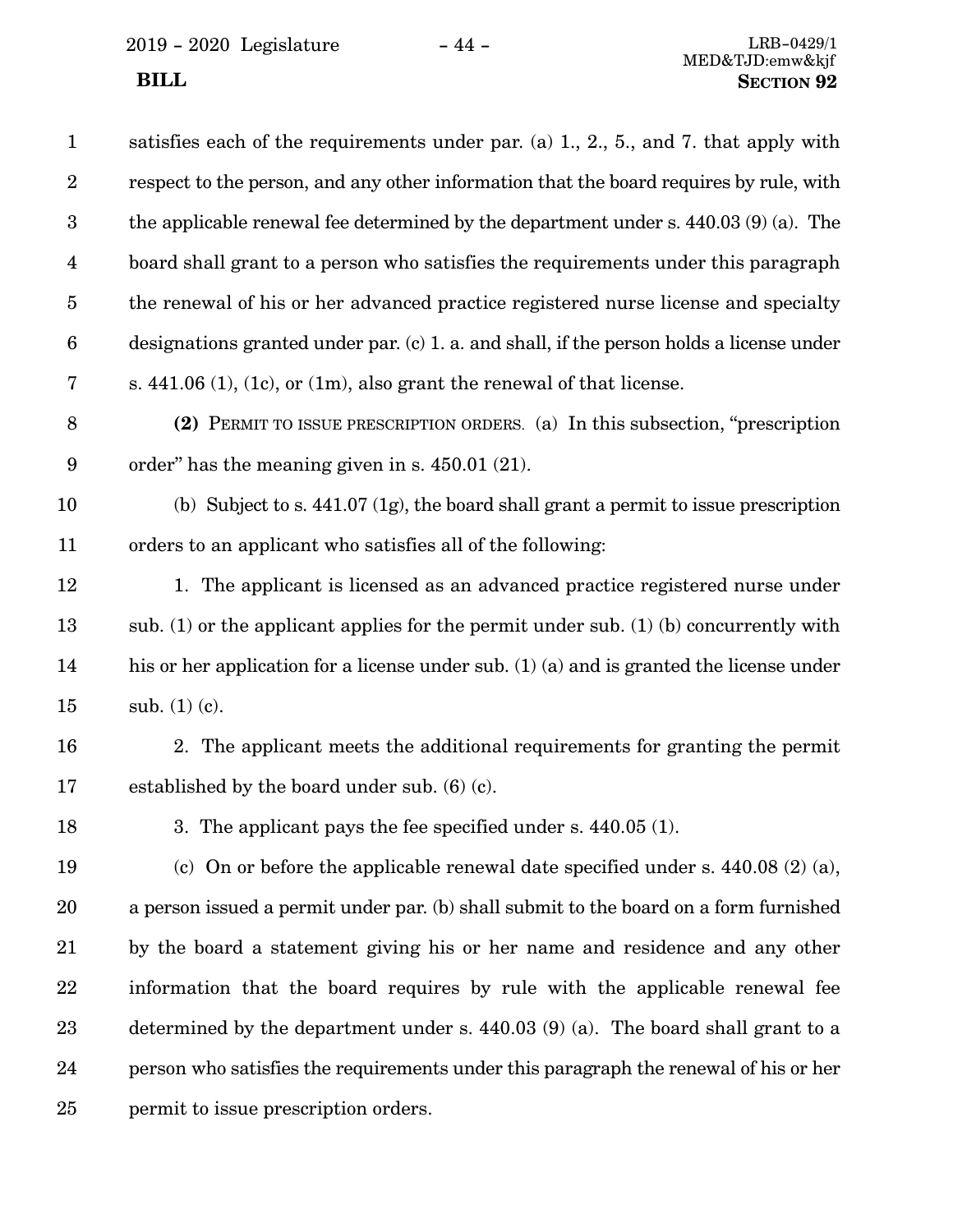(d) An advanced practice registered nurse who holds a permit under this subsection may issue prescription orders, subject to the rules promulgated under sub. (6) (a) and (d), and may provide expedited partner therapy in the manner described in s. 448.035. **(3)** PRACTICE; TITLES. (a) 1. The holder of a license issued under this section is an "advanced practice registered nurse," may append to his or her name the title "A.P.R.N.," and is authorized to practice advanced practice registered nursing. 2. The holder of a specialty designation for a recognized role granted under sub. (1) (c) 1. a. may append to his or her name the title and an abbreviation corresponding to that recognized role. (b) 1. Except as provided in par. (d) and s. 257.03, no person may practice or attempt to practice advanced practice registered nursing, nor use the title "advanced practice registered nurse," the title "A.P.R.N.," or anything else to indicate that he or she is an advanced practice registered nurse unless he or she is licensed under this section. 2. Except as provided in s. 257.03, no person may do any of the following: a. Use the title "certified nurse-midwife," the title "C.N.M.," or anything else to indicate that he or she is a certified nurse-midwife unless he or she has been granted a certified nurse-midwife specialty designation under sub. (1) (c) 1. a. b. Use the title "certified registered nurse anesthetist," the title "C.R.N.A.," or anything else to indicate that he or she is a certified registered nurse anesthetist unless he or she has been granted a certified registered nurse anesthetist specialty designation under sub.  $(1)$   $(c)$  1. a. 1 2 3 4 5 6 7 8 9 10 11 12 13 14 15 16 17 18 19 20 21 22 23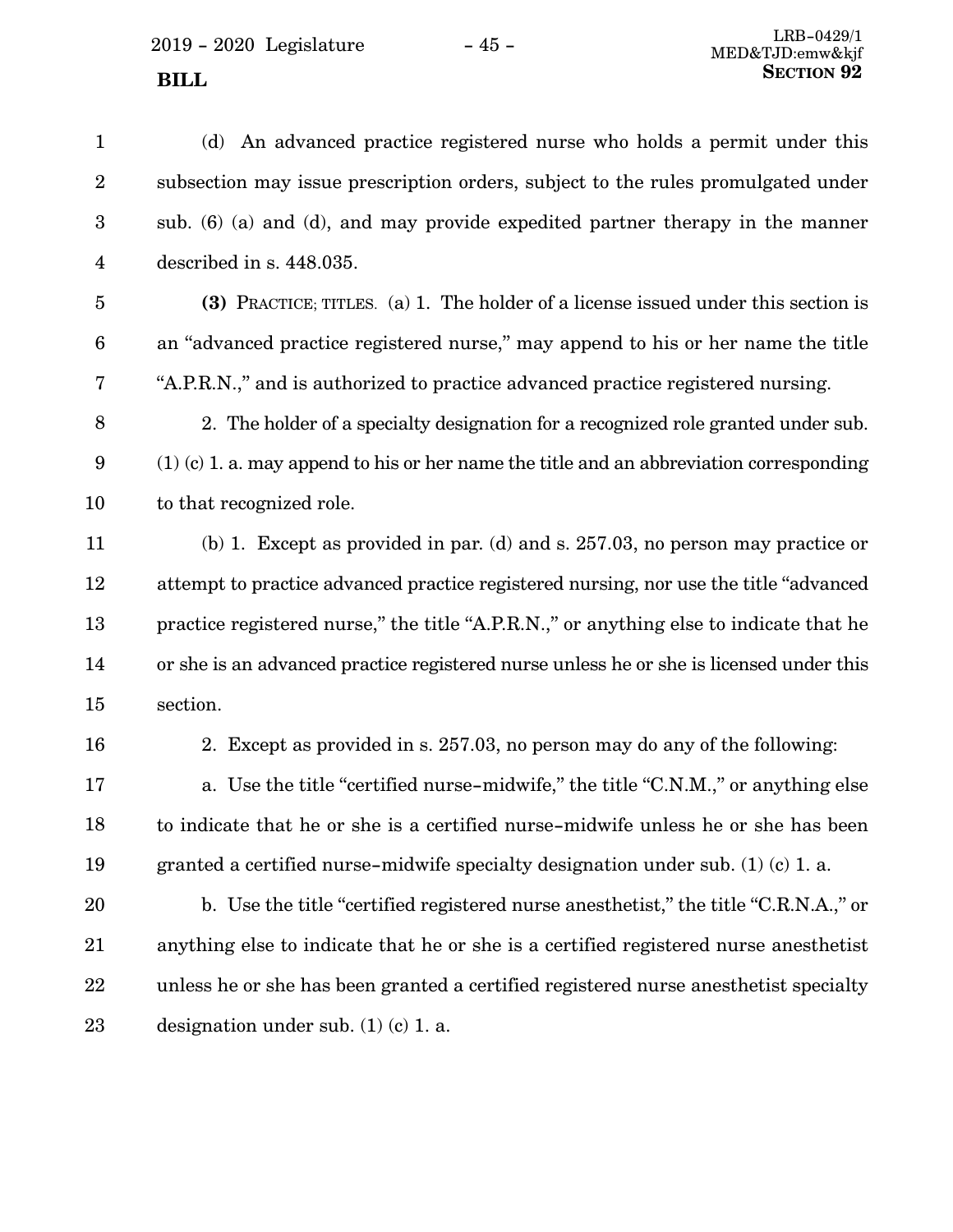2019 - 2020 Legislature - 46 - LRB-0429/1

- c. Use the title "clinical nurse specialist," the title "C.N.S.," or anything else to indicate that he or she is a clinical nurse specialist unless he or she has been granted a clinical nurse specialist specialty designation under sub. (1) (c) 1. a. 1 2 3
- 

d. Use the title "nurse practitioner," the title "N.P.," or anything else to indicate that he or she is a nurse practitioner unless he or she has been granted a nurse practitioner specialty designation under sub. (1) (c) 1. a. 4 5 6

(c) An advanced practice registered nurse shall adhere to professional standards when managing situations that are beyond the advanced practice nurse's expertise. 7 8 9

(d) An advanced practice registered nurse licensed under this section may delegate a task or order to another clinically trained health care worker if the task or order is within the scope of the advanced practice registered nurse's practice, the advanced practice registered nurse is competent to perform the task or issue the order, and the advanced practice registered nurse has reasonable evidence that the health care worker is minimally competent to perform the task or issue the order under the circumstances. 10 11 12 13 14 15 16

**(4)** CONTINUING EDUCATION. Every advanced practice registered nurse shall submit to the board evidence of having completed at least 16 contact hours per biennium in clinical pharmacology or therapeutics relevant to the advanced practice registered nurse's area of practice. The board may promulgate rules regarding the continuing education requirements under this subsection. 17 18 19 20 21

**(5)** MALPRACTICE LIABILITY INSURANCE. Except for a person whose employer has in effect malpractice liability insurance that provides coverage for the person in the amounts specified under s. 655.23 (4), no person may practice advanced practice registered nursing unless he or she at all times has in effect malpractice liability 22 23 24 25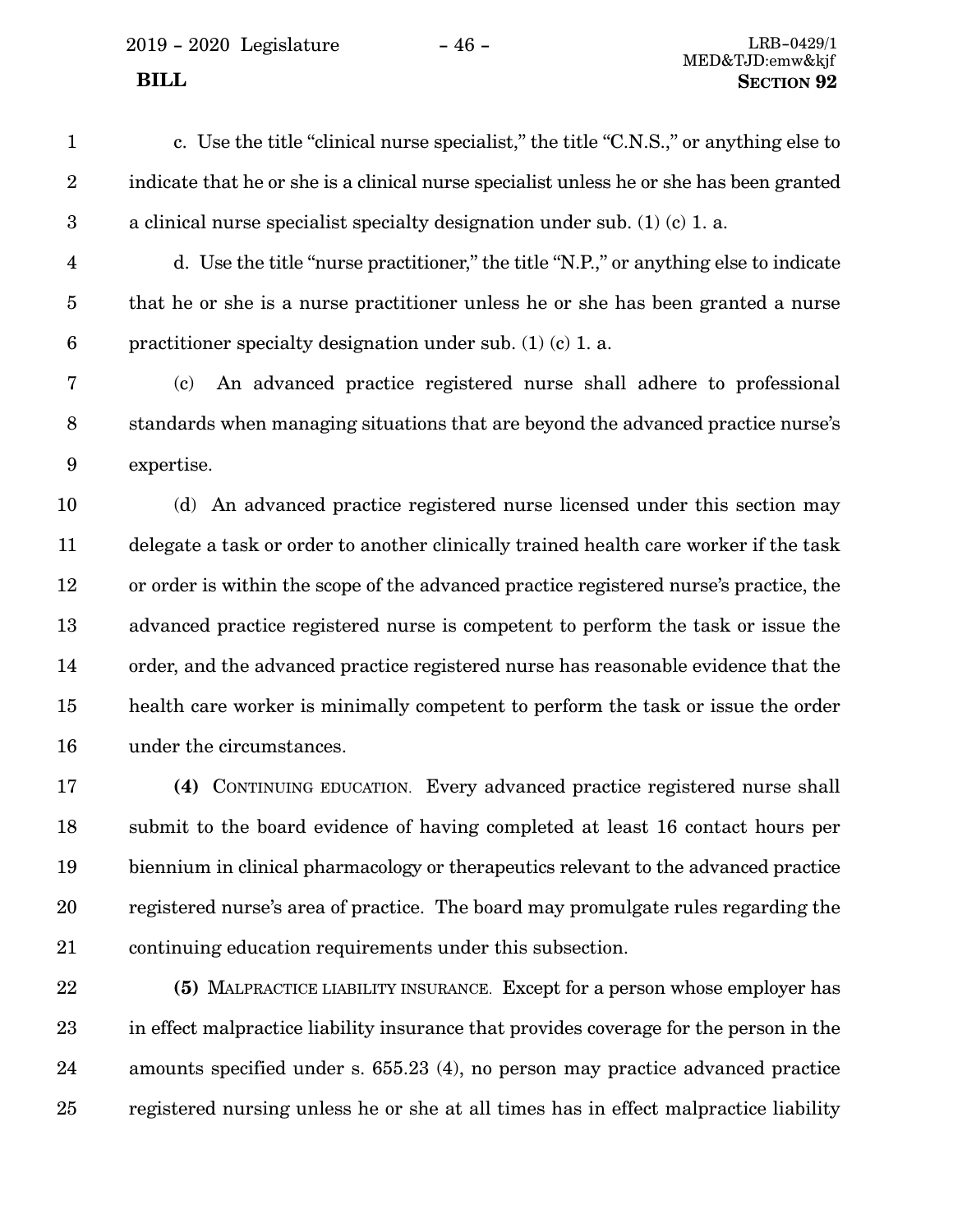$2019 - 2020$  Legislature  $-47 -$ 

insurance coverage in the minimum amounts required by the rules of the board. An advanced practice registered nurse shall submit evidence of that coverage to the board when applying for an initial license under this section or a renewal of a license under this section. An advanced practice registered nurse shall also submit such evidence to the board upon request of the board. 1 2 3 4 5

6

**(6)** RULES. The board shall promulgate rules necessary to administer this section, including rules for all of the following: 7

(a) Further defining the scope of practice of an advanced practice registered nurse, defining the scope of practice for each recognized role, and defining the scope of practice within which an advanced practice registered nurse who holds a permit issued under sub. (2) may issue prescription orders. 8 9 10 11

(b) Determining acceptable national certification for purposes of sub. (1) (a) 2. a. 12 13

(c) Establishing the appropriate education, training, or experience requirements that a registered nurse must satisfy to be an advanced practice registered nurse and to qualify to be granted a permit to issue prescription orders under sub. (2). 14 15 16 17

(d) Specifying the classes of drugs, individual drugs, or devices that may not be prescribed by an advanced practice registered nurse who holds a permit to issue prescription orders under sub. (2). 18 19 20

21

22

23

- 1. Administer a drug prescribed by an advanced practice registered nurse.
	- 2. Administer a drug at the direction of an advanced practice registered nurse.

(e) Specifying the conditions to be met for registered nurses to do the following:

(f) Establishing the minimum amount of malpractice liability insurance coverage that an advanced practice registered nurse must at all times have in effect 24 25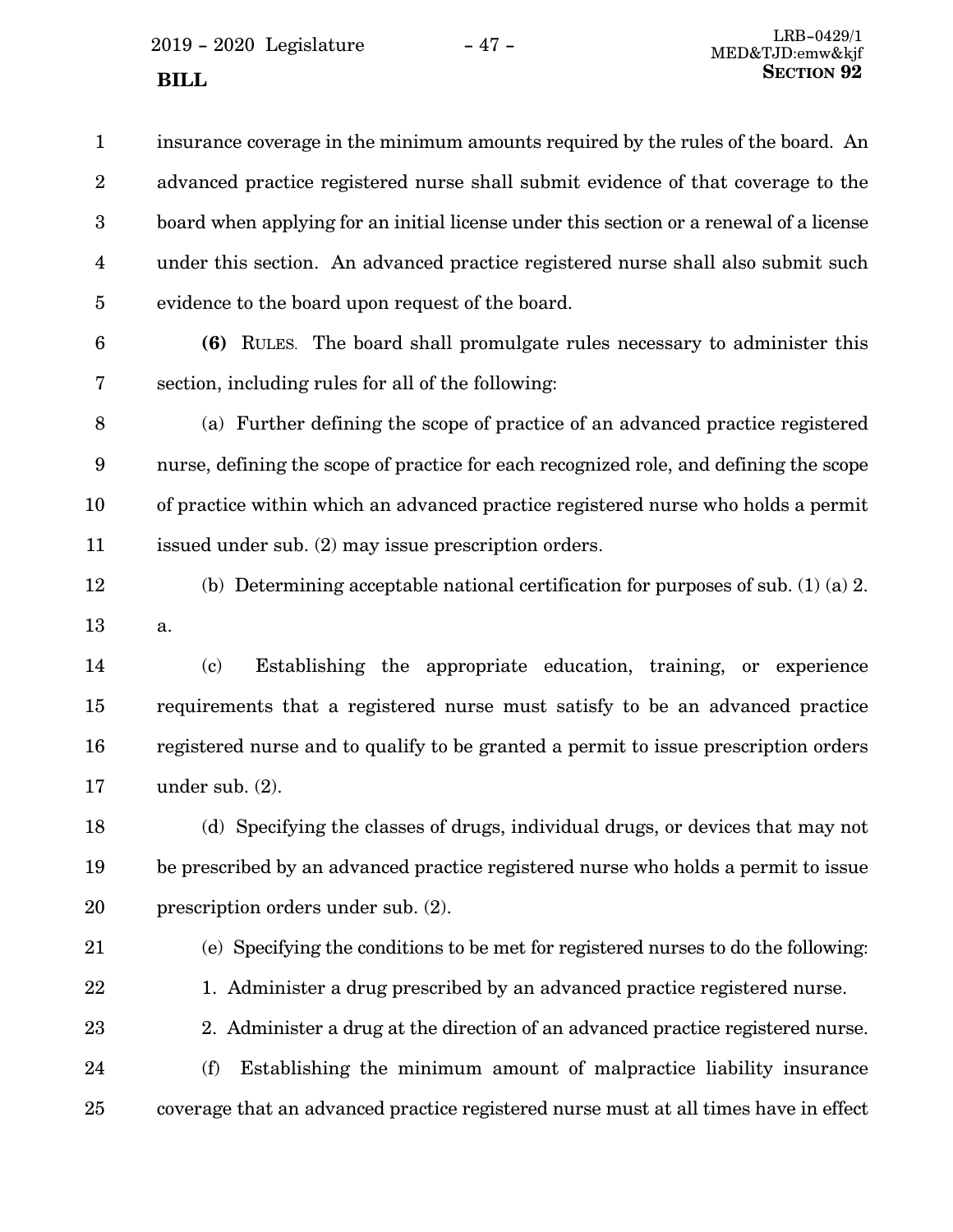2019 - 2020 Legislature - 48 - LRB-0429/1

## MED&TJD:emw&kjf  **BILL SECTION 92**

- for purposes of sub. (5). The board shall promulgate rules under this paragraph in consultation with the commissioner of insurance. 1 2
- 3

**SECTION 93.** 441.10 (7) of the statutes is amended to read:

441.10 **(7)** No license is required for practical nursing, but, except as provided in s. 257.03, no person without a license may hold himself or herself out as a licensed practical nurse or licensed attendant, use the title or letters "Trained Practical Nurse" or "T.P.N.", "Licensed Practical Nurse" or "L.P.N.", "Licensed Attendant" or "L.A.", "Trained Attendant" or "T.A.", or otherwise seek to indicate that he or she is a licensed practical nurse or licensed attendant. No licensed practical nurse or licensed attendant may use the title, or otherwise seek to act as a registered, licensed, graduate or professional nurse. Anyone violating this subsection shall be subject to the penalties prescribed by s. 441.13. The board shall grant without examination a license as a licensed practical nurse to any person who was on July 1, 1949, a licensed attendant. This subsection does not apply to any licensed practical nurse who holds a multistate license, as defined in s. 441.51 (2) (h), issued by a jurisdiction, other than this state, that has adopted the enhanced nurse licensure compact under s. 441.51. **SECTION 94.** 441.11 (title) of the statutes is repealed. 4 5 6 7 8 9 10 11 12 13 14 15 16 17

**SECTION 95.** 441.11 (1) of the statutes is repealed. 18

**SECTION 96.** 441.11 (2) of the statutes is renumbered 441.09 (5m) and amended to read: 19 20

- 441.09 **(5m)** NURSE ANESTHETISTS. The provisions of s. 448.04 (1) (g) do not apply to a an advanced practice registered nurse licensed under this section who possesses a certified registered nurse anesthetist specialty designation under sub. (1) (c) 1. a. 21 22 23
- **SECTION 97.** 441.11 (3) of the statutes is repealed. 24
- **SECTION 98.** 441.15 of the statutes is repealed. 25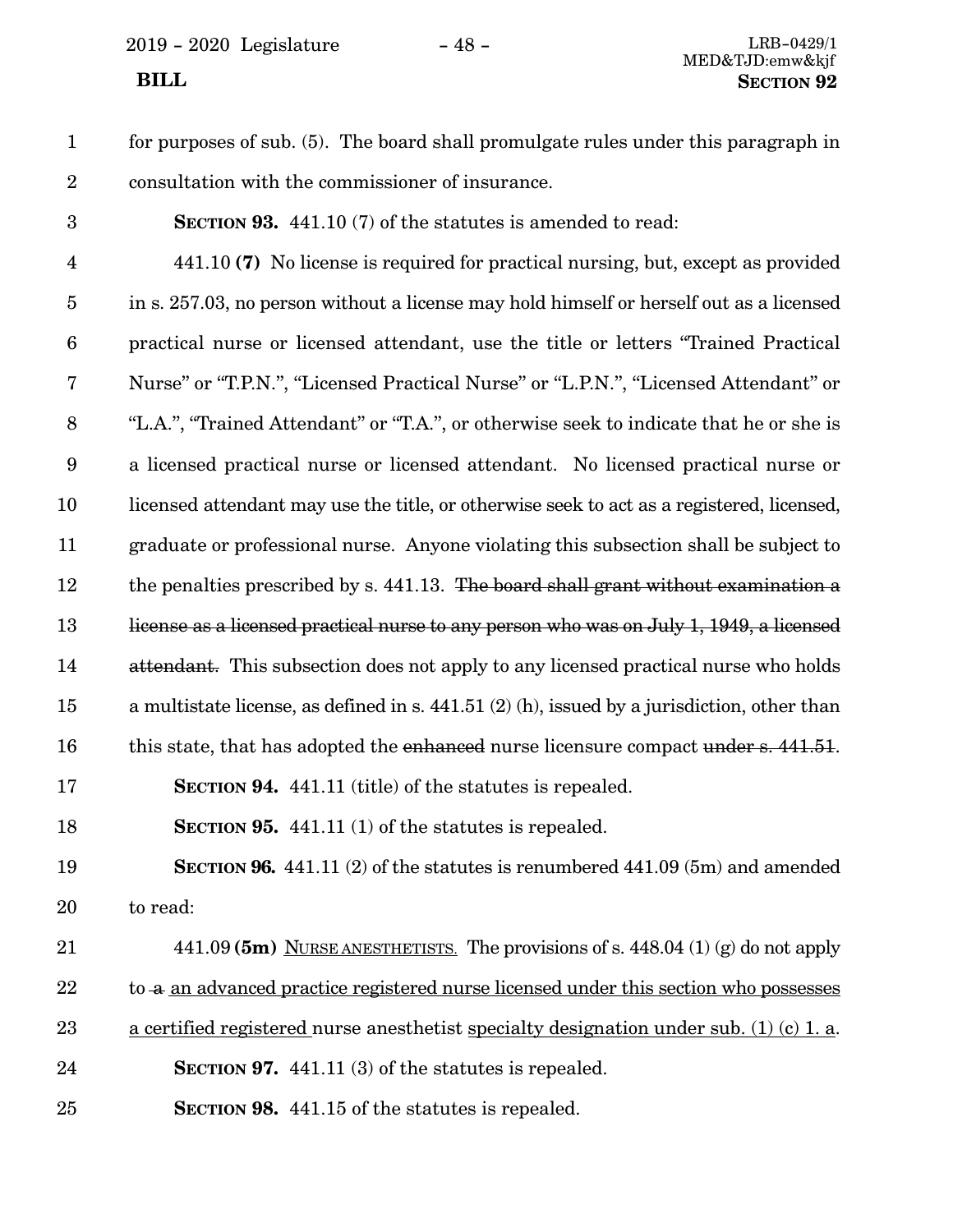**SECTION 99.** 441.16 of the statutes is repealed. **SECTION 100.** 441.18 (2) (a) (intro.) of the statutes is amended to read: 441.18 **(2)** (a) (intro.) An advanced practice registered nurse certified who holds a permit to issue prescription orders under s. 441.16 441.09 (2) may do any of the following: **SECTION 101.** 441.18 (2) (b) of the statutes is amended to read: 441.18 **(2)** (b) An advanced practice registered nurse who prescribes or delivers an opioid antagonist under par. (a) 1. shall ensure that the person to whom the opioid antagonist is prescribed has or has the capacity to provide the knowledge and training necessary to safely administer the opioid antagonist to an individual undergoing an opioid-related overdose and that the person demonstrates the capacity to ensure that any individual to whom the person further delivers the opioid antagonist has or receives that knowledge and training. **SECTION 102.** 441.18 (3) of the statutes is amended to read: 441.18 **(3)** An advanced practice registered nurse who, acting in good faith, prescribes or delivers an opioid antagonist in accordance with sub. (2), or who, acting in good faith, otherwise lawfully prescribes or dispenses an opioid antagonist, shall be immune from criminal or civil liability and may not be subject to professional discipline under s. 441.07 for any outcomes resulting from prescribing, delivering, or dispensing the opioid antagonist. **SECTION 103.** 441.19 of the statutes is repealed. **SECTION 104.** Subchapter II (title) of chapter 441 [precedes 441.51] of the statutes is amended to read: **CHAPTER 441** SUBCHAPTER II 1 2 3 4 5 6 7 8 9 10 11 12 13 14 15 16 17 18 19 20 21 22 23 24 25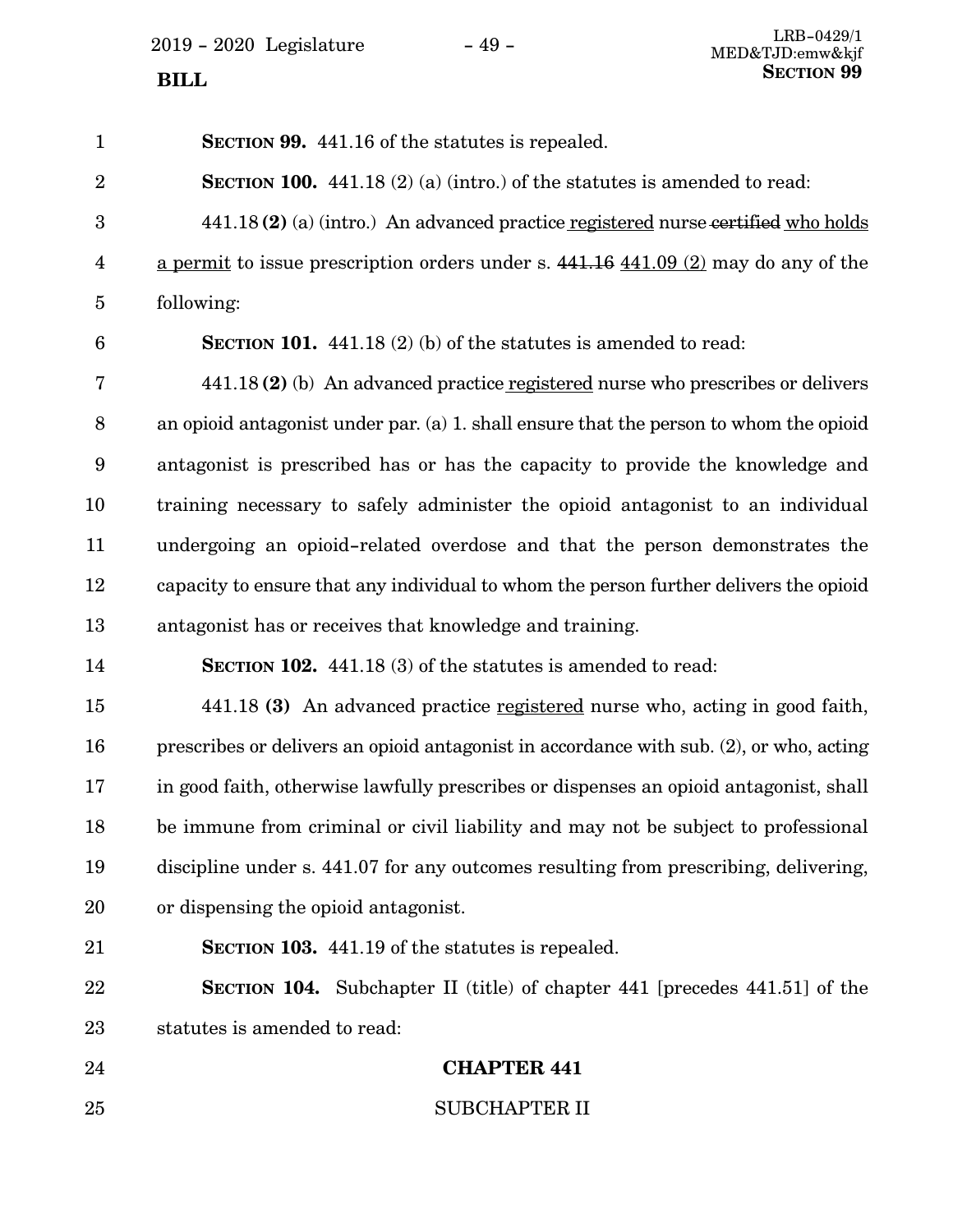2019 - 2020 Legislature - 50 - LRB-0429/1

ENHANCED NURSE LICENSURE COMPACT **SECTION 105.** 441.51 (title) of the statutes is amended to read: **441.51** (title) **Enhanced nurse Nurse licensure compact. SECTION 106.** 448.03 (2) (a) of the statutes is amended to read: 448.03 **(2)** (a) Any person lawfully practicing within the scope of a license, permit, registration, certificate or certification granted to practice midwifery under subch. XIII of ch. 440, to practice professional  $\sigma$ , practical, or advanced practice registered nursing or nurse-midwifery under ch. 441, to practice chiropractic under ch. 446, to practice dentistry or dental hygiene under ch. 447, to practice optometry under ch. 449, to practice acupuncture under ch. 451 or under any other statutory provision, or as otherwise provided by statute. **SECTION 107.** 448.035 (1) (a) of the statutes is repealed. **SECTION 108.** 448.035 (2), (3) and (4) of the statutes are amended to read: 448.035 **(2)** Notwithstanding the requirements of s. 448.30, a physician, a physician assistant, or certified an advanced practice registered nurse prescriber who holds a permit to issue prescription orders under s. 441.09 (2) may provide expedited partner therapy if the patient is diagnosed as infected with a chlamydial infection, gonorrhea, or trichomoniasis and the patient has had sexual contact with a sexual partner during which the chlamydial infection, gonorrhea, or trichomoniasis may have been transmitted to or from the sexual partner. The physician, physician assistant, or certified advanced practice registered nurse prescriber shall attempt to obtain the name of the patient's sexual partner. A prescription order for an antimicrobial drug prepared under this subsection shall include the name and address of the patient's sexual partner, if known. If the physician, physician assistant, or certified advanced practice registered nurse 1 2 3 4 5 6 7 8 9 10 11 12 13 14 15 16 17 18 19 20 21 22 23 24 25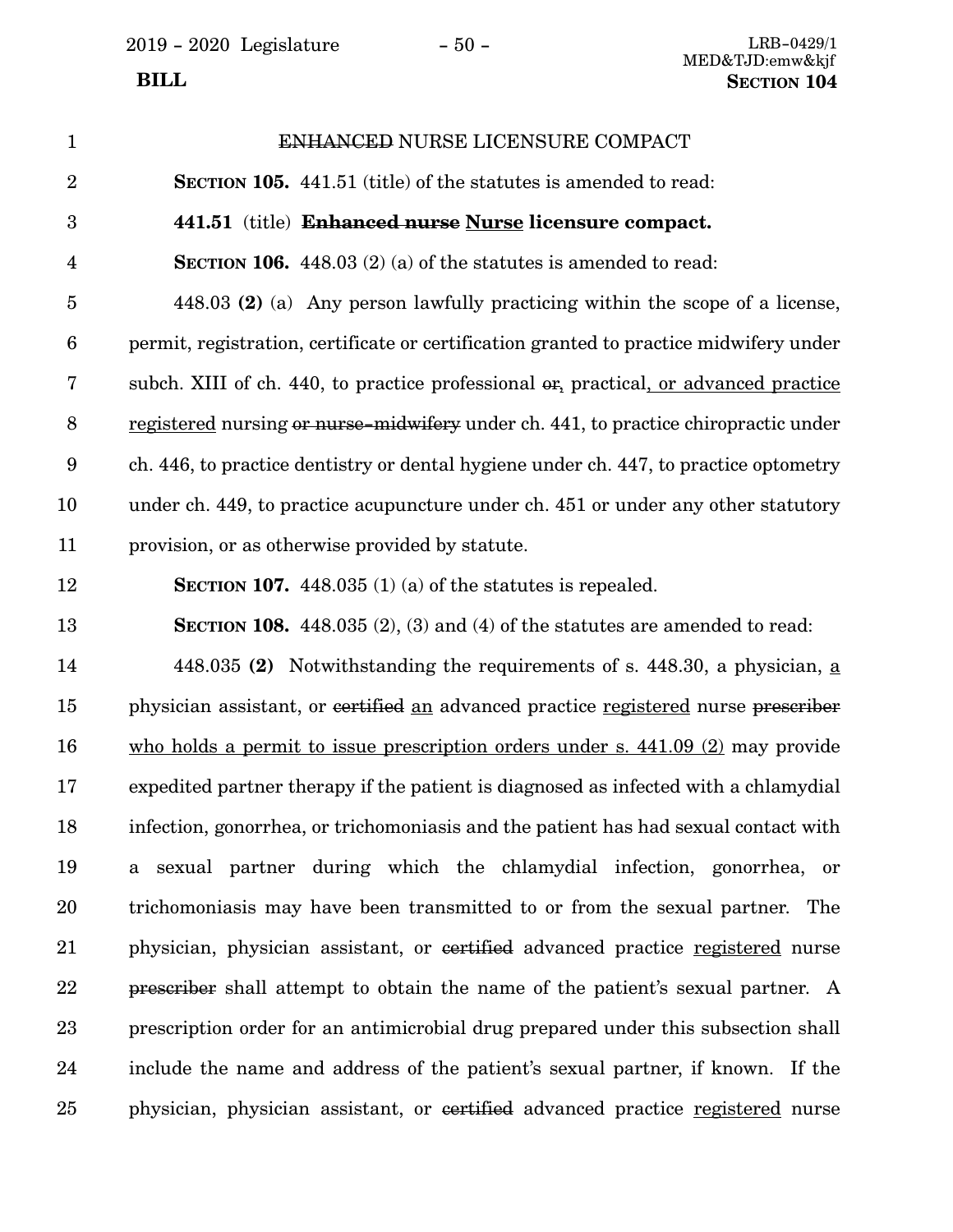$2019 - 2020$  Legislature  $-51 -$ 

prescriber is unable to obtain the name of the patient's sexual partner, the prescription order shall include, in ordinary bold-faced capital letters, the words, "expedited partner therapy" or the letters "EPT." 1 2 3

**(3)** The physician, physician assistant, or certified advanced practice registered nurse prescriber shall provide the patient with a copy of the information sheet prepared by the department of health services under s. 46.03 (44) and shall request that the patient give the information sheet to the person with whom the patient had sexual contact. 4 5 6 7 8

**(4)** (a) Except as provided in par. (b), a physician, physician assistant, or certified advanced practice registered nurse prescriber is immune from civil liability for injury to or the death of a person who takes any antimicrobial drug if the antimicrobial drug is prescribed, dispensed, or furnished under this section and if expedited partner therapy is provided as specified under this section. 9 10 11 12 13

(b) The immunity under par. (a) does not extend to the donation, distribution, furnishing, or dispensing of an antimicrobial drug by a physician, physician assistant, or certified advanced practice registered nurse prescriber whose act or omission involves reckless, wanton, or intentional misconduct. 14 15 16 17

18

**SECTION 109.** 448.56 (1) and (1m) (b) of the statutes are amended to read:

448.56 **(1)** WRITTEN REFERRAL. Except as provided in this subsection and s. 448.52, a person may practice physical therapy only upon the written referral of a physician, physician assistant, chiropractor, dentist, podiatrist, or advanced practice registered nurse prescriber certified under s. 441.16 (2). Written referral is not required if a physical therapist provides services in schools to children with disabilities, as defined in s. 115.76 (5), pursuant to rules promulgated by the department of public instruction; provides services as part of a home health care 19 20 21 22 23 24 25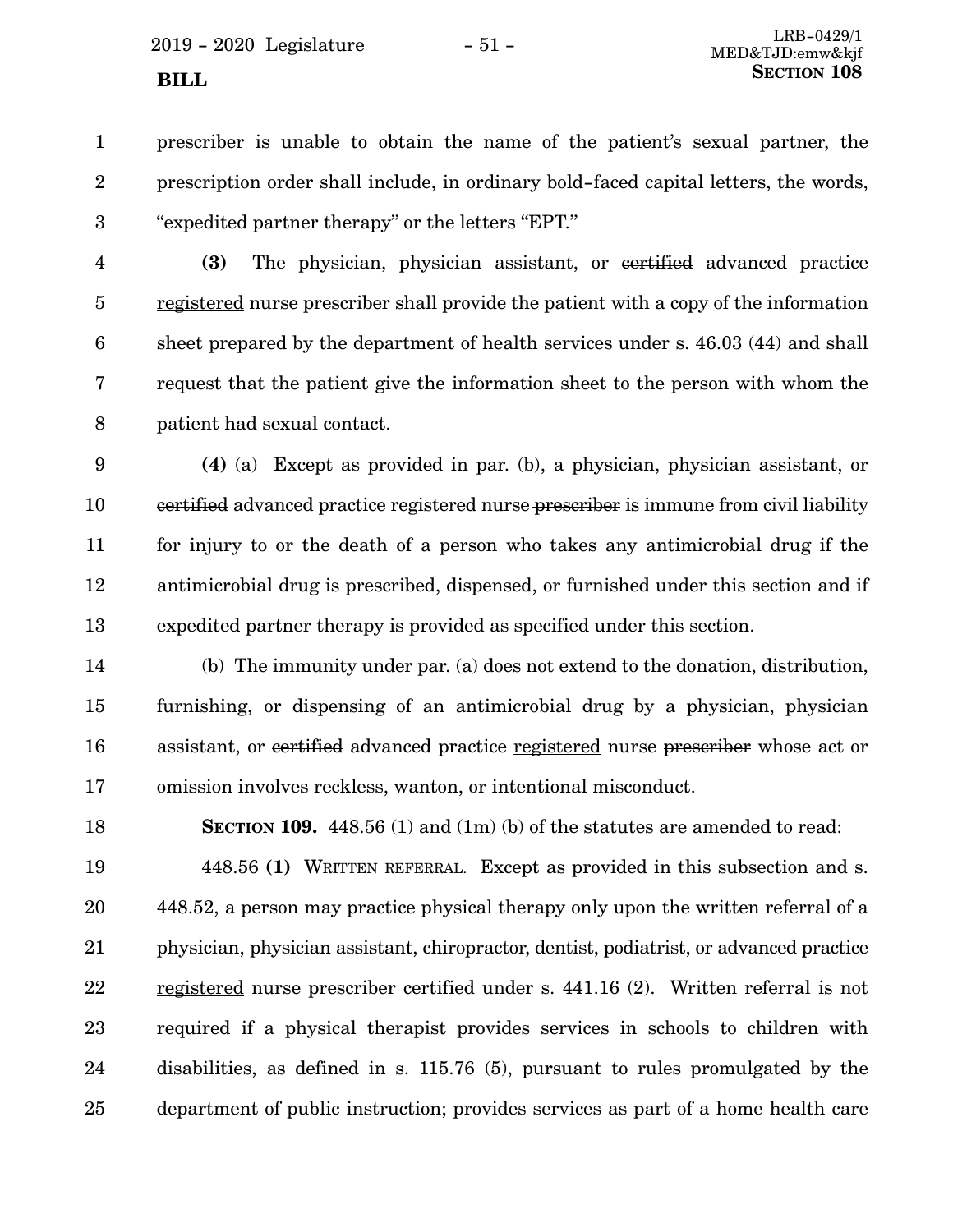2019 - 2020 Legislature - 52 - LRB-0429/1

agency; provides services to a patient in a nursing home pursuant to the patient's plan of care; provides services related to athletic activities, conditioning, or injury prevention; or provides services to an individual for a previously diagnosed medical condition after informing the individual's physician, physician assistant, chiropractor, dentist, podiatrist, or advanced practice registered nurse prescriber certified under s.  $441.16(2)$  who made the diagnosis. The examining board may promulgate rules establishing additional services that are excepted from the written referral requirements of this subsection. 1 2 3 4 5 6 7 8

**(1m)** (b) The examining board shall promulgate rules establishing the requirements that a physical therapist must satisfy if a physician, physician assistant, chiropractor, dentist, podiatrist, or advanced practice registered nurse prescriber makes a written referral under sub. (1). The purpose of the rules shall be to ensure continuity of care between the physical therapist and the health care practitioner. 9 10 11 12 13 14

15

**SECTION 110.** 448.62 (2m) of the statutes is amended to read:

448.62 **(2m)** An advanced practice registered nurse who is certified to issue prescription orders under s. 441.16 and who is providing nonsurgical patient services as directed, supervised, and inspected by a podiatrist who has the power to direct, decide, and oversee the implementation of the patient services rendered. 16 17 18 19

20

**SECTION 111.** 448.67 (2) of the statutes is amended to read:

448.67 **(2)** SEPARATE BILLING REQUIRED. Except as provided in sub. (4), a licensee who renders any podiatric service or assistance, or gives any podiatric advice or any similar advice or assistance, to any patient, podiatrist, physician, physician assistant, advanced practice registered nurse prescriber certified under s. 441.16 (2), partnership, or corporation, or to any other institution or organization, including a 21 22 23 24 25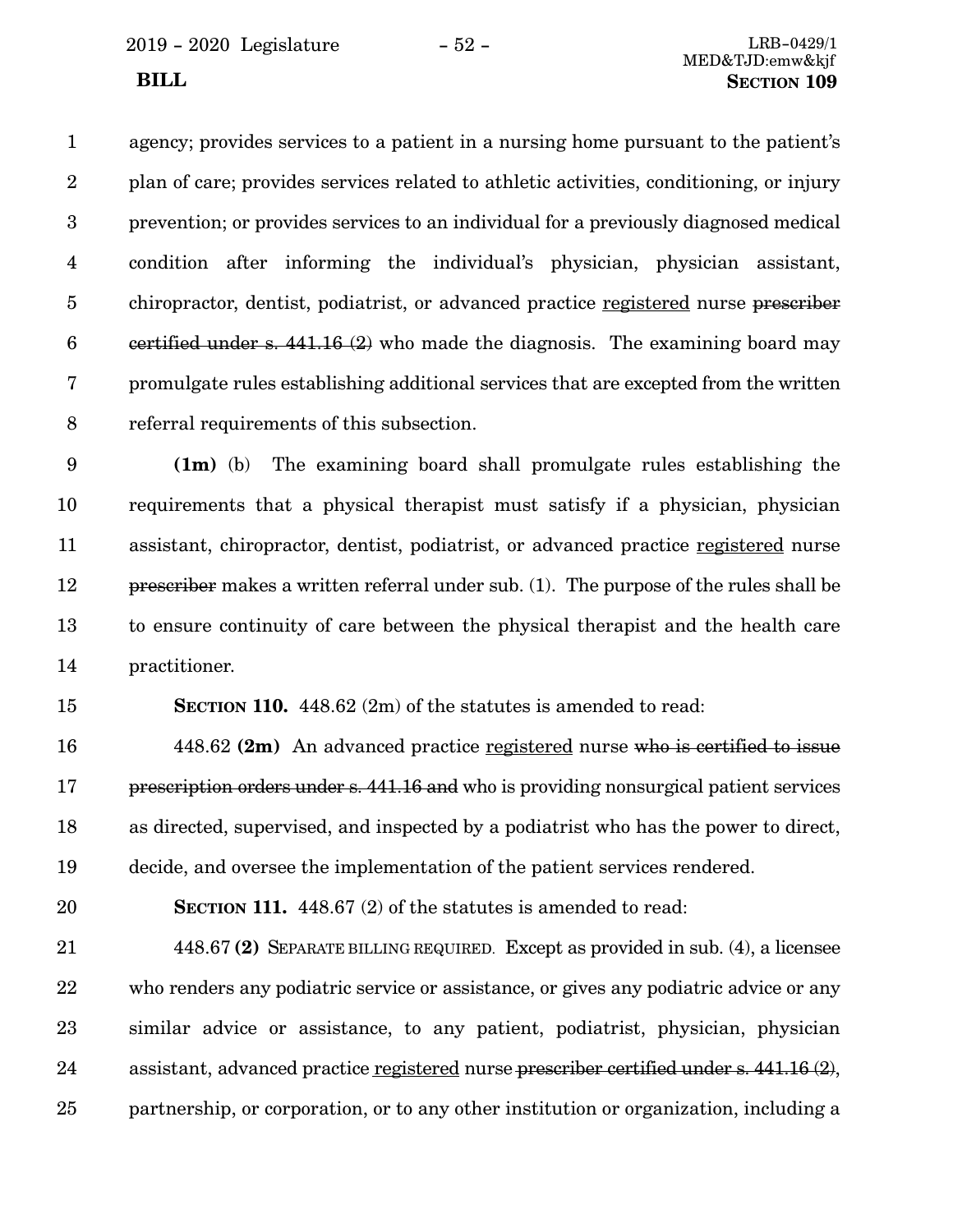$2019 - 2020$  Legislature  $-53 -$ **SECTION** 111

hospital, for which a charge is made to a patient, shall, except as authorized by Title 18 or Title 19 of the federal Social Security Act, render an individual statement or account of the charge directly to the patient, distinct and separate from any statement or account by any other podiatrist, physician, physician assistant, advanced practice registered nurse prescriber, or other person. 1 2 3 4 5

6

**SECTION 112.** 448.956 (1m) of the statutes is amended to read:

448.956 **(1m)** Subject to sub. (1) (a), a licensee may provide athletic training to an individual without a referral, except that a licensee may not provide athletic training as described under s.  $448.95(5)(d)$  or (e) in an outpatient rehabilitation setting unless the licensee has obtained a written referral for the individual from a practitioner licensed or certified under subch. II, III, IV, V, or VII of this chapter; under ch. 446; or under s. 441.16 (2) 441.09. 7 8 9 10 11 12

**SECTION 113.** 450.01 (1m) of the statutes is repealed. 13

**SECTION 114.** 450.01 (16) (h) 2. of the statutes is amended to read: 14

450.01 **(16)** (h) 2. The patient's advanced practice registered nurse prescriber, 15

if the advanced practice registered nurse prescriber has entered into a written 16

agreement to collaborate with a physician holds a permit to issue prescription orders 17

under s. 441.09 (2). 18

**SECTION 115.** 450.01 (16) (hr) 2. of the statutes is amended to read: 19

450.01 **(16)** (hr) 2. An advanced practice registered nurse prescriber who holds a permit to issue prescription orders under s. 441.09 (2). 20 21

**SECTION 116.** 450.03 (1) (e) of the statutes is amended to read: 22

450.03 **(1)** (e) Any person lawfully practicing within the scope of a license, permit, registration, certificate, or certification granted to provide home medical oxygen under s. 450.076, to practice professional or, practical, or advanced practice 23 24 25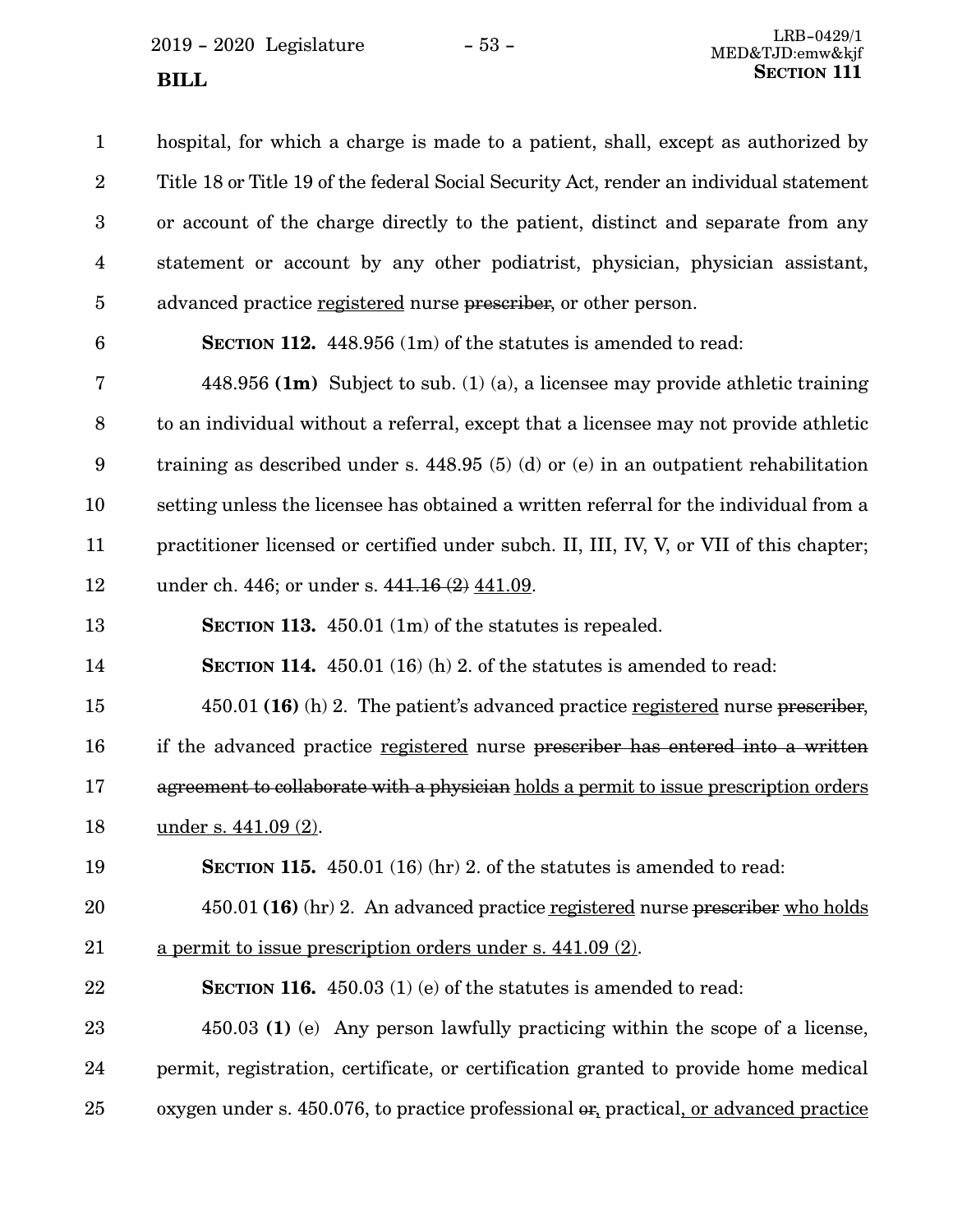2019 - 2020 Legislature - 54 - LRB-0429/1

registered nursing or nurse-midwifery under ch. 441, to practice dentistry or dental hygiene under ch. 447, to practice medicine and surgery under ch. 448, to practice optometry under ch. 449 or to practice veterinary medicine under ch. 89, or as otherwise provided by statute. 1 2 3 4

5

**SECTION 117.** 450.11 (1i) (a) 1. of the statutes is amended to read:

450.11 **(1i)** (a) 1. A pharmacist may, upon and in accordance with the prescription order of an advanced practice registered nurse prescriber under s. 441.18 (2) (a) 1, or of a physician or physician assistant under s. 448.037 (2) (a) 1, that complies with the requirements of sub. (1), deliver an opioid antagonist to a person specified in the prescription order and may, upon and in accordance with the standing order of an advanced practice registered nurse prescriber under s. 441.18  $(2)$  (a) 2, or of a physician or physician assistant under s. 448.037 (2) (a) 2, that complies with the requirements of sub. (1), deliver an opioid antagonist to an individual in accordance with the order. The pharmacist shall provide a consultation in accordance with rules promulgated by the board for the delivery of a prescription to the person to whom the opioid antagonist is delivered. 6 7 8 9 10 11 12 13 14 15 16

17

**SECTION 118.** 450.11 (1i) (b) 2. b. of the statutes is amended to read:

450.11 **(1i)** (b) 2. b. An advanced practice registered nurse prescriber may only deliver or dispense an opioid antagonist in accordance with s. 441.18 (2) or in accordance with his or her other legal authority to dispense prescription drugs. 18 19 20

**SECTION 119.** 450.11 (7) (b) of the statutes is amended to read: 21

450.11 **(7)** (b) Information communicated to a physician, physician assistant, or advanced practice registered nurse prescriber in an effort to procure unlawfully a prescription drug or the administration of a prescription drug is not a privileged communication. 22 23 24 25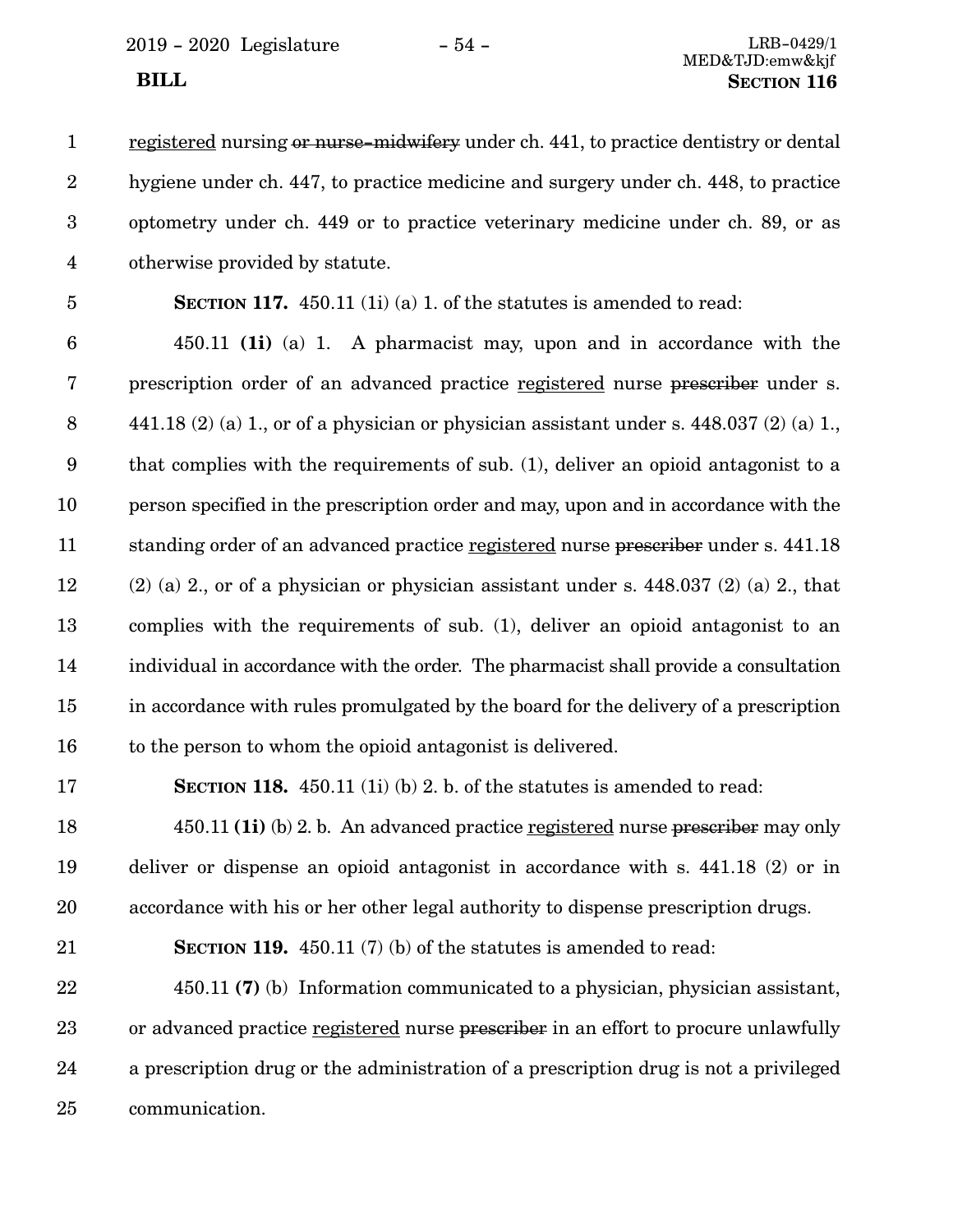**SECTION 120.** 450.11 (8) (e) of the statutes is amended to read: 450.11 **(8)** (e) The board of nursing, insofar as this section applies to advanced practice nurse prescribers registered nurses. **SECTION 121.** 450.13 (5) (b) of the statutes is amended to read: 450.13 **(5)** (b) The patient's advanced practice registered nurse prescriber, if the advanced practice registered nurse prescriber has entered into a written agreement to collaborate with a physician holds a permit to issue prescription orders under s.  $441.09(2)$ . **SECTION 122.** 450.135 (7) (b) of the statutes is amended to read: 450.135 **(7)** (b) The patient's advanced practice registered nurse prescriber, if the advanced practice registered nurse prescriber has entered into a written agreement to collaborate with a physician holds a permit to issue prescription orders under s. 441.09 (2). **SECTION 123.** 462.04 of the statutes is amended to read: **462.04 Prescription or order required.** A person who holds a license or limited X-ray machine operator permit under this chapter may not use diagnostic X-ray equipment on humans for diagnostic purposes unless authorized to do so by prescription or order of a physician licensed under s. 448.04 (1) (a), a dentist licensed under s. 447.04 (1), a podiatrist licensed under s. 448.63, a chiropractor licensed under s. 446.02, an advanced practice registered nurse certified licensed under s.  $441.16 (2) 441.09$ , a physician assistant licensed under s. 448.04 (1) (f), or, subject to s. 448.56 (7) (a), a physical therapist licensed under s. 448.53. **SECTION 124.** 655.001 (7t) of the statutes is amended to read: 655.001 **(7t)** "Health care practitioner" means a health care professional, as defined in s. 180.1901 (1m), who is an employee of a health care provider described 1 2 3 4 5 6 7 8 9 10 11 12 13 14 15 16 17 18 19 20 21 22 23 24 25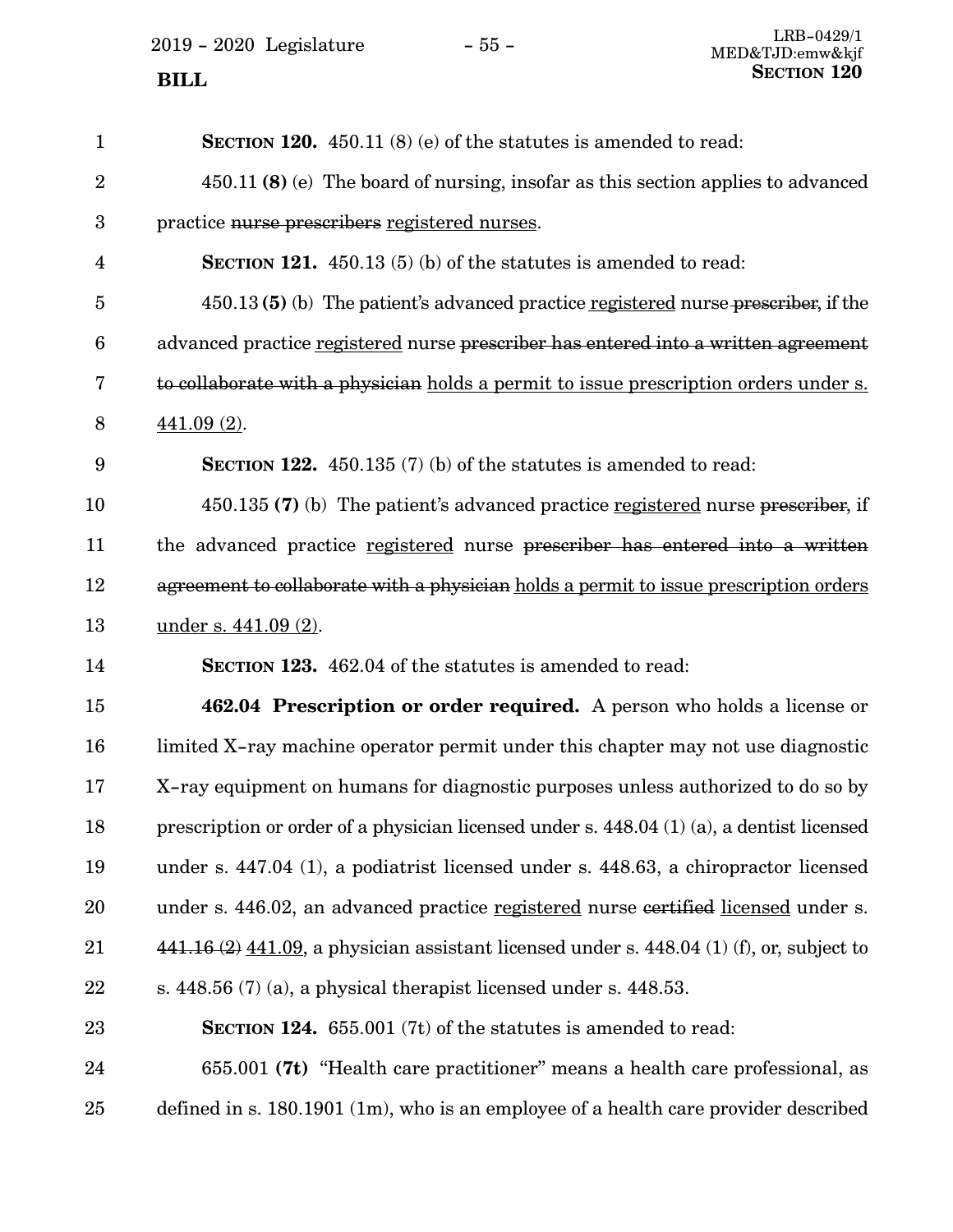| $\mathbf{1}$            | in s. $655.002$ (1) (d), (e), (em), or (f) and who has the authority to provide health care   |
|-------------------------|-----------------------------------------------------------------------------------------------|
| $\boldsymbol{2}$        | services that are not in collaboration with a physician under s. $441.15(2)(b)$ or under      |
| $\boldsymbol{3}$        | the direction and supervision of a physician or nurse anesthetist.                            |
| $\overline{\mathbf{4}}$ | <b>SECTION 125.</b> 655.001 (9) of the statutes is amended to read:                           |
| $\overline{5}$          | 655.001 (9) "Nurse anesthetist" means a nurse an individual who is licensed                   |
| $6\phantom{.}6$         | under ch. 441 or who holds a multistate license, as defined in s. $441.51\,(2)\,(h)$ , issued |
| 7                       | in a party state, as defined in s. $441.51$ (2) (k), and who is certified as a nurse          |
| $8\,$                   | anesthetist by the American association of nurse anesthetists as an advanced                  |
| $\boldsymbol{9}$        | practice registered nurse and possesses a certified registered nurse anesthetist              |
| 10                      | specialty designation under s. 441.09.                                                        |
| 11                      | <b>SECTION 126.</b> 655.005 (2) (a) of the statutes is amended to read:                       |
| 12                      | 655.005 (2) (a) An employee of a health care provider if the employee is a                    |
| 13                      | physician or a nurse anesthetist or is a health care practitioner who is providing            |
| 14                      | health care services that are not in collaboration with a physician under s. $441.15(2)$      |
| 15                      | $(b)$ or under the direction and supervision of a physician or nurse anesthetist.             |
| 16                      | SECTION 127. 961.01 $(19)$ (a) of the statutes is amended to read:                            |
| 17                      | 961.01 (19) (a) A physician, advanced practice registered nurse, dentist,                     |
| 18                      | veterinarian, podiatrist, optometrist, scientific investigator or, subject to s. 448.21       |
| 19                      | (3), a physician assistant, or other person licensed, registered, certified or otherwise      |
| 20                      | permitted to distribute, dispense, conduct research with respect to, administer or use        |
| 21                      | in teaching or chemical analysis a controlled substance in the course of professional         |
| 22                      | practice or research in this state.                                                           |
| 23                      | <b>SECTION 128.</b> 961.395 of the statutes is amended to read:                               |
| 24                      | 961.395 Limitation on advanced practice registered nurses. (1) An                             |

advanced practice registered nurse who is certified holds a permit to issue 25